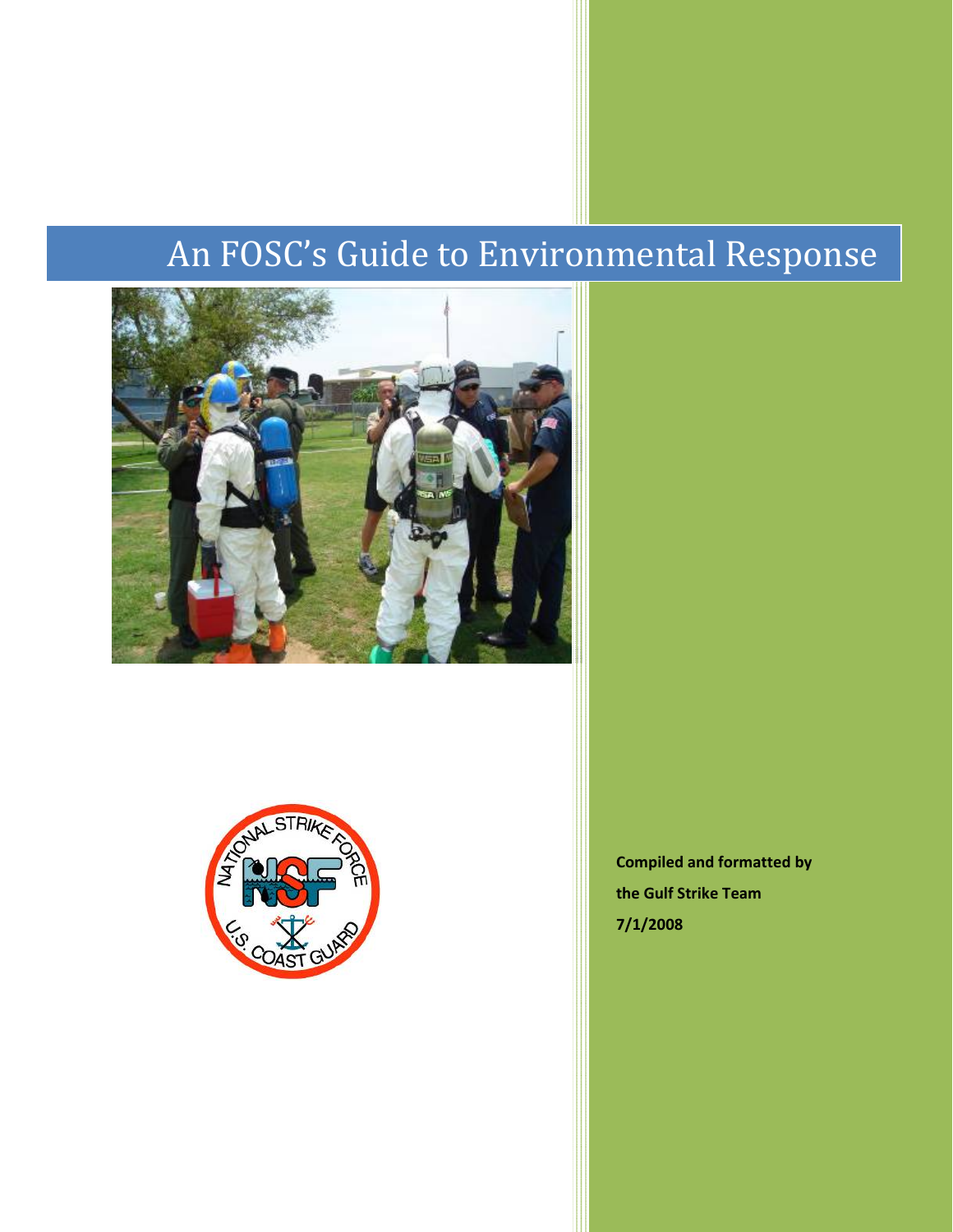# **Credit**

The information found in this guide is mostly a compilation of existing field guidebooks, documents, webpage information, and presentations on incident response. In particular, the previously distributed, Atlantic Strike Team's *On‐Scene Coordinator: Desktop Reference on Roles and Responsibilities for Emergency Response Operations* is copied heavily. When possible, the source document will be noted, but the purpose of this guide is not scholarly pursuit but to collate and publish the best information available in the public domain to make the Coast Guard succeed in its Environmental Response mission. Thank you to all who contributed directly or indirectly, knowingly or unknowingly.

Special credit for inspiration is given to the National Oceanic and Atmospheric Administration's (NOAA) Emergency Response Division. This guide copies the format of their *An FOSC's Guide to NOAA Scientific Support* ‐ a must have resource for Sector Command Center and FOSC personnel. NOAA personnel were extremely helpful and generous in assisting with questions regarding format and content.

# **Dedication**

This booklet is dedicated to past, present and future FOSCs ‐ for all your tireless efforts to protect the public and the environment from harm. It is very important work. Semper Paratus.

**Note:** Although provided by the National Strike Force Gulf Strike Team, this document is not an official Coast Guard document. It does not reflect, represent, or form any part of the response policies of the Coast Guard or the Department of Homeland Security.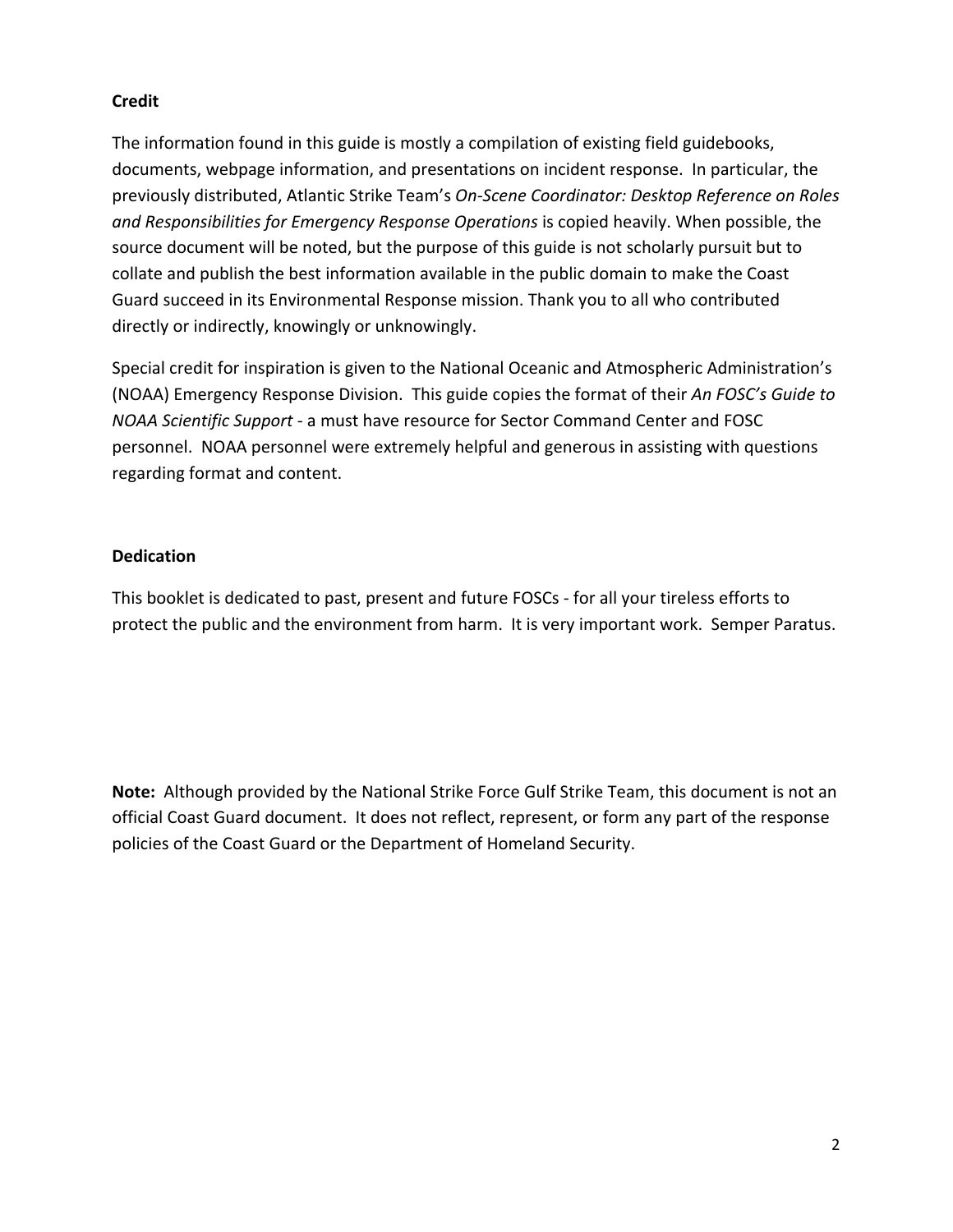# **Table of Contents**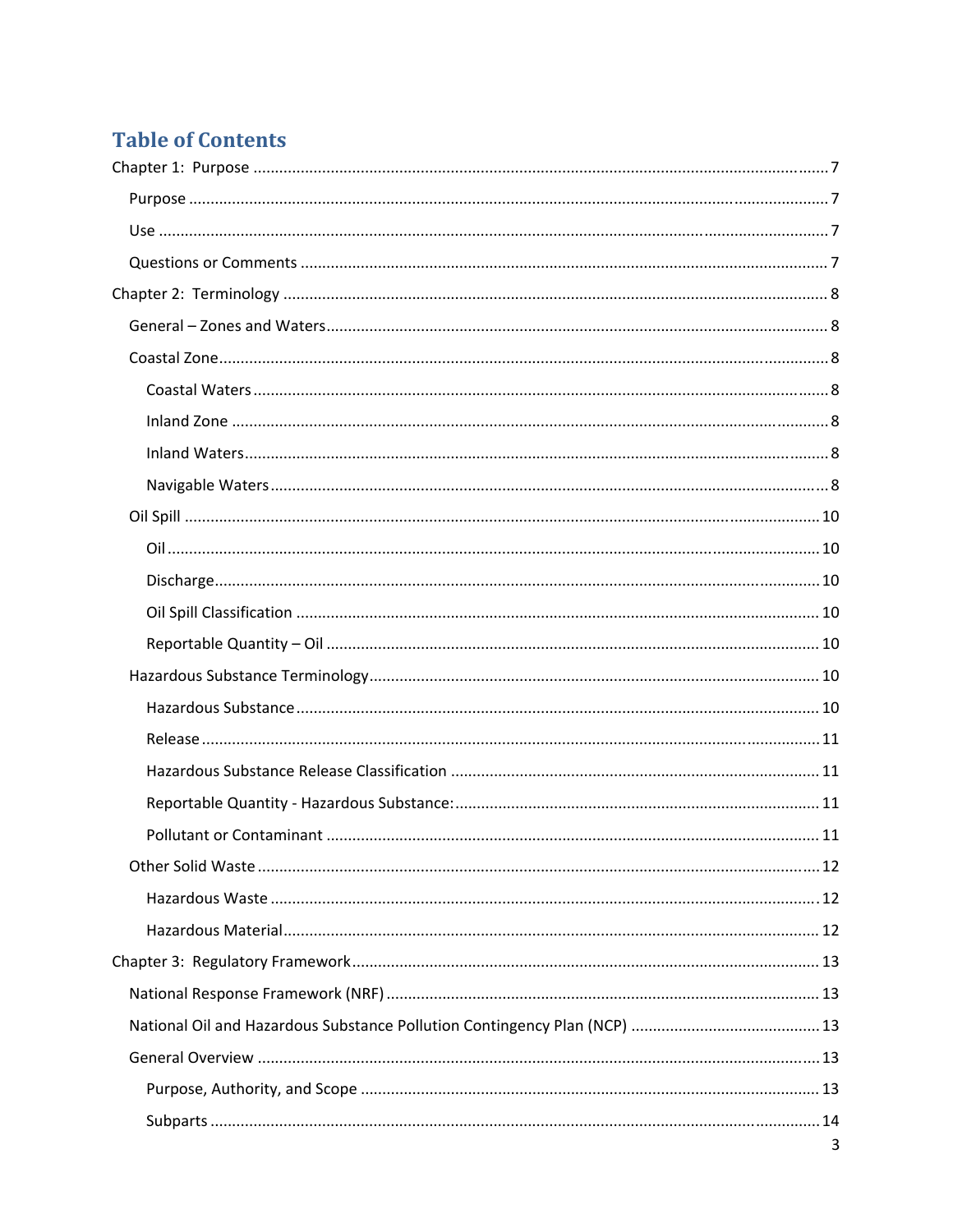| Comprehensive Environmental Response Compensation and Liability Act (CERCLA)  18 |  |
|----------------------------------------------------------------------------------|--|
|                                                                                  |  |
|                                                                                  |  |
|                                                                                  |  |
|                                                                                  |  |
|                                                                                  |  |
|                                                                                  |  |
|                                                                                  |  |
|                                                                                  |  |
|                                                                                  |  |
|                                                                                  |  |
|                                                                                  |  |
|                                                                                  |  |
|                                                                                  |  |
|                                                                                  |  |
|                                                                                  |  |
|                                                                                  |  |
|                                                                                  |  |
|                                                                                  |  |
|                                                                                  |  |
|                                                                                  |  |
|                                                                                  |  |
|                                                                                  |  |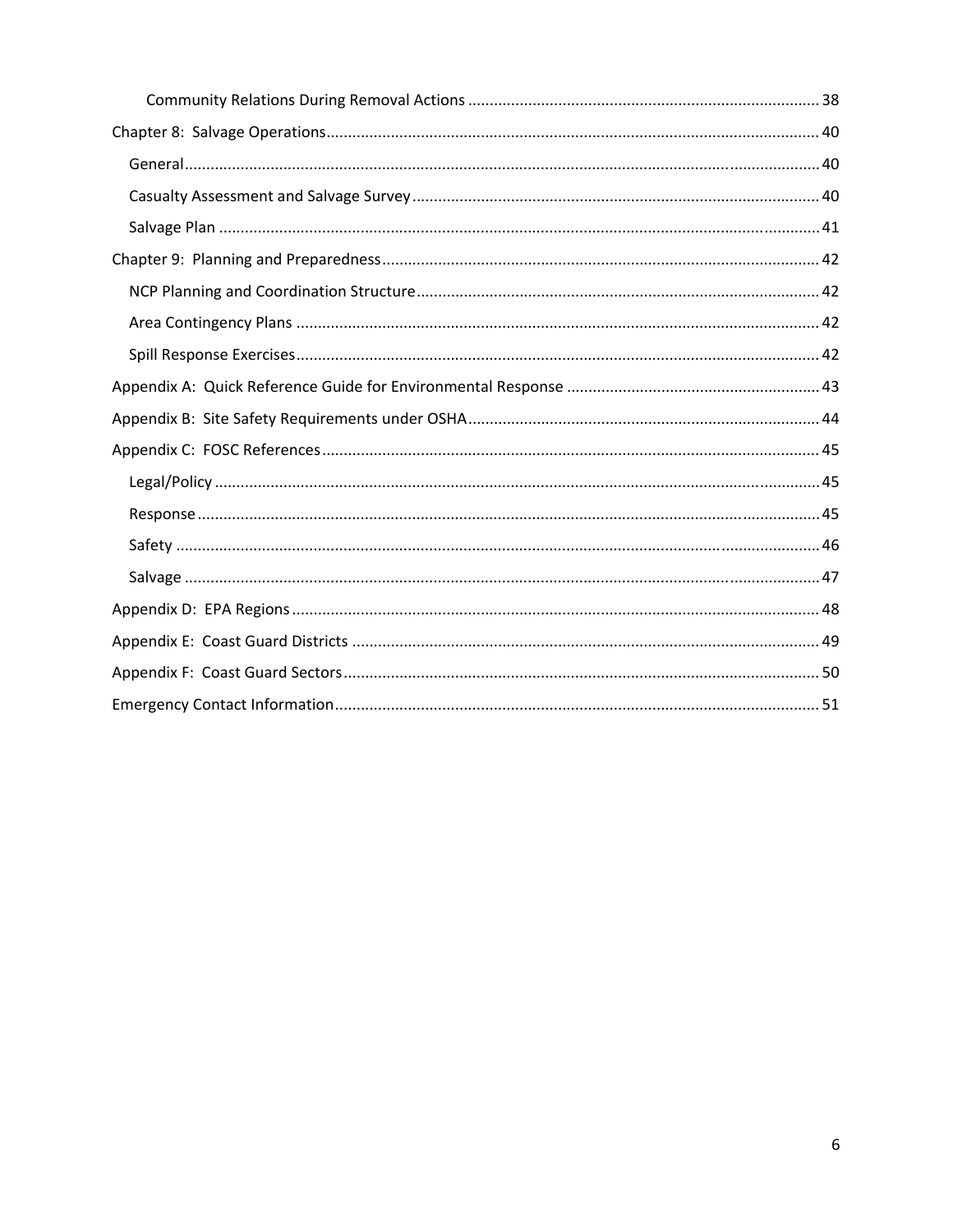# <span id="page-6-0"></span>**Chapter 1: Purpose**

# **Purpose**

The purpose of this guide is to provide a quick, ready resource for U.S. Coast Guard (USCG) and Environmental Protection Agency (EPA) On‐Scene Coordinators (OSC) or their representatives for response to oil and hazardous substance emergency response operations. Where applicable the guide references the National Contingency Plan or other guidance appropriately. There is no way to include all possible references or guidance for something as complex as incident response in a single document; however, it is hoped that this guide will assist you and your response personnel with responding to discharges and releases in the inland or coastal zone.

Note: Both terms On-Scene Coordinator (OSC) and Federal On-Scene Coordinator (FOSC) are used in *this document extensively. They are identical in meaning…OSC is used in the statutes and regulations and FOSC is the Coast Guard term used to connote OSC.* 

# **Use**

This guide is available in hard copy and electronic versions.

**Hard Copy** – this handy sized booklet is designed to keep at a duty station or with response gear when access to a computer may be limited.

**Electronic** ‐ the electronic versions are more powerful and contain links to additional information.

- **CD** load the CD onto your computer for stand‐alone access when the Internet is not available.
- **Internet** for quick access, place the website link on your desktop: <http://www.uscg.mil/hq/nsfweb/>

# **Questions or Comments**

If you have questions or comments about this guide, contact the Gulf Strike Team at (251) 441‐6601.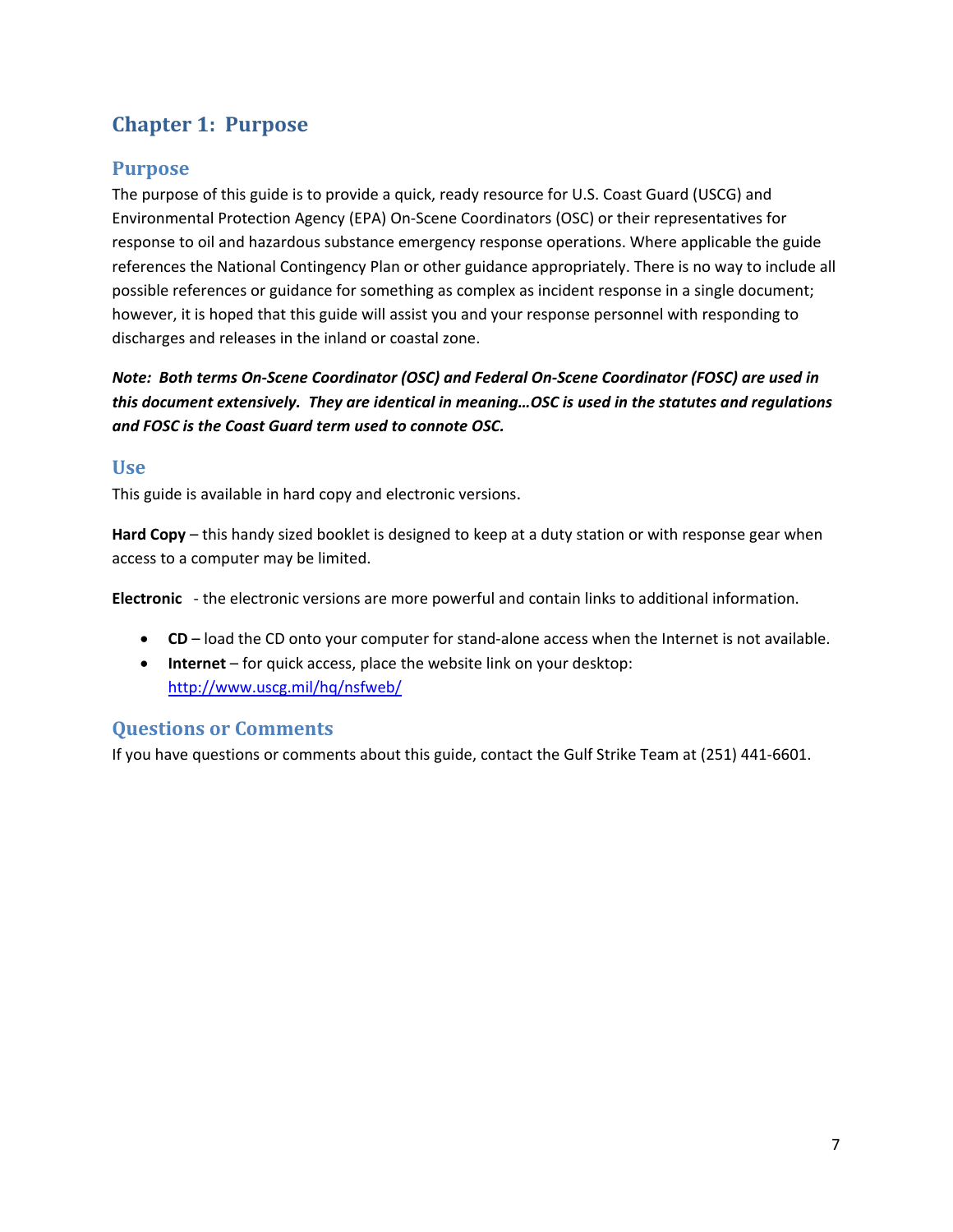# <span id="page-7-0"></span>**Chapter 2: Terminology**

# **General – Zones and Waters**

#### **Coastal Zone**

As defined for the purpose of the National Contingency Plan (NCP), means all United States waters subject to the tide, United States waters of the Great Lakes, specified ports and harbors on inland rivers, waters of the contiguous zone, other waters of the high seas subject to the NCP, and the land surface or land substrata, ground waters, and ambient air proximal to those waters. The term coastal zone delineates an area of federal responsibility for response action. Precise boundaries are determined by EPA/USCG agreements and specified in federal regional and area contingency plans.

#### **Coastal Waters**

For the purposes of classifying the size of discharges (see Oil Spill Classification below), means the waters of the coastal zone **except for the Great Lakes and specified ports and harbors on inland rivers.**

#### **Inland Zone**

Is the environment inland of the coastal zone excluding the Great Lakes and specified ports and harbors on inland rivers. The term inland zone delineates an area of federal responsibility for response action. Precise boundaries are determined by EPA/USCG agreements and specified in federal regional and area contingency plans.

#### **Inland Waters**

For the purposes of classifying the size of discharges (see Oil Spill Classification below), means the waters of the inland zone**, waters of the Great Lakes, and specified ports and harbors on inland rivers.**

#### **Navigable Waters**

As defined by Title 40 CFR 110.1, means the waters of the United States, including the territorial seas. The term includes:

- 1) All waters that are currently used, were used in the past, or may be susceptible to use in interstate or foreign commerce, including all waters that are subject to the ebb and flow of the tide;
- 2) Interstate waters, including interstate wetlands;
- 3) All other waters such as intrastate lakes, rivers, streams (including intermittent streams), mudflats, sandflats, and wetlands….
- 4) All impoundments of waters otherwise defined as navigable waters under this section;
- 5) Tributaries of waters identified in paragraphs (1) through (4) of this definition, including adjacent wetlands; and,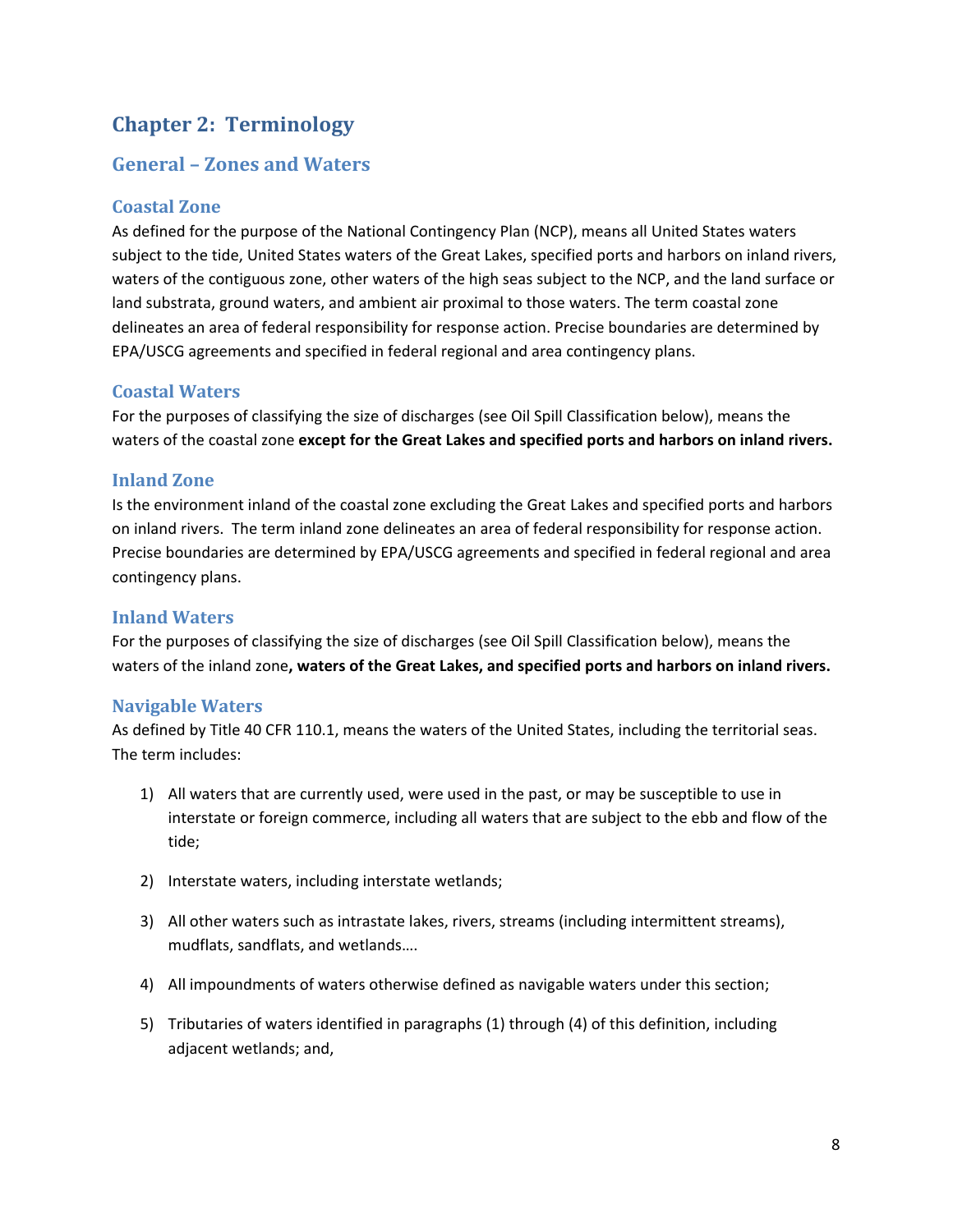6) Wetlands adjacent to waters identified in (1) through (5) of this definition provided that waste treatment systems (other than cooling ponds meeting the criteria of this paragraph) are not waters of the United States.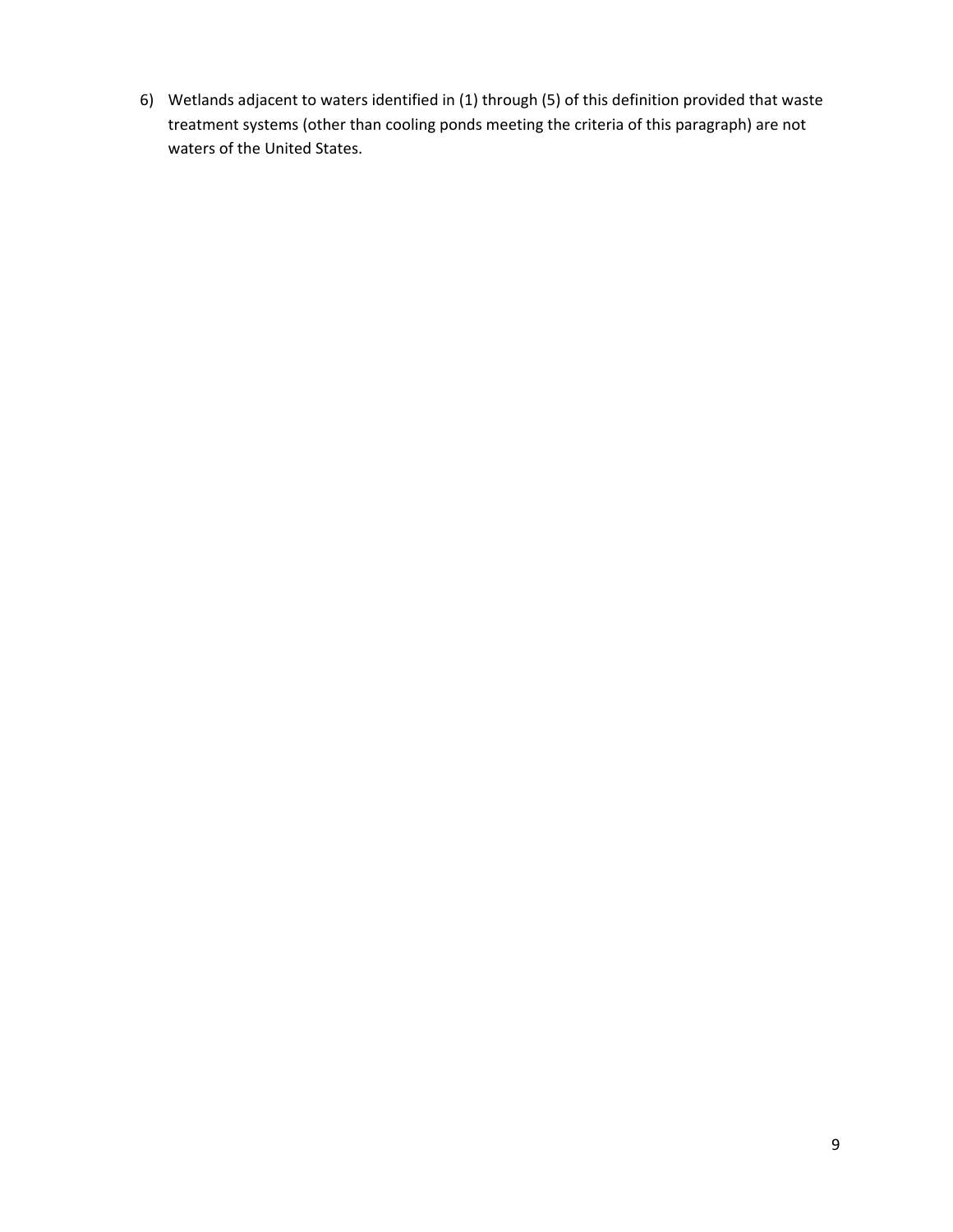# <span id="page-9-0"></span>**Oil Spill**

# **Oil**

As defined by Section 311(a)(1) of the Clean Water Act (CWA), means oil of any kind or in any form, including, but not limited to, petroleum, fuel oil, sludge, oil refuse, and oil mixed with wastes other than dredged spoil. Oil, as defined by Section 1001 of the Oil Pollution Act (OPA) means oil of any kind or in any form, including, but not limited to, petroleum, fuel oil, sludge, oil refuse, and oil mixed with wastes other than dredged spoil, but does not include petroleum, including crude oil or any fraction thereof, which is specifically listed or designated as a hazardous substance under subparagraphs (A) through (F) of section 101(14) of the Comprehensive Environmental Response, Compensation & Liability Act (CERCLA) & which is subject to the provisions of that Act.

#### *Note: Oil does not include propane, LPG or LNG.*

# **Discharge**

As defined by Section 311(a)(2) of the CWA, includes, but is not limited to, any spilling, leaking, pumping, pouring, emitting, emptying, or dumping of oil, but excludes discharges in compliance with a permit under section 402 of the CWA (National Pollutant Discharge and Elimination System (NPDES)). For purposes of the NCP, discharge also means substantial threat of discharge. Discharge is a term specific to oil spills whereas "release" denotes a hazardous substance incident.

|         | Minor              | <b>Medium</b>                      | Major              |
|---------|--------------------|------------------------------------|--------------------|
| Coastal | $<$ 10,000 gallons | $\geq$ 10,000 and <100,000 gallons | >100,000 gallons   |
|         | $^{\sim}$ 240BBL   |                                    | $~^{\sim}$ 2400BBL |
| Inland  | $<$ 1,000 gallons  | $\geq$ 1,000 and < 10,000 gallons  | $>10,000$ gallons  |
|         | $\sim$ 24BBL       |                                    |                    |

#### **Oil Spill Classification**

BBL = Barrel; 42 US Gallons equals 1 BBL

Note: Any oil discharge that poses a substantial threat to public health or welfare of the United States *or the environment or results in significant public concern shall be classified as a major discharge regardless of the quantitative measures.*

# **Reportable Quantity – Oil**

A discharge of oil which causes a sheen upon or discoloration of the surface of the water or adjoining shorelines or causes a sludge or emulsion to be deposited beneath the surface of the water or upon adjoining shorelines.

# **Hazardous Substance Terminology**

# **Hazardous Substance**

Any substance designated pursuant to section 311(b)(2)(A) of the CWA; any element, compound, mixture, solution, or substance designated pursuant to section 102 of CERCLA; any hazardous waste having the characteristics identified under or listed pursuant to section 3001 of the Solid Waste Disposal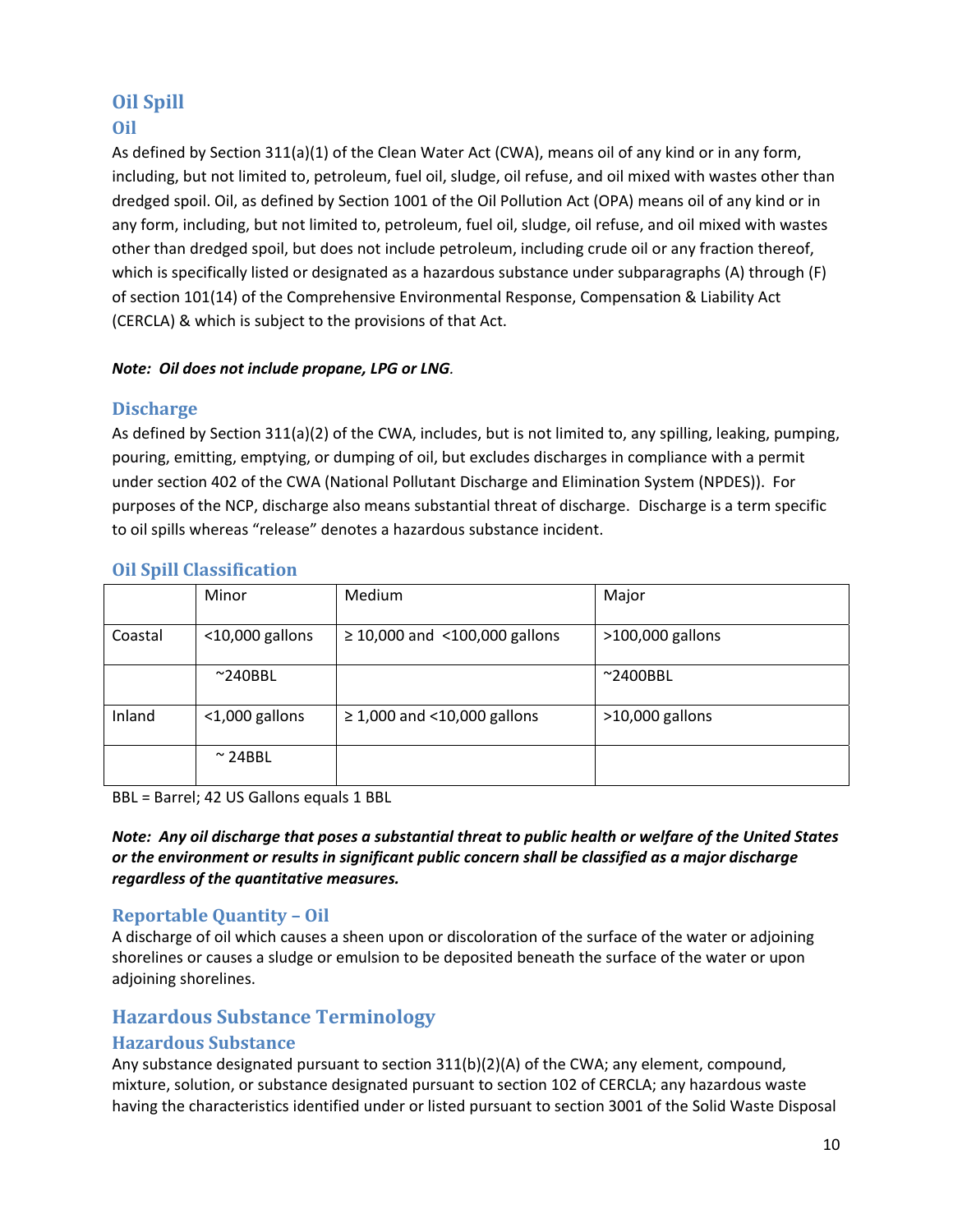<span id="page-10-0"></span>Act (but not including any waste the regulation of which under the Solid Waste Disposal Act (42 U.S.C. 6901 et seq.) has been suspended by Act of Congress); any toxic pollutant listed under section 307(a) of the CWA; any hazardous air pollutant listed under section 112 of the Clean Air Act (42 U.S.C. 7521 et seq.); and any imminently hazardous chemical substance or mixture with respect to which the EPA Administrator has taken action pursuant to section 7 of the Toxic Substances Control Act (15 U.S.C. 2601 et seq.). The term does not include petroleum, including crude oil or any fraction thereof which is not otherwise specifically listed or designated as a hazardous substance in the first sentence of this paragraph, and **the term does not include natural gas, natural gas liquids, liquified natural gas,** or synthetic gas usable for fuel (or mixtures of natural gas and such synthetic gas).

#### **Release**

As defined by section 101(22) of CERCLA, means any spilling, leaking, pumping, pouring, emitting, emptying, discharging, injecting, escaping, leaching, dumping, or disposing into the environment (including the abandonment or discarding of barrels, containers, and other closed receptacles containing any hazardous substance or pollutant or contaminant).

# *Note: The "environment" for CERCLA releases includes the water, ground, and air, not just water and adjoining shorelines as is the case for the CWA/OPA90.*

# **Hazardous Substance Release Classification**

- **Minor** release means a release of a quantity of hazardous substance(s), pollutant(s), or contaminant(s) that poses minimal threat to public health or welfare of the United States or the environment.
- **Medium** release means a release not meeting the criteria for classification as a minor or major release.
- **Major** release means a release of any quantity of hazardous substance(s), pollutant(s), or contaminant(s) that poses a substantial threat to public health or welfare of the United States or the environment or results in significant public concern.

Note: The final determination of the appropriate classification of a release will be made by the OSC *based on consideration of the particular release (e.g., size, location, impact, etc.). The law is intentionally vague to give the OSC the latitude to make the determination.*

**Reportable Quantity Hazardous Substance:** A quantity, as set forth in 40 CFR 302.4.

# **Pollutant or Contaminant**

As defined by section 101(33) of CERCLA, shall include, but not be limited to, any element, substance, compound, or mixture, including disease‐causing agents, which after release into the environment and upon exposure, ingestion, inhalation, or assimilation into any organism, either directly from the environment or indirectly by ingestion through food chains, will or may reasonably be anticipated to cause death, disease, behavioral abnormalities, cancer, genetic mutation, physiological malfunctions (including malfunctions in reproduction) or physical deformations, in such organisms or their offspring.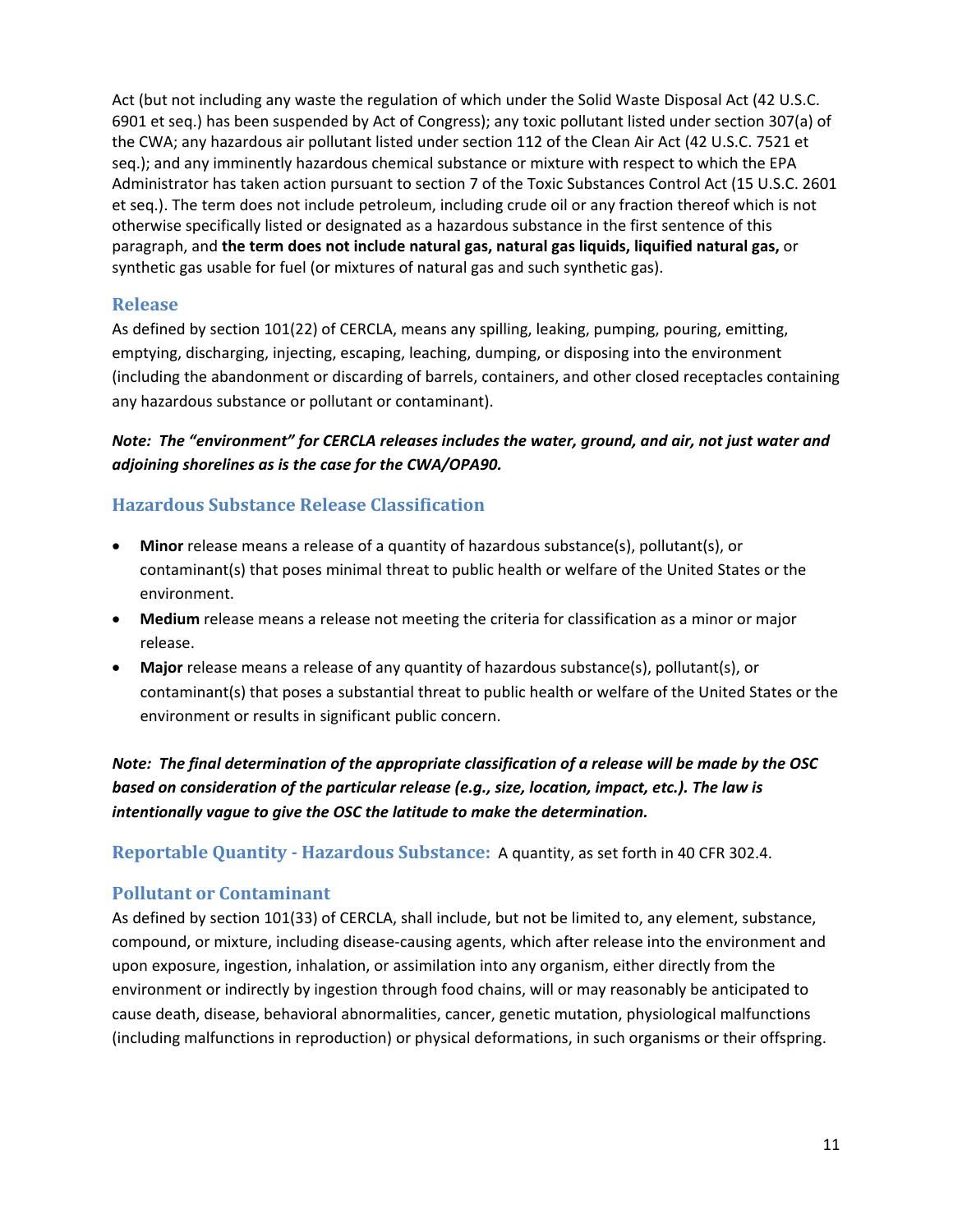# <span id="page-11-0"></span>**Other**

#### Solid Waste

A Solid Waste can be either a **solid**, **liquid**, **semi‐solid** or **contained gaseous material** that is 1) discarded, 2) has served its intended purpose, or, 3) is a manufacturing or mining by‐product. The material is a RCRA Solid Waste irrespective of whether you 1) discard it, 2) use it, 3) reuse it, 4) recycle it, 5) reclaim it, or 6) store it or accumulate it for 1‐5. A material is not a solid waste if it is exempted under 40 CFR 261.4(a) if it is one of the following: 1) domestic sewage, 2) a CWA point source discharge, 3) irrigation return flow, 4) special nuclear or by-product material, or 5) in-situ mining waste.

#### **Hazardous Waste**

A solid waste (see above) is a Hazardous Waste if it is listed in 40 CFR 261.30, unless it has been specifically excluded. There are two means of classifying hazardous wastes – they are either classified by characteristic or they are listed. Characteristics that can make a solid waste a hazardous waste include the following: Ignitability (40 CFR 261.21); Corrosivity (40 CFR 261.22); Reactivity (40 CFR 261.23); Toxicity (40 CFR 261.24). Listed wastes are generated from non‐specific and specific sources and are assigned waste numbers by the regulations (261.31‐33).

#### **Hazardous Material**

A substance or material that, which has been determined by the Secretary of Transportation to be capable of posing an unreasonable risk to health, safety, and property when transported in commerce, and which has been so designated. The term includes hazardous substances, hazardous wastes, marine pollutants, and elevated temperature materials as defined in 49 CFR Part 171, materials designated as hazardous under the provisions of 172.101, and materials that meet the defining criteria for hazard classes and divisions in part 173.

*Note: See Appendix A for a one‐page summary of environmental response terms and regulatory authorities for response.*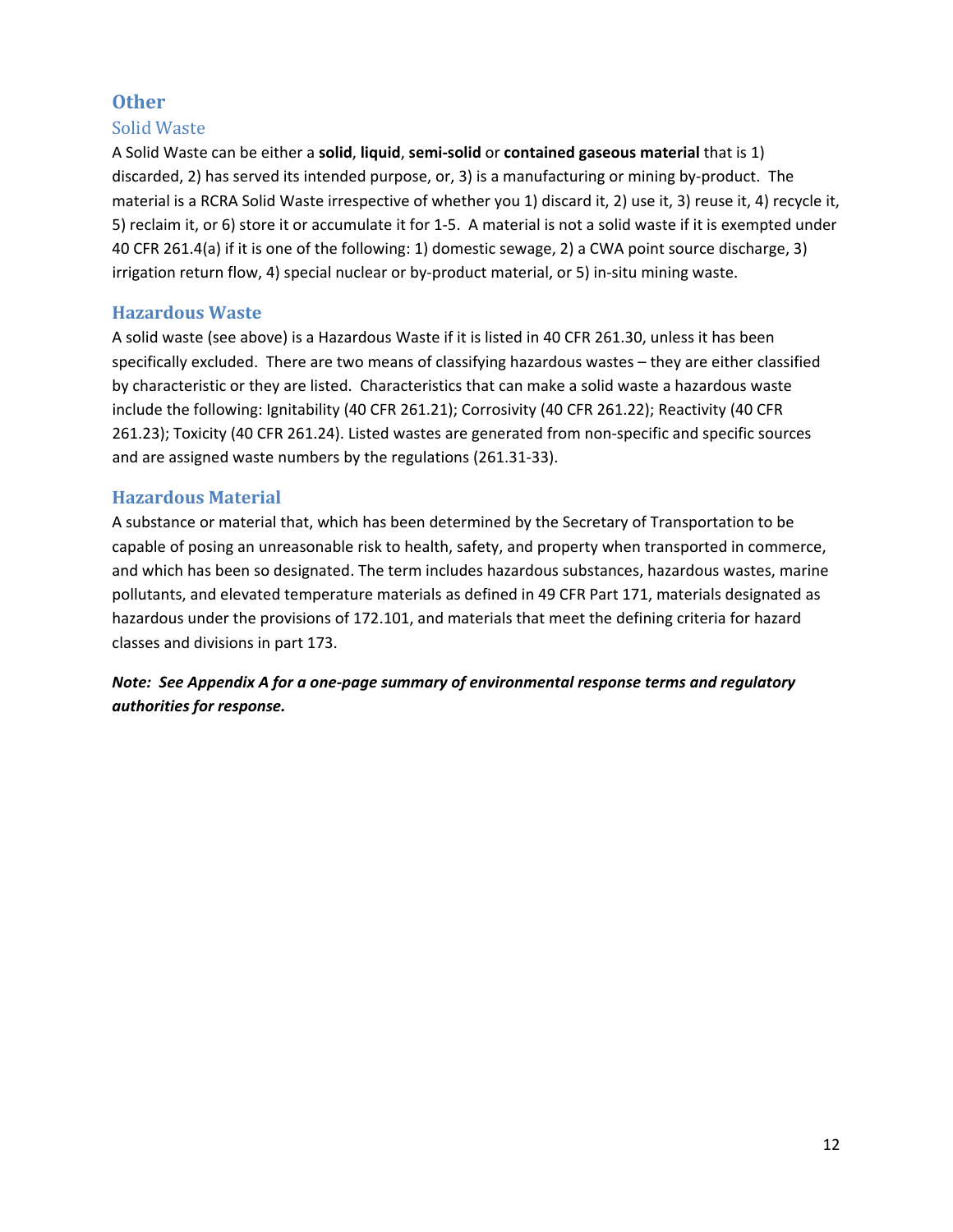# <span id="page-12-0"></span>**Chapter 3: Regulatory Framework**

# **National Response Framework (NRF)**

The NRF presents the guiding principles that enable all response partners to prepare for and provide a unified national response to disasters and emergencies – from the smallest incident to the largest catastrophe. This important document establishes a comprehensive, national, all‐hazards approach to domestic incident response.

It defines the key principles, roles, and structures that organize the way we respond as a Nation. It describes how communities, tribes, States, the Federal Government, and private‐sector and nongovernmental partners apply these principles for a coordinated, effective national response. It also identifies special circumstances where the Federal Government exercises a larger role, including incidents where Federal interests are involved and catastrophic incidents where a State would require significant support. The NRF enables first responders, decision makers, and supporting entities to provide a unified national response.

#### *Note: The NRF replaces the former National Response Plan (NRP).*

Link to the NRF: <http://www.fema.gov/emergency/nrf/>

# **National Oil and Hazardous Substance Pollution Contingency Plan (NCP)**

#### General Overview

The NCP was enacted by the President in 1968 after a massive oil spill from the tanker *Torrey Canyon,* which spilled 37 million gallons of crude oil, resulting in extensive environmental damage. The plan provides the federal government with a blue print for responding to discharges of oil and releases of hazardous substances. The plan was updated in 1973, 1981, and 1994. The NCP is located in Title 40 Code of Federal Regulations, Part 300 and is referenced throughout this document (e.g., [300.1]).

Link to the NCP: <http://www.epa.gov/OEM/content/lawsregs/ncpover.htm>

#### Recommendation: The NCP is a "must read" for all FOSCs and response personnel. See Appendix C for *a complete list of references. Ones highlighted in red font are critical to understanding the Coast Guard's jurisdiction and authority for environmental response.*

#### **Purpose, Authority, and Scope**

- The NCP provides organizational structure and procedures in preparing for and responding to discharges of oil and releases of hazardous substances [300.1]. It is required by CERCLA 105 and CWA 311 (d) [300.2].
- The NCP establishes On-Scene Coordinators (OSCs) for coastal (Coast Guard) and inland (EPA) zones [300.120]. See note below.
- The NCP provides for efficient, coordinated, and effective response to a discharge or release, including requirements for:
	- **EXTERGHTM** Activation of the national response organization
	- **Federal, State, and area contingency plans**
	- **Procedures for involving states in response activities**
	- **EXEC** Listing of federal trustees for natural resources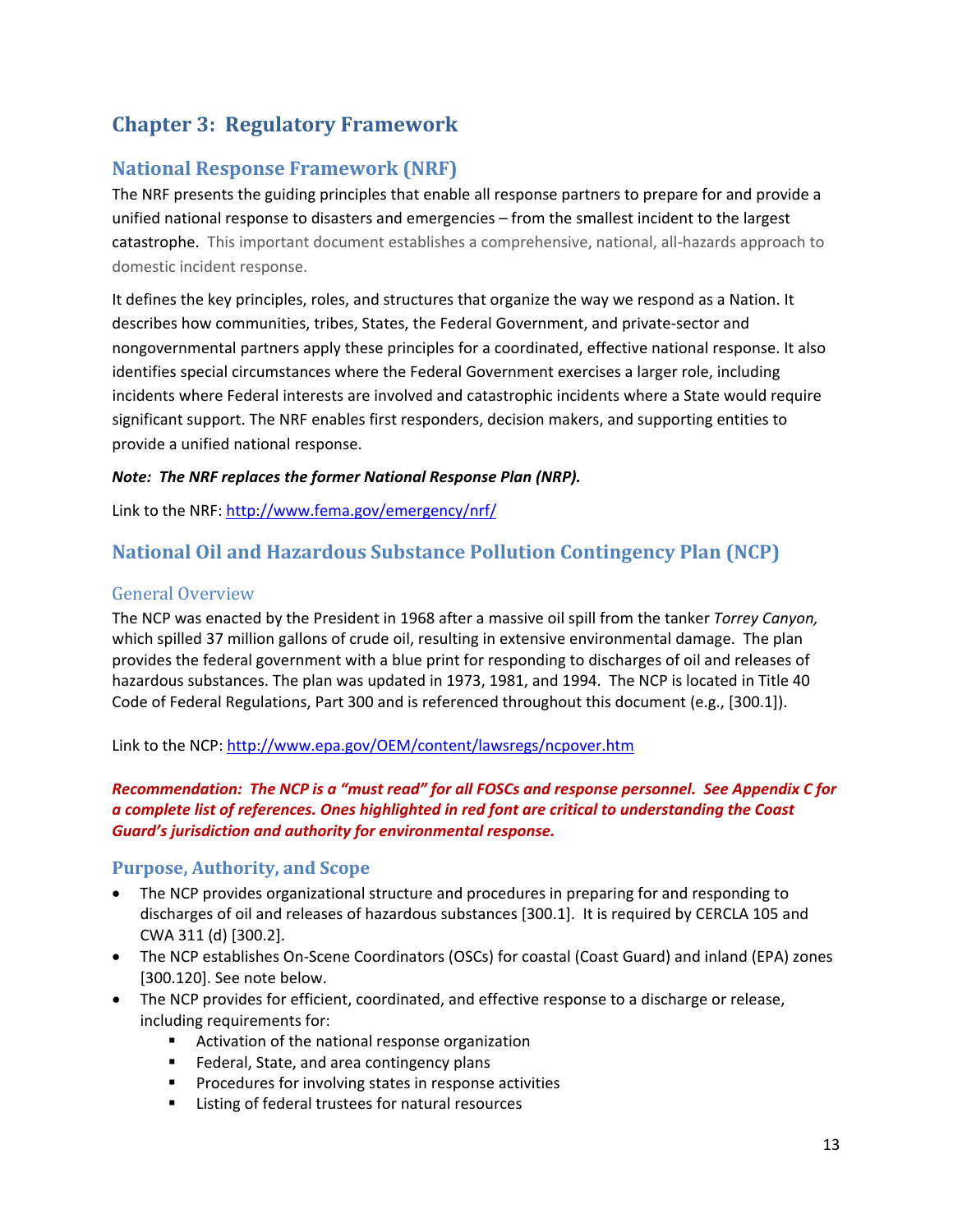- National procedures for the use of dispersants and other chemicals
- <span id="page-13-0"></span>• The NCP applies to and is in effect when the National Response Framework (NRF) and its Emergency Support Functions (ESFs) are activated [300.3 (d)]

#### Note: In some instances DOD, DOE, or other federal agency will be the OSC; see 300.120(c) & (d) for *these exceptions.*

#### **Subparts**

- Subpart A Introduction
- Subpart B Responsibility and Organization for Response
- Subpart C Planning and Preparedness
- Subpart D Operational Response Phases for Oil Removal
- Subpart E Hazardous Substance Response
- Subpart F State Involvement in Hazardous Substance Response
- Subpart G Trustees for Natural Resources
- Subpart H Participation by Other Persons
- Subpart I Administrative Record
- Subpart J Use of Dispersants and Other Chemicals

#### **Organizational Concepts and Elements**

- Fundamental activities pursuant to the NCP [300.105 (b)]:
	- Preparedness, planning, and coordination
	- **Notification and coordination**
	- **Response Operations**
- Organizational elements created to perform these activities [300.105 (c)]:
	- **National Response Team (NRT)**
	- Regional Response Team (RRT)
	- On-scene coordinators (OSC)
	- **E** Area Committees

#### **National Response Team**

- National planning and coordination is done through the NRT [300.110].
- The NRT shall be chaired by the Administrator of the EPA and vice-chaired by a representative of the Coast Guard [300.110 (b)]
	- During an activation, the chairman shall be a member of the organization providing the OSC
- The NRT shall evaluate response methods and recommend changes to the NCP [300.2 & 300.110 (d)].
- The NRT shall provide policy guidance to the RRTs [300.110 (e)].
- Planning and preparedness responsibilities of the NRT include:
	- **Maintaining national preparedness to respond**
	- Assisting member agencies in preparedness, planning, and response
	- **Ensuring coordination between federal, state, and local governments with private parties**
	- Reviewing regional responses to oil discharges and hazardous substance releases
	- Assisting in developing a national exercise program
- The NRT shall be activated as an emergency response team under the following conditions:
	- When an oil discharge or hazardous release:
		- Exceeds the capability of the region
		- Transects regional boundaries
		- Involves a substantial threat to public health and welfare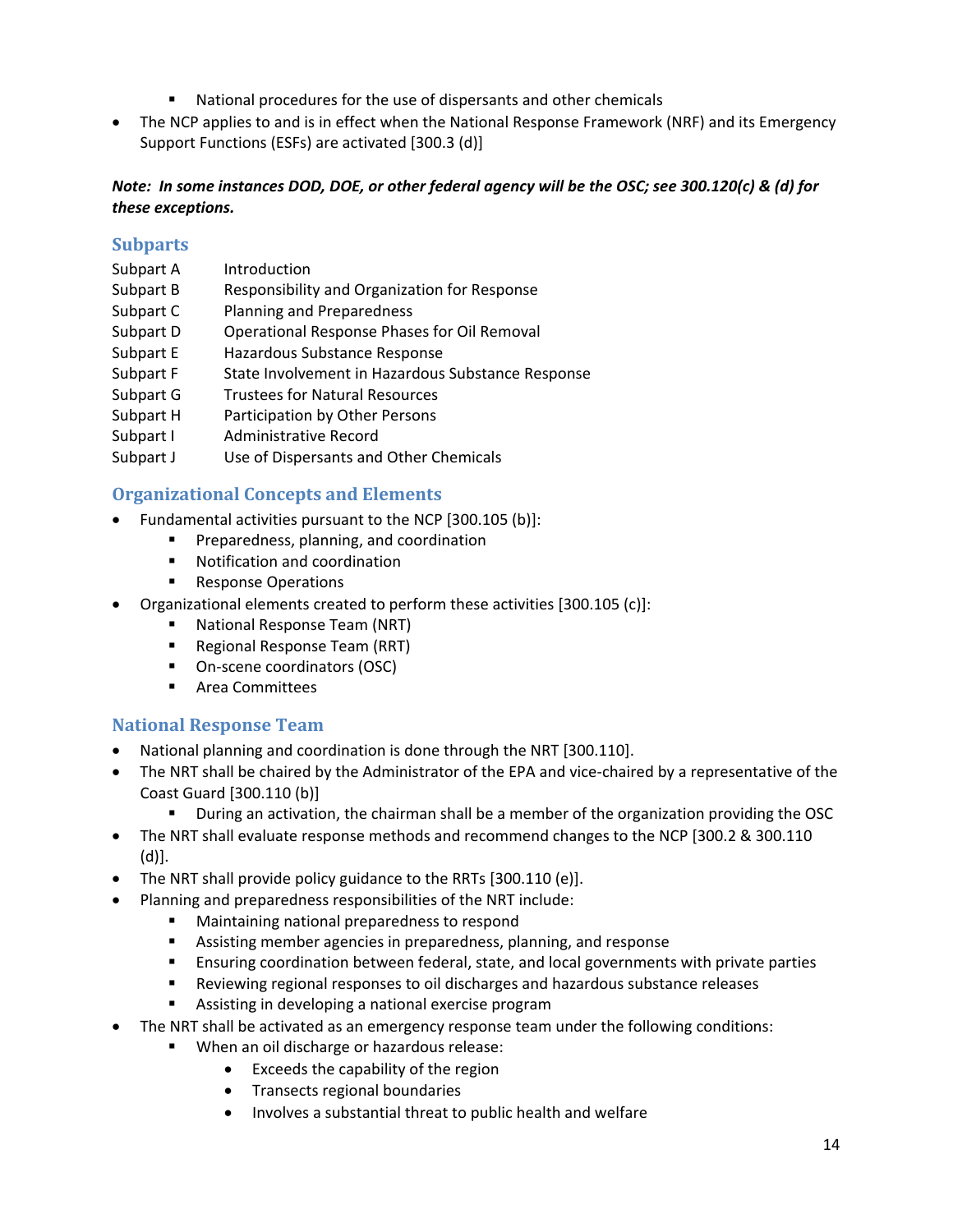**If requested by any NRT member** 

<span id="page-14-0"></span>Link to the NRT: [http://www.nrt.org](http://www.nrt.org/)

# **Regional Response Teams**

- Regional planning and coordination of preparedness and response is accomplished through the RRT [300.115 (a)].
- RRTs provide guidance to the Area Committees [300.115 (a)(2)]
- Two principle components of the RRT are:
	- **Standing Team** 
		- Role is to assist the OSC and Area Committees
	- **Incident Specific Team** 
		- Role is determined by the operational requirements of each specific response
	- The RRTs are co-chaired by representatives from the EPA and Coast Guard [300.115 (c)].
- The RRT should make resources available during a response to the OSC [300.115 (f)].
- The RRT should:
	- Review local emergency response plans
	- **Evaluate regional and local response to a discharge or release**
	- **Recommend revisions of the NCP**
	- Conduct planning for the use of dispersants and chemical agents in accordance with Subpart J
	- Meet semi-annually to review RCPs, ACPs, and response actions carried our during the previous period
	- $\blacksquare$  Provide activity reports to the NRT twice a year
- The RRT may be activated under the following conditions [300.115 (j)]:
	- When a discharge or release:
		- Exceeds the response capabilities of the OSC
		- Transects state boundaries
		- Involves a substantial threat to public health and welfare
		- Is a worse case discharge
	- Upon request from the OSC
	- During prolonged removal or remediation activities



*Note: The RRT approves alternate response technologies (e.g., dispersants, in‐ situ burning, etc.) that are not pre‐approved during an emergency response.*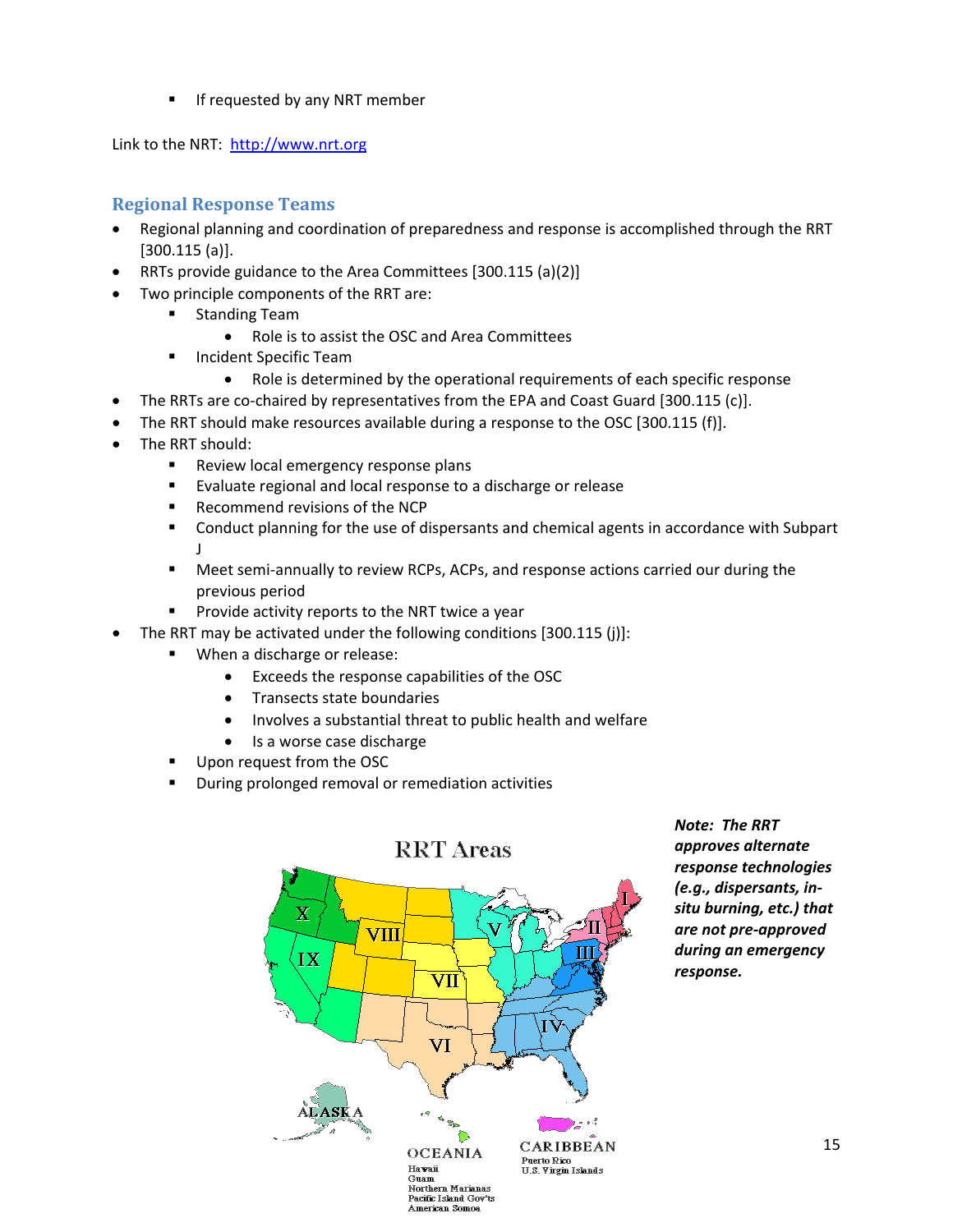# <span id="page-15-0"></span>**Special Teams and Other Assistance**

#### Note: Special teams can be contacted directly by the FOSC at anytime. Contact numbers are on the last *page of this document for easy reference.*

#### *The National Strike Force (NSF)* [300.145 (a)].

The NSF was established by the Coast Guard to assist the OSC with preparedness and response operations. The NSF includes:

- Three Strike Teams (Atlantic, Gulf, and Pacific)
- Public Information Assist Team (PIAT)
- National Strike Force Coordination Center (NSFCC)
- The Strike Teams provide personnel for:
	- **Training for spill response**
	- **Stabilizing and containing a spill**
	- **Contractor monitoring and oversight**
	- **Incident management and cost documentation**
- The NSFCC can provide the FOSC with:
	- **Technical assistance, equipment, and other resources**
	- Assistance in coordinating the use of private and public resources
	- Review of the ACP
	- **Assistance in locating spill response equipment**
	- **EXECOORDINATION COORDINATION** COORDINATION COORDINATION COORDINATION COORDINATION COORDINATION
	- Inspection of prepositioned pollution response equipment
- PIAT can assist the FOSC with public information demands during a response

Link to the NSF: <http://www.uscg.mil/hq/nsfweb/>

#### *Environmental Response Teams (ERTs)* [300.145 (b)]

The EPA's ERT can provide the FOSC with expertise in treatment technology, biology, chemistry, hydrology, geology, decontamination equipment, environmental assessment, and disposal of contaminated material.

Link to the ERT: <http://www.epa.gov/superfund/accomp/news/ert.htm>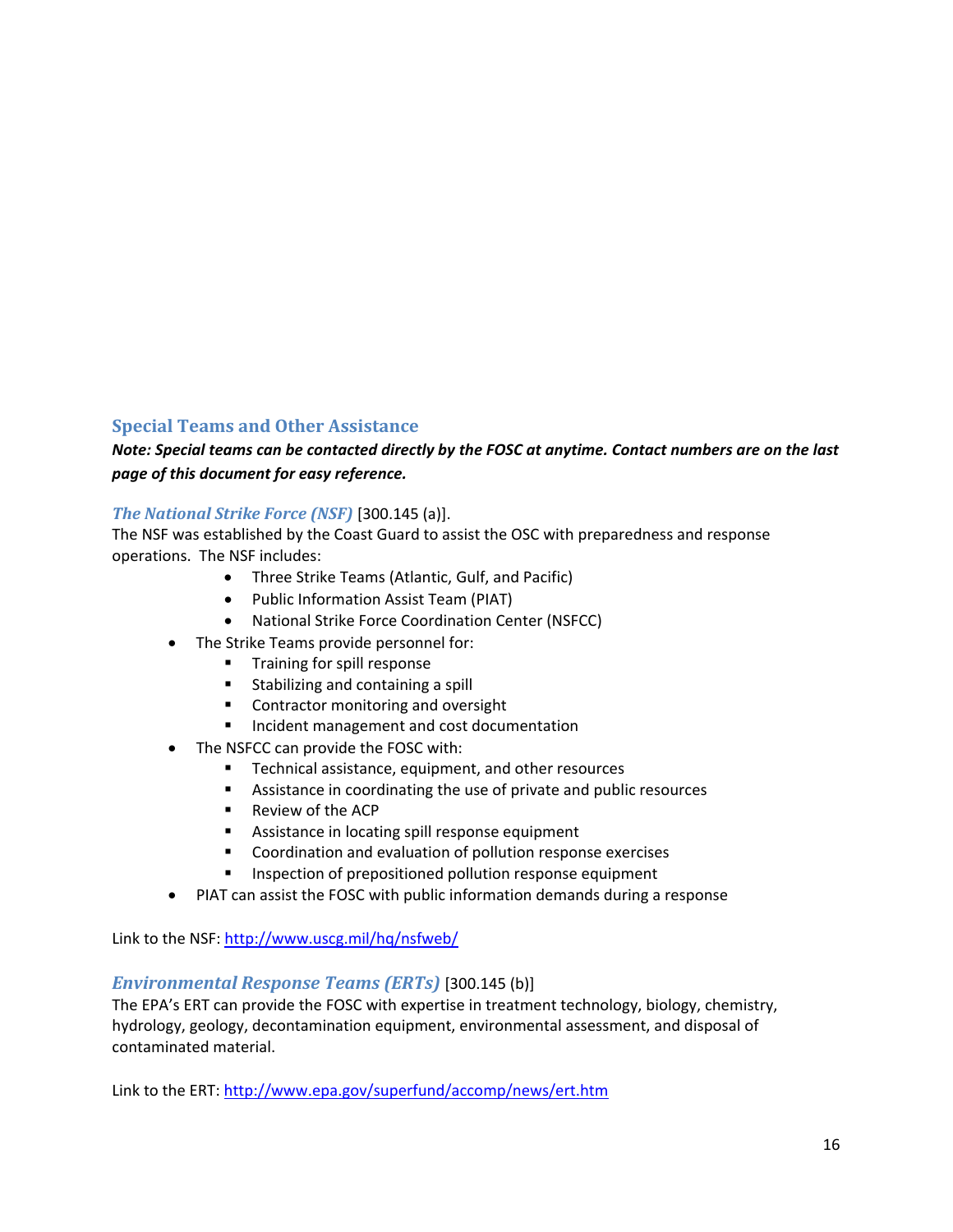#### <span id="page-16-0"></span>*Scientific Support Coordinators (SSC)* [300.145 (c)]

- **Serve as principle advisor for scientific issues**
- Generally provided by NOAA
- Serves on the FOSC's staff during response operations
- **Support the RRT and Area Committees in preparing ACPs**

Link to NOAA Office of Response: <http://response.restoration.noaa.gov/>

*U.S. Navy Supervisor of Salvage (SUPSALV)* [300.145 (d)]

**Provide search, salvage, and recovery equipment** 

Link to SUPSALV: <http://www.supsalv.org/>

#### *Radiological Emergency Response Teams (RERTs)* [300.145 (f)]

- **EXECTADE:** Established by EPA's Office of Radiation Programs
- **Provide assistance in radiological monitoring, analysis, health physics, and risk assessment**
- Can provide on-site field analysis via mobile laboratories

Link to the RERT: <http://www.epa.gov/rpdweb00/rert/>

#### *National Pollution Funds Center (NPFC)* [300.145 (h)]

- **Responsible for addressing funding issues**
- **Provides funding for various response organizations**
- **Provides compensation to claimants who incurred damages from oil discharges when the** responsible party fails to do so
- **Recovers monies from persons liable for a discharge/release**
- **Provides funds to initiate natural resource damage assessments**

Link to NPFC: <http://uscg.mil/hq/npfc/index.htm>

*Note: "The HAZMAT Response Special Teams Handbook" is available on the National Strike Force website <http://www.uscg.mil/hq/nsfweb/> and covers the capabilities of these teams and many others in more detail.*

# **Clean Water Act (CWA)**

#### **General Overview**

Created in 1972, this is the principal federal statute protecting navigable waters and adjoining shorelines from pollution. Section 311 addresses pollution from oil discharges and hazardous substance releases.

#### **Key Provisions**

- Discharging oil and hazardous material into the waters of the U.S. and adjoining shorelines is PROHIBITED [CWA 311 (b)(3)(4)].
- The President shall direct all removal efforts in the case of a discharge that is a substantial threat to public health and welfare [CWA 311 (c)(2)].
- All efforts by federal, state, and local government, and each owner and operator shall be in accordance with the National Contingency Plan (NCP) [CWA 311 (c)(3)].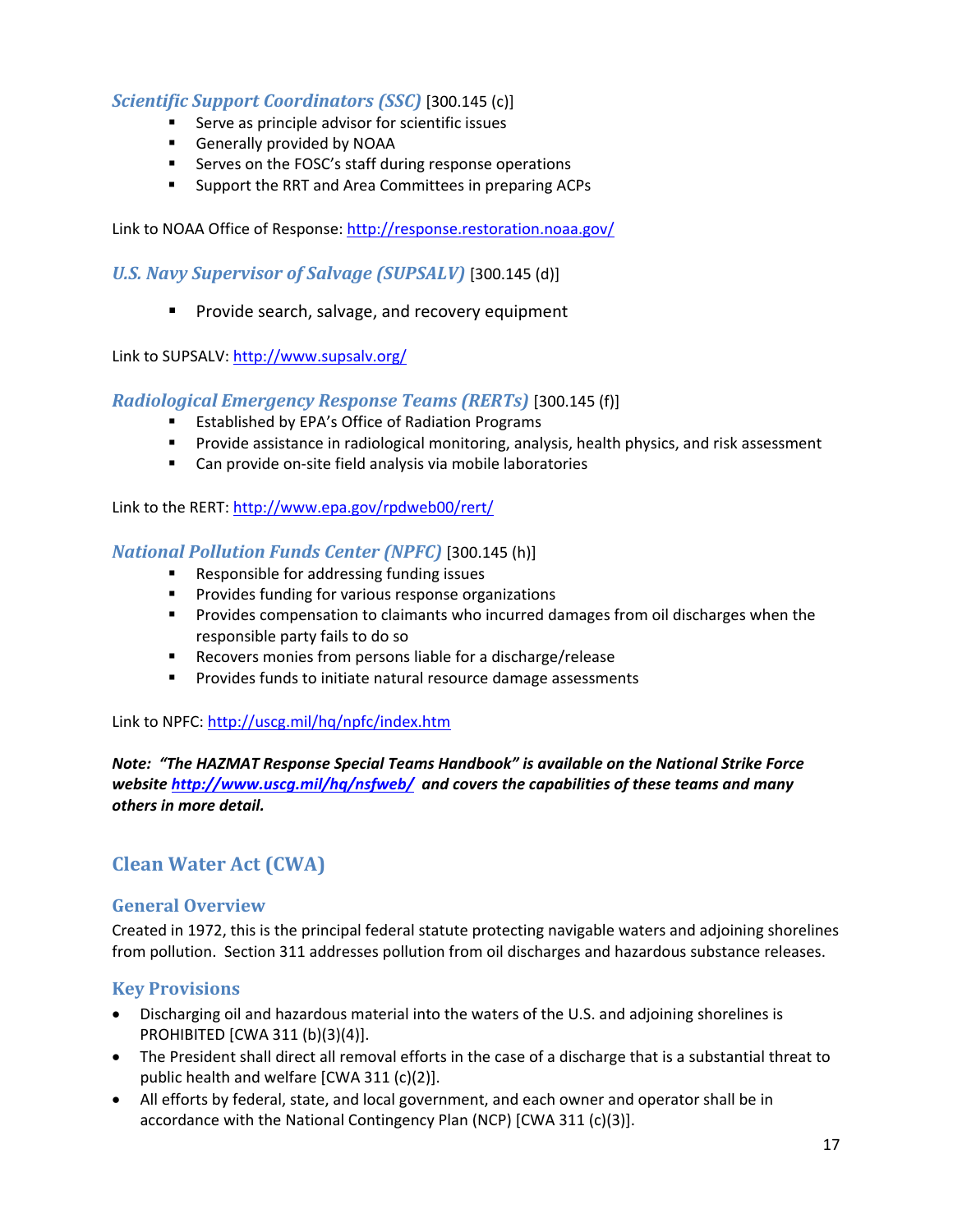- <span id="page-17-0"></span>• The President is required to establish regulations, methods, and procedures for removal of oil and hazardous substances as part of the National Response System [CWA 311(j)(1)(A)].
- The President is authorized to issue regulations to prevent discharges of oil from vessels and facilities  $[CWA 311(j)(1)(C)].$
- The President is authorized to establish Area Committees to prepare Area Contingency Plans [CWA  $311(j)(4)$ ].

# **Oil Pollution Act of 1990 (OPA90)**

# **General Overview**

Created in response to the *EXXON VALDEZ* incident, the Oil Pollution Act of 1990 (33 [U.S.C.](http://www.access.gpo.gov/uscode/title33/chapter40_.html) 2701‐2761) amended the Clean Water Act and addressed the wide range of problems associated with preventing, responding to, and paying for oil pollution incidents in navigable waters of the United States . It created a comprehensive prevention, response, liability, and compensation regime to deal with vessel‐ and facility-caused oil pollution to U.S. navigable waters. It also created the Oil Spill Liability Trust Fund.

# **Key Provisions**

OPA90 greatly increased federal oversight of maritime oil transportation, while providing greater environmental safeguards by:

- Setting new requirements for vessel construction and crew licensing and manning,
- Mandating contingency planning,
- Enhancing federal response capability,
- Broadening enforcement authority,
- Increasing penalties,
- Creating new research and development programs,
- Increasing potential liabilities; and,
- Significantly broadening financial responsibility requirements.

# **Comprehensive Environmental Response Compensation and Liability Act (CERCLA)**

# **General Overview**

CERCLA, also known as the Superfund Act, was enacted by Congress on December 11, 1980. This law created a tax on the chemical and petroleum industries and provided broad Federal authority to respond directly to releases or threatened releases of hazardous substances that may endanger public health or the environment.

# **Key Provisions**

- Established the federal government's authority to designate certain substances as hazardous to the environment and public health [CERCLA 102].
- Established the responsibilities of a vessel or facility in the event of a discharge [CERCLA 103].
- Established response authorities in the event of a discharge that poses a substantial threat to the environment and public health [CERCLA 104].
- Established the National Contingency Plan as the guideline for response to hazardous substances, pollutants, and contaminants [CERCLA 105].
- Established the federal government's authority to respond beyond the actions of the State to protect public health, welfare, or the environment [CERCLA 106].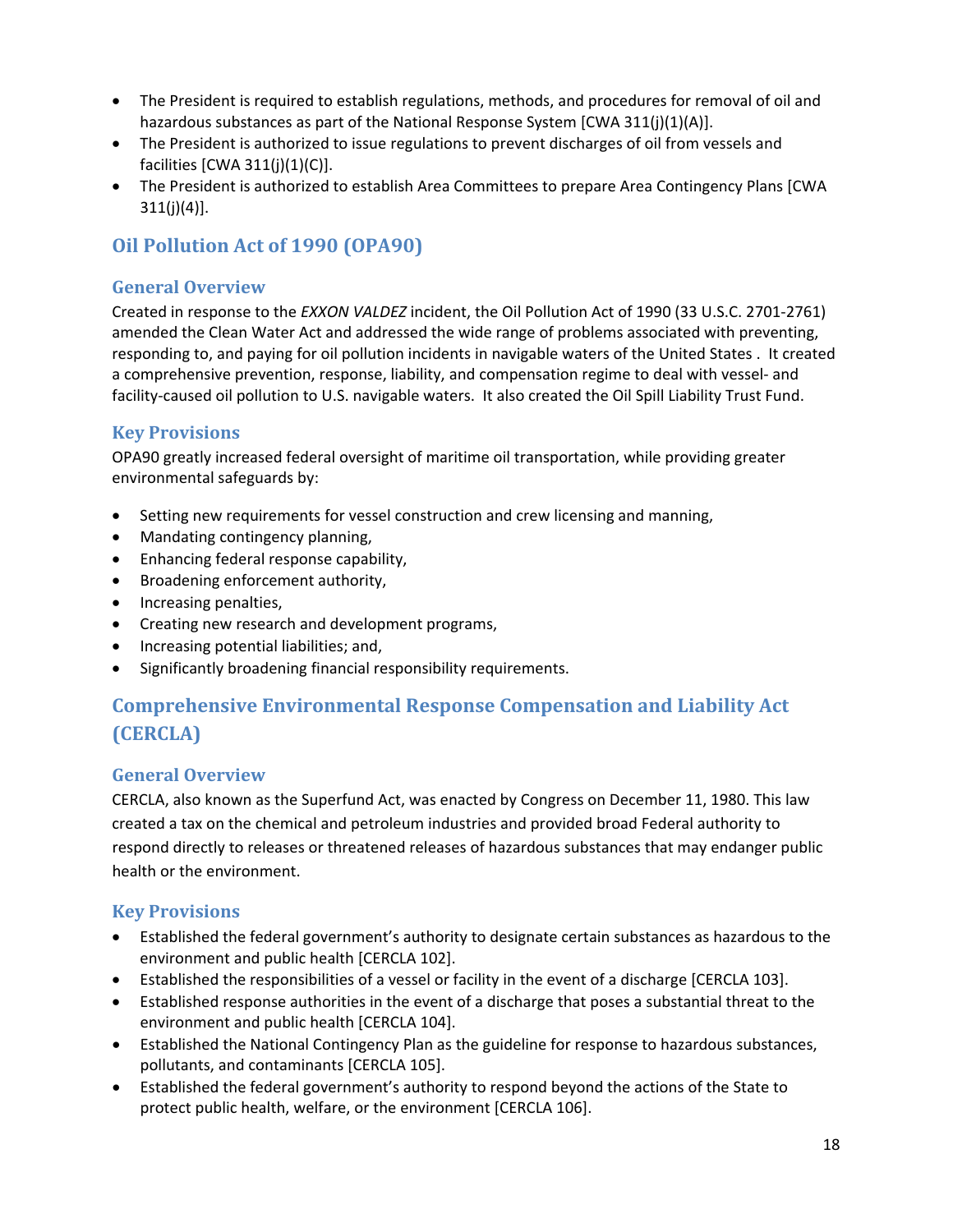<span id="page-18-0"></span>• Established liability provisions for responsible parties [CERCLA 107].

The law authorizes two kinds of response actions:

- Short-term removals, where actions may be taken to address releases or threatened releases requiring prompt response.
- Long-term remedial response actions, that permanently and significantly reduce the dangers associated with releases or threats of releases of hazardous substances that are serious, but not immediately life threatening. These actions can be conducted only at sites listed on EPA's [National](http://www.epa.gov/superfund/sites/npl/index.htm) [Priorities](http://www.epa.gov/superfund/sites/npl/index.htm) List (NPL).

CERCLA also enabled the revision of the National Contingency Plan (NCP). The NCP provided the guidelines and procedures needed to respond to releases and threatened releases of hazardous substances, pollutants, or contaminants. The NCP also established the NPL.

CERCLA was amended by the Superfund Amendments and [Reauthorization](http://www.epa.gov/superfund/policy/sara.htm) Act (SARA) on October 17, 1986. More about CERCLA: <http://www.epa.gov/superfund/policy/cercla.htm>

# **Superfund Amendment and Reauthorization Act (SARA)**

#### **General Overview**

Created in 1986, amending CERCLA; it raised the limit on removal costs to \$2 million and time on removal actions to 1 year. It also authorized EPA to reimburse local governments for costs incurred in response to hazardous substance incidents and mandated that hazardous waste sites targeted for removal must comply with the Resource Conservation and Recovery Act (RCRA).

# **Key Provisions**

- Established requirements for public participation in Superfund response activities [SARA 117].
- Established the applicability of Superfund laws to the federal government [SARA 121].
- Required the Secretary of Labor to establish safety provisions for employees during hazardous waste operations (e.g., HAZWOPER standards in 29 CFR a910.120) [SARA 126].

# **Executive Orders (EO)**

# **EO 12580**

- Delegated the responsibility vested in the President by CERCLA to various agencies
- Established a National Response Team (NRT) for Superfund matters
- Established the Administrator of the EPA as chairman of the NRT and a representative from the Coast Guard as the vice‐chairman
- Delegated authority to Coast Guard OSCs to issue administrative orders for releases and threatened releases involving the coastal zone
- Designates DOD/DOE as OSC for releases originating from DOD/DOE facilities
- Assigns FEMA authority to conduct temporary and permanent evacuations
- Designates the Public Health Service responsibility for investigating complaints of illnesses attributable to hazardous substance releases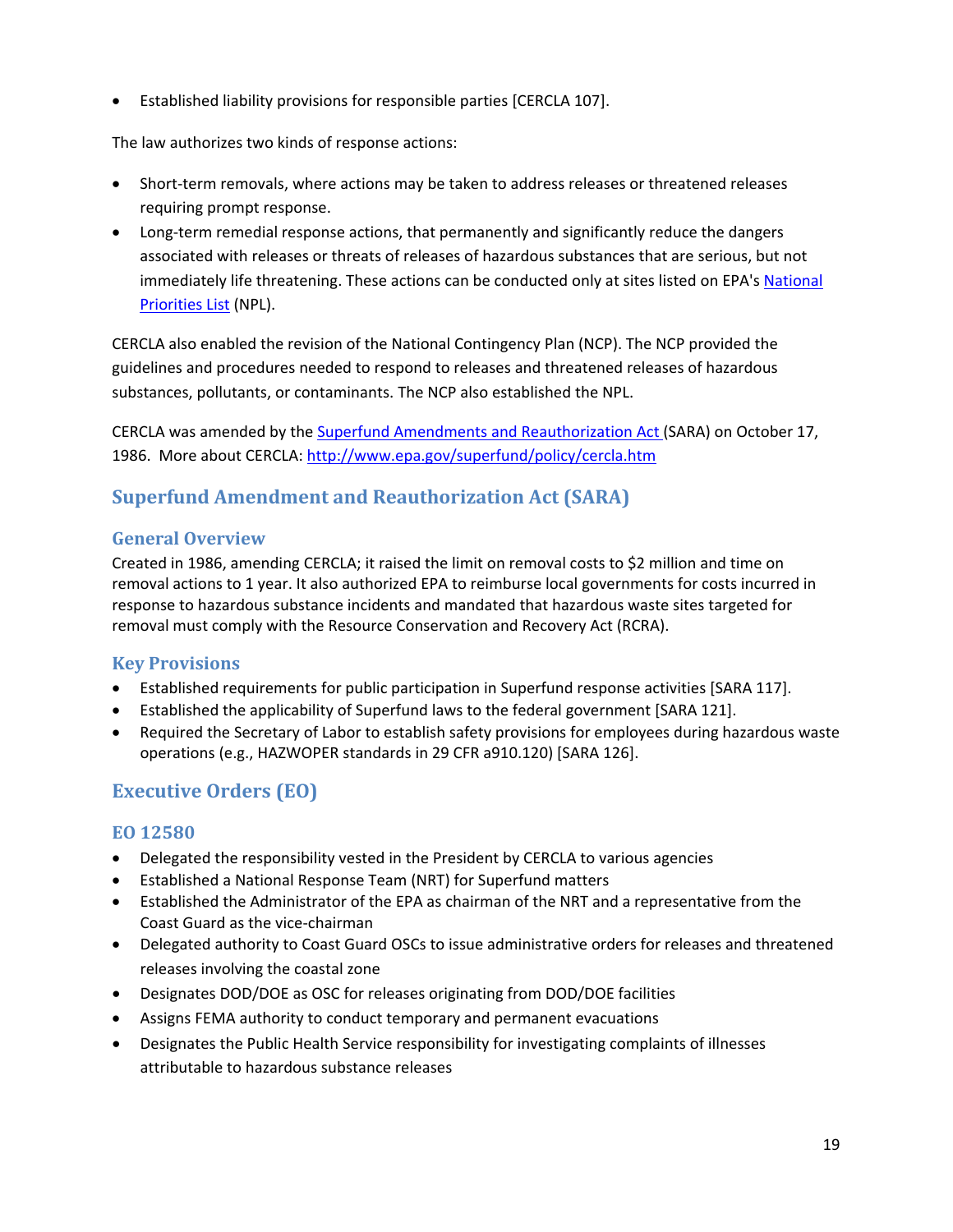#### <span id="page-19-0"></span>**EO 12777**

- Amended Executive Order 12580
- Delegated the responsibility vested in the President by CWA/OPA to various agencies
- Specified actions to be followed in the event of an accidental discharge or release of oil or a hazardous substance

#### **Resource Conservation and Recovery Act (RCRA)**

RCRA is our nation's primary law governing the disposal of solid and hazardous waste. Congress passed RCRA on October 21, 1976 to address the increasing problems the nation faced from our growing volume of municipal and industrial waste. RCRA, which amended the Solid Waste Disposal Act of 1965, set national goals for:

- Protecting human health and the environment from the potential hazards of waste disposal.
- Conserving energy and natural resources.
- Reducing the amount of waste generated.
- Ensuring that wastes are managed in an environmentally‐sound manner.

To achieve these goals, RCRA established three distinct, yet interrelated, programs:

- The solid waste [program,](http://www.epa.gov/epaoswer/osw/non-haz.htm) under RCRA Subtitle D, encourages states to develop comprehensive plans to manage nonhazardous industrial solid waste and municipal solid waste, sets criteria for municipal solid waste landfills and other solid waste disposal facilities, and prohibits the open dumping of solid waste.
- The [hazardous](http://www.epa.gov/epaoswer/osw/hazwaste.htm) waste program, under RCRA Subtitle C, establishes a system for controlling hazardous waste from the time it is generated units its ultimate disposal – in effect, from "cradle to grave".
- The [underground](http://www.epa.gov/swerust1/index.htm) storage tank (UST) program, under RCRA Subtitle I, regulates underground [storage](http://www.epa.gov/swerust1/index.htm) tanks containing hazardous substances and petroleum products.

More about RCRA: [http://www.epa.gov/osw/laws](http://www.epa.gov/osw/laws-reg.htm)‐reg.htm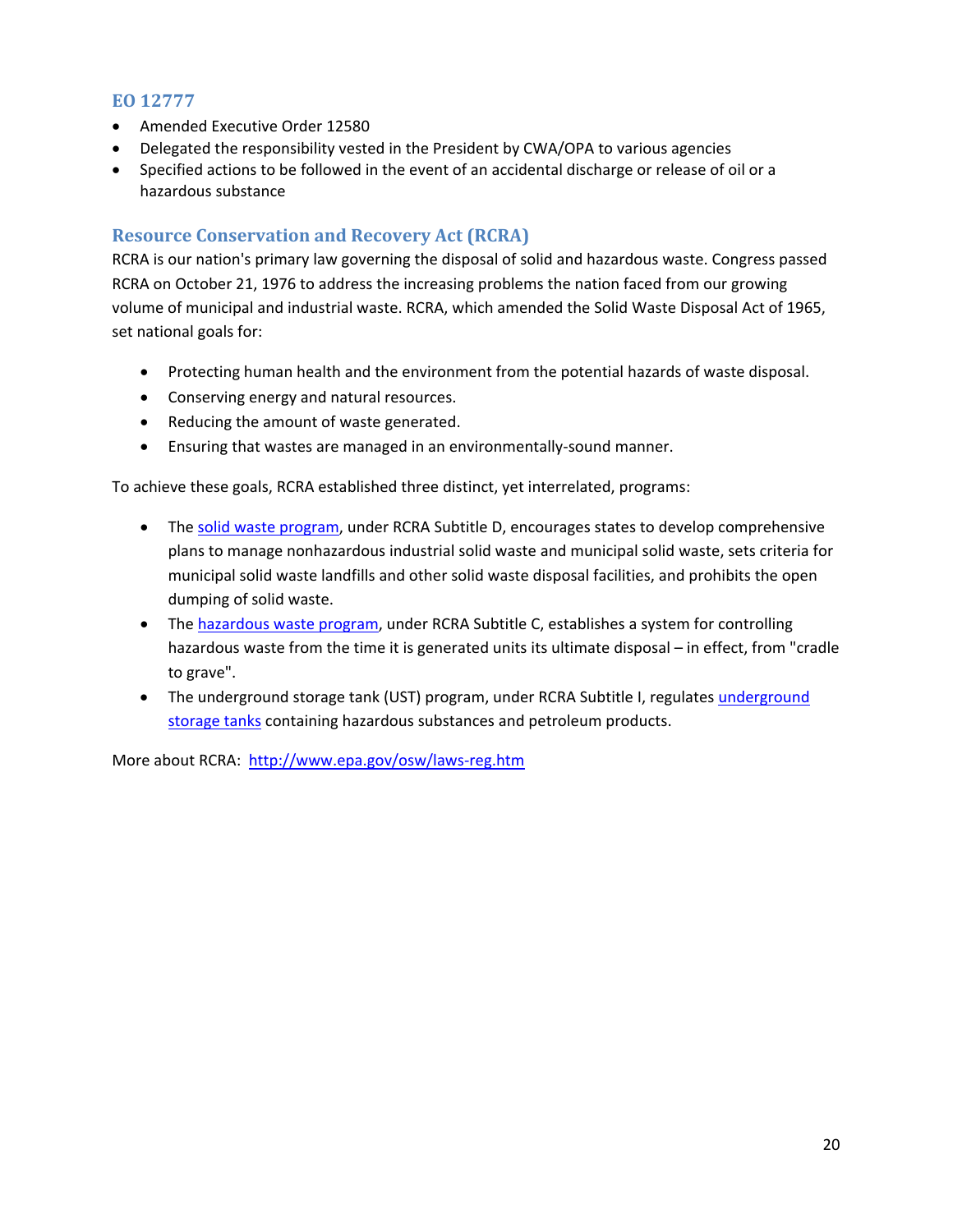# <span id="page-20-0"></span>**Chapter 4: OnScene Coordinator Responsibilities**

# **General Duties**

The FOSC directs response efforts and coordinates other efforts at the scene of a discharge or release in accordance with Area Contingency or other pertinent plans [300.120(a)/.135(a)], and FOSCs are authorized to take response measures deemed necessary to protect public health, welfare, and the environment [300.130(a)]. The FOSC is also responsible for ensuring persons designated to act on their behalf are properly trained and prepared to carry out the NCP.

# **Information Gathering**

The FOSC is required to collect pertinent facts about a discharge or release [300.135(c)], including:

- Source and cause of spill/release
- Identification of responsible parties
- Nature, amount, and location of discharged/released material
- Probable direction and time of travel of discharge or released material
- Potential for a "worse case discharge"
- Pathways to human and environmental exposure
- Potential impact on human health, welfare, safety, and the environment
- Potential impact on natural resources and property
- Priorities for protecting human health, welfare, and the environment
- Appropriate cost documentation

**Recommendation: Field verification of initial information is critical since amounts of material spilled/discharged are often under or misreported. If a medium sized incident is indicated by the initial report, it is advisable to send a Pollution Investigator (PI) and an FOSC Representative (FOSCR)** to the scene - one to initiate the investigation and the other to initiate response actions with the **responsible party. If the incident is very serious in nature (e.g., major marine casualty), then marine inspectors and/or marine casualty investigators should be dispatched immediately with the PI/FOSCR.**

# **Notification Requirements**

Notification of an oil discharge or release of a hazardous substance must be reported immediately to the National Response Center (NRC) (800) 424‐8802 as per 33 CFR 153 and 40 CFR 302. In most cases, the responsible party or a third party makes the notification and the FOSC is notified by the NRC. If in doubt, verify that the NRC notification was made or have a watchstander make the report.

The OSC has obligations under the NCP to notify the following:

- Higher command/support agency as per organizational directives [300.135(f)]
- FEMA for potential major disaster situations [300.135(g)]
- Health and Human Services (HHS) for public health emergencies [300.135(h)]
- Natural Resource Trustees that may be impacted [300.135(j)]
- Appropriate public and private entities [300.135(n)]

Link to the NRC: <http://www.nrc.uscg.mil/nrchp.html>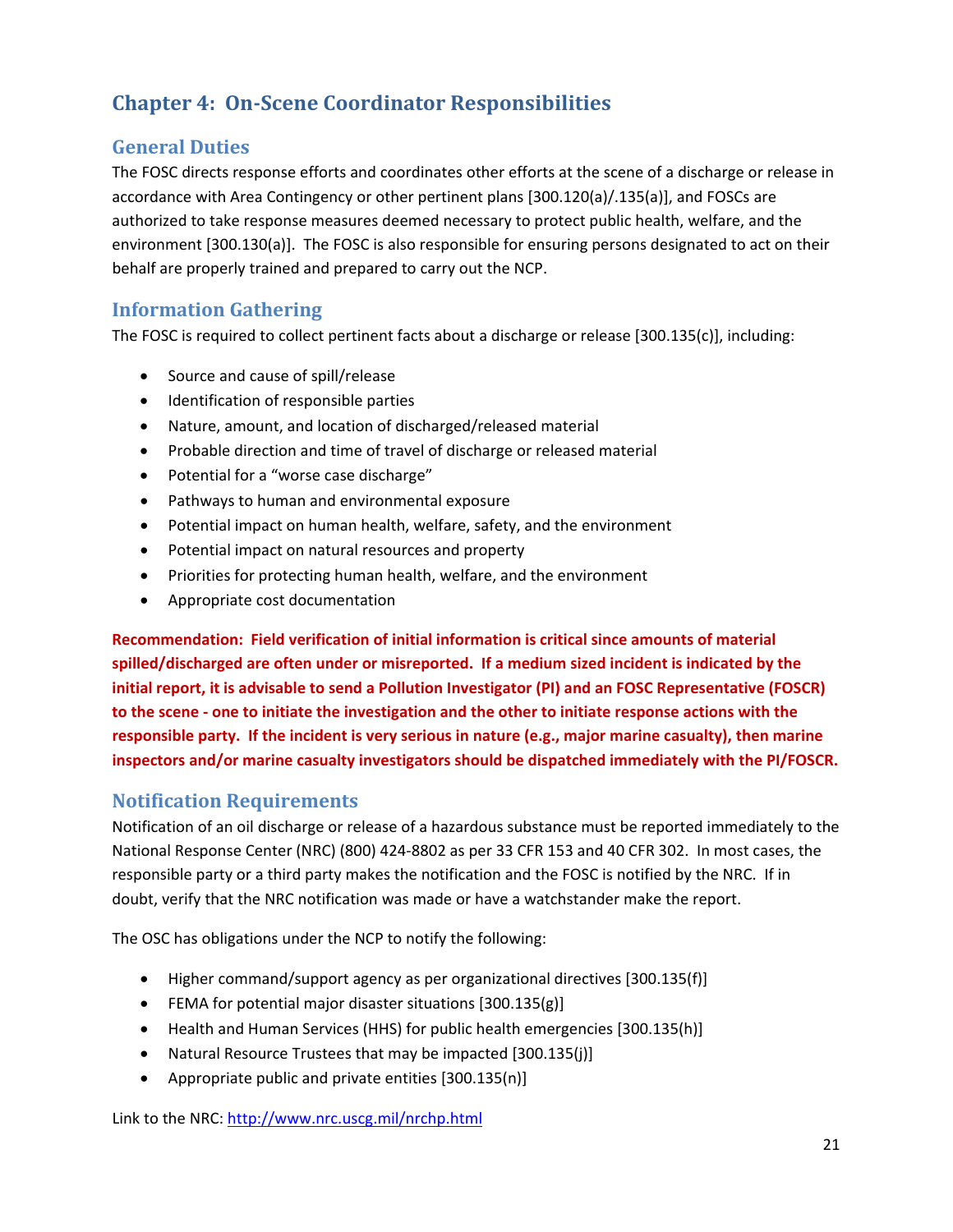#### <span id="page-21-0"></span>**Coordination and Consultation**

One key function of the FOSC is to coordinate response efforts with and consult other appropriate federal, state, local, and private response organizations [300.135 (d)]. It is convenient that he NRF mandates the use of the Incident Command System (ICS) for incident management because using a unified command (UC) structure gives the FOSC, state, and local incident commanders and the responsible party a system to coordinate and direct the response as a team.

The FOSC (or unified command) shall ensure that consultation occurs with the following entities as per the NCP:

- Appropriate state and local officials as outlined in the Area Contingency Plan [300.180].
- The RRT and National Strike Force Coordination Center (NSFCC) [300.135(e)].
- National Resource Trustees [300.135(j)]
- The Department of Interior (DOI) and Department of Commerce (DOC) when endangered species or habitats are threatened [300.135(k)]

**Recommendation: Active engagement of the RRT is a response "best practice" especially for unusual,** difficult-to-resolve, cross-agency, or cross-jurisdictional issues. It is best to keep them briefed "early **and often" if there are issues that you anticipate their approval on (e.g., alternate technologies, dispersant use, etc.).**

# **Site Safety and Health**

The safety of human life is paramount during all response efforts including search and rescue at the scene of a discharge/release as well as the safety of all response personnel [300.317]. The FOSC is primarily responsible for addressing worker health and safety at a response scene in accordance with 300.150 and 29 CFR 1910.120.

The very concise COMDTINST 6260.31A , Safety and Health Training for Emergency Response Operations, covers the OSHA requirements for all responders and should be read by all FOSCs and response personnel.

*Note: Appendix B summarizes COMDTINST 6260.31A for Coast Guard responders; OSHA requirements (aka HAZWOPER) also apply to volunteers and anyone involved in actual clean‐up activities.*

**Recommendation: The FOSC should ensure that a Safety Officer is assigned promptly and that a Site** Safety Plan is completed for the incident. The National Strike Force has personnel that can fill the **Safety Officer role and/or monitor safety of responders in the field.**

# **Public Information and Community Relations**

#### **Public Information**

FOSCs are required to keep the appropriate public and private parties informed [300.155(a)]. Timely press releases are pivotal in getting initial information about an incident to the public. Appointing a Information Officer and/or a Liaison Officer to handle public and media inquiries is essential on larger incidents If needed and desired by the unified command, a Joint Information Center can be established for longer, higher visibility incidents. All federal news releases or statements by participating agencies should be cleared through the FOSC [300.155(b)].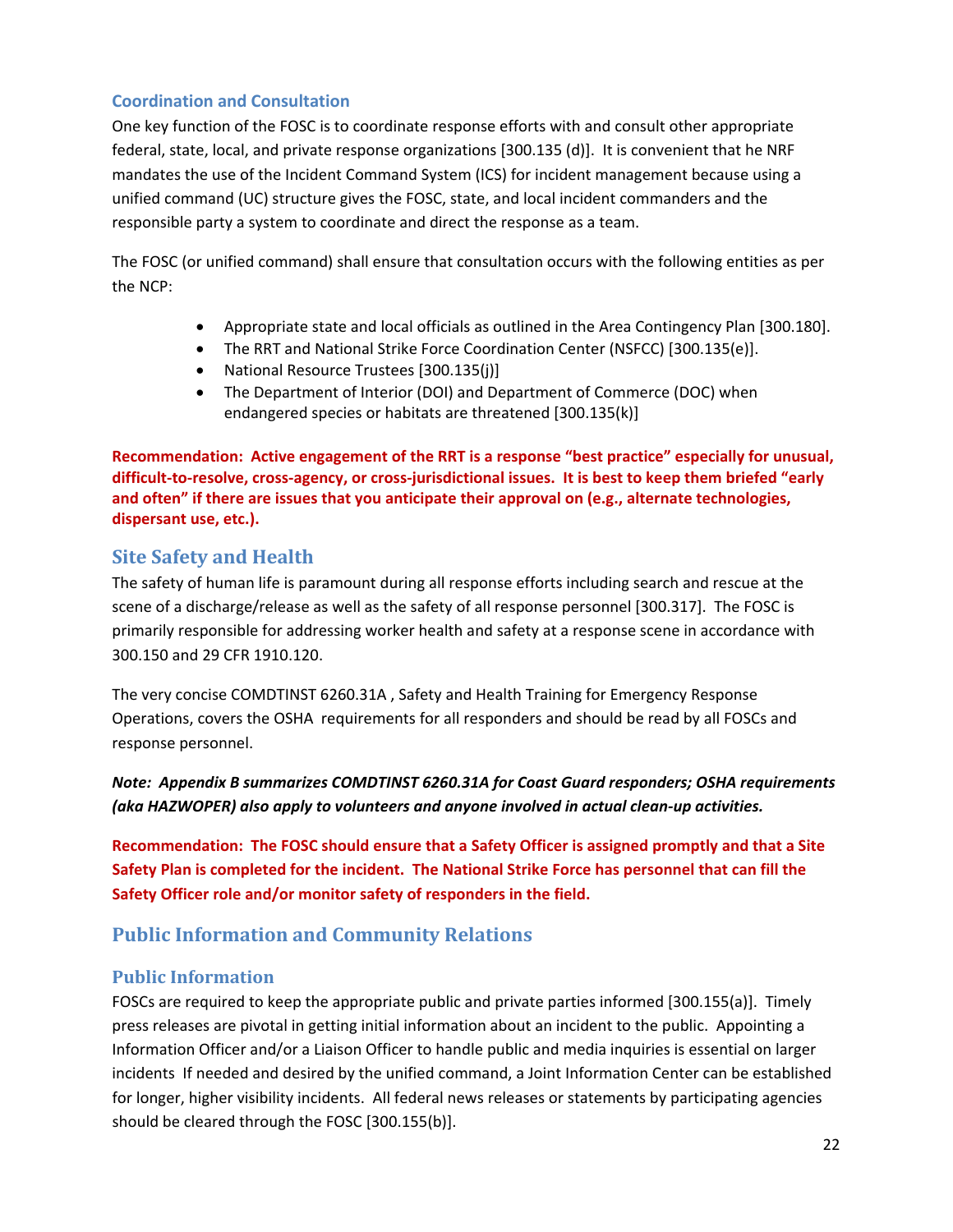<span id="page-22-0"></span>**Recommendation: An FOSC should prepare "risk communication" messages in advance for a variety** of incidents that could occur in his or her Area of Responsibility (AOR) based on ACP worst-case **estimates in order to maintain a proactive public information posture during an incident. Call the Public Information Assist Team at anytime if you need to craft a message or need public affairs specialists for your incident: (252) 331‐6000.**

#### **Community Relations**

There are many strategies available to an FOSC to keep the community informed of ongoing operations: web pages, town meetings, press releases, fact sheets, etc. Now that Area Contingency Plans (ACPs) must address the use of volunteers on a response, the FOSC/UC must be prepared to deal with volunteer issues. ACPs should provide the FOSC with specific tasks/areas in which volunteers can be used, including: beach surveillance, logistical support, and wildlife treatment.

# **Reports, Documentation, and Cost Recovery**

#### **Reports**

As requested by the NRT/RRT, the FOSC shall submit a complete report on removal operations and actions being taken [300.165(a)]; these reports are usually only required for major incidents or high‐ profile incidents but the RRT can request an FOSC Report for any incident. The FOSC must also submit a Situation Report – Pollution (SITREP – POL) to the respective RRT as developments occur and to higher authority in accordance with USCG District and Headquarters guidance.

#### **Documentation and Cost Recovery**

The FOSC is required to record the situation and document it as it develops through all phases of the response, including actions taken, resources used/ordered, and problems encountered. ICS facilitates good documentation through standardized forms and processes. A Documentation Unit should be established for large, complex incidents to ensure all key decisions and copies of key documents (e.g., Incident Action Plans) are saved for follow‐on reporting and documentation. Formal USCG correspondence (e.g., COTP Orders, Admin Orders, CG‐2692) must also be maintained for the case file.

In addition to documenting operational decisions, FOSCs are responsible for ensuring cost documentation is maintained for actions taken under the CWA or CERCLA [300.315] and submitted to NPFC. Daily CG‐5136 forms, certified contractor invoices (if applicable), and a summary report are submitted to NPFC by the FOSC. The OSTLF or CERCLA fund ceiling is maintained and reported via the SITREP-POL – obligations and expenditures must remain within the ceiling limit.

**Recommendation: The FOSC should document key decisions in written form either in a case log or in memorandum to the responsible party – note all dates and times that key decisions are made and** conveyed. If you are too busy to do this function, then appoint an assistant as a recorder to do it for **you.**

# **Maritime Transportation System Recovery Unit (MTSRU)**

The MTSRU is responsible for planning infrastructure recovery for Transportation Security Incidents (TSI) (see chapter 16 of the IMH) and other incidents that significantly impact the Marine Transportation System (MTS). The FOSC should activate the MTSRU if a significant impact to a waterway is indicated.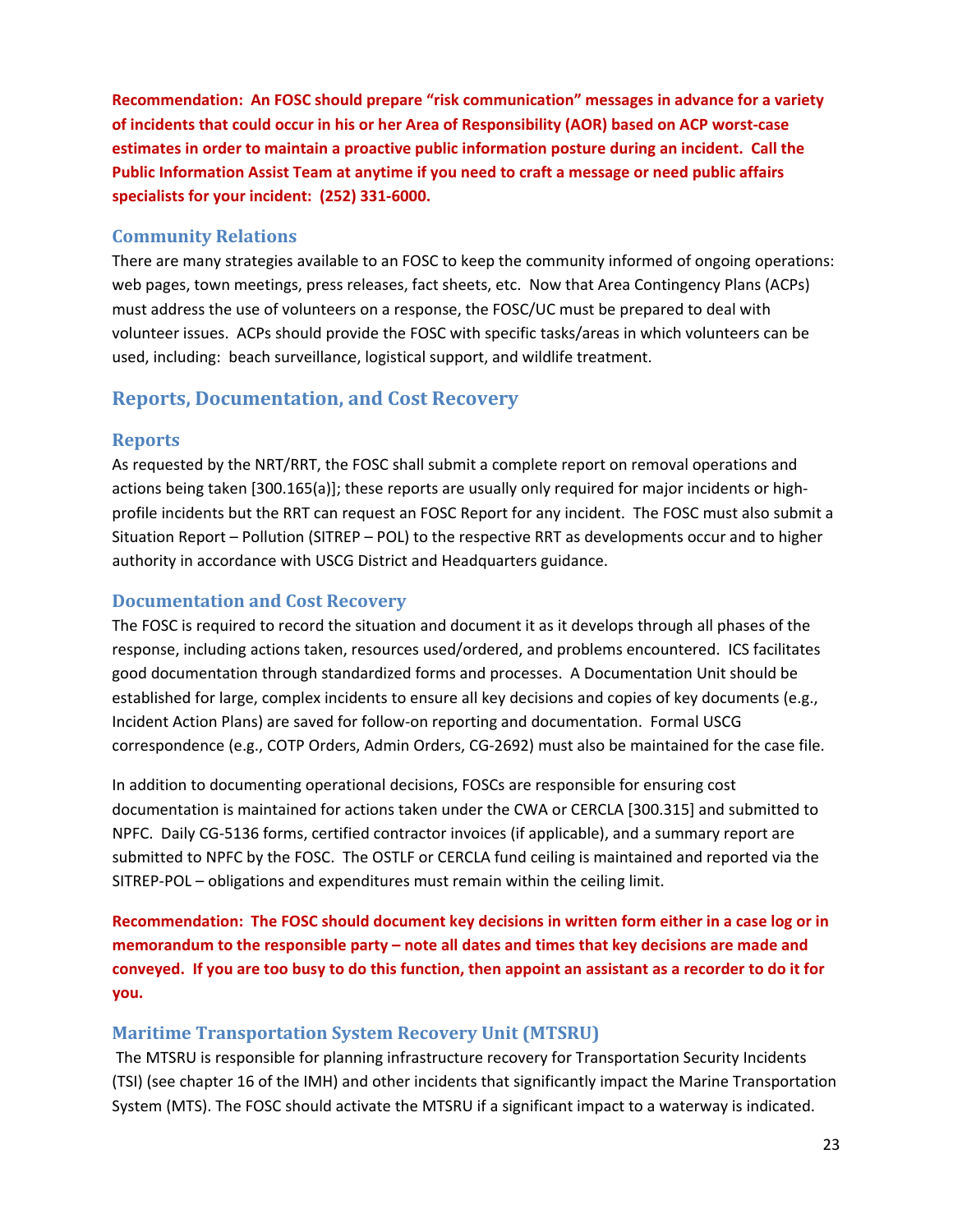The MTSRU will track and report on the status of the MTS, understand critical recovery pathways, recommend courses of action, and provide all MTS stakeholders with an avenue of input to the response organization.

The major responsibilities of the MTSRU are:

- Identify, track and report impacts to the MTS.
- Coordinate and consult with MTS stakeholders.
- Solicit periodic and standardized feedback from impacted industries/stakeholders.
- Identify resources, agencies involved, and courses of action for the recovery of public infrastructure such as ATON, communications systems, and federal channels.
- Prioritize recovery operations (including ATON, dredging, salvage, cleanup, repair, etc), as appropriate.
- Monitor the economic consequences of recovery actions.
- Develop traffic management plans. Identify the need for, and prepare any special advisories or orders (i.e. Safety/Security Zone).
- Assess the need for MTS relief measures outside the impacted area. Implement measures (i.e. redirect cargos, establish alternate transportation modes) as necessary.

#### *Note: THE MTRSU can be requested from Area via the Coast Guard District.*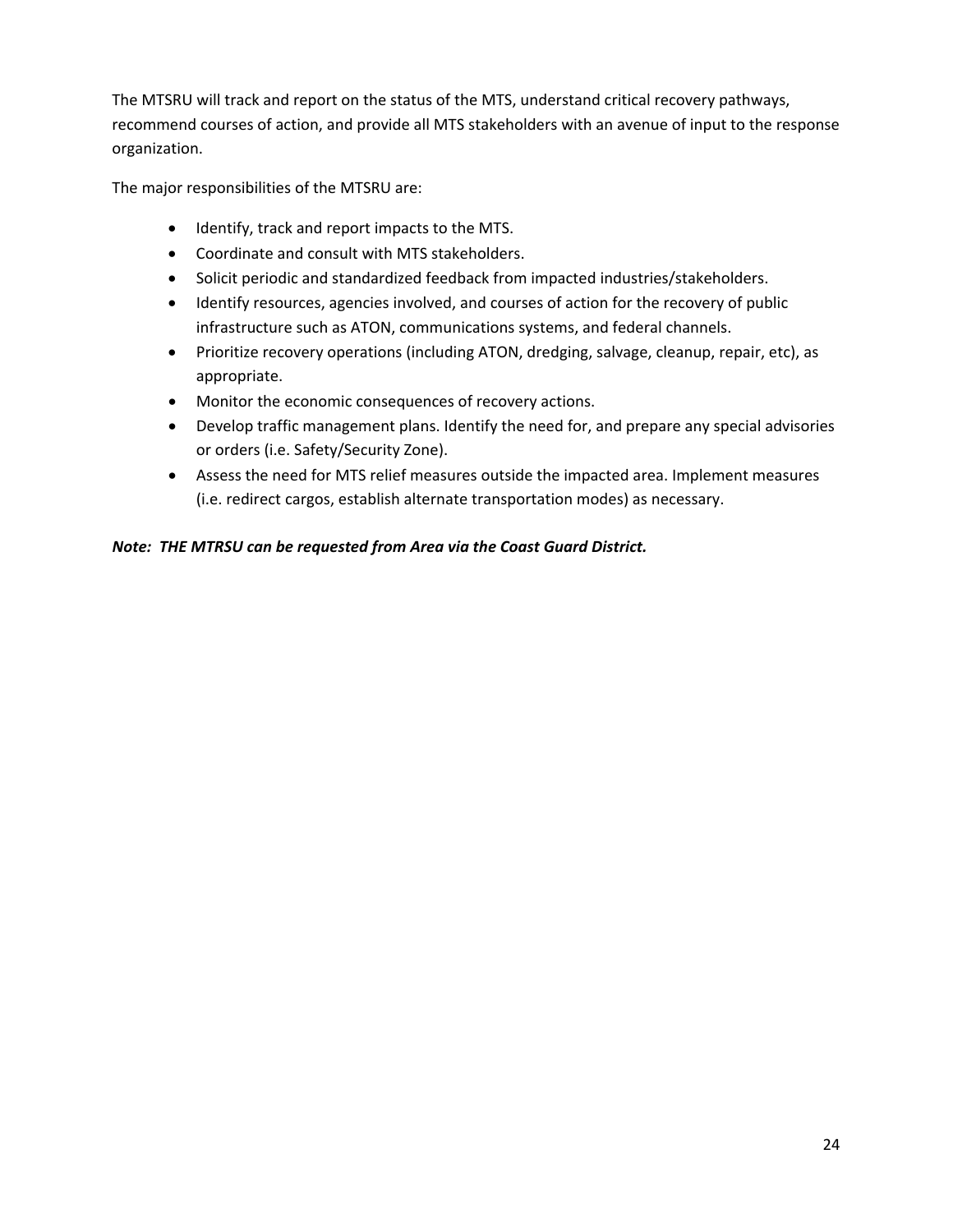# <span id="page-24-0"></span>**Chapter 5: Funding**

# **Introduction**

The National Pollution Funds Center (NPFC) oversees and manages funding for FOSCs for oil spills and hazardous substance releases. Contact your regional manager during working hours for detailed guidance on fund use. **After hours, contact the duty officer by calling (800) 759‐7243, PIN 2073906.**

Link to the NPFC: <http://www.uscg.mil/npfc/>

*Note: Consult the NPFC Finance Resource Management Field Guide (FFARM) or the NPFC User Reference Guide for detailed instructions on funds management and cost tracking requirements.*

# **Oil Oil Spill Liability Trust Fund (OSLTF)**

# **Access**

If you answer YES to both of these questions, then OSLTF funding applies:

- 1) Was there a discharge of oil, or a substantial threat of a discharge of oil (i) into navigable waters; (ii) onto adjoining shorelines; (iii) into the waters of the economic exclusive zone; or (iv) will it affect natural resources under exclusive management authority of the U. S.?
- 2) Are further actions necessary to ensure effective and immediate removal, mitigation or prevention of the discharge or substantial threat of a discharge?

Use NPFC's on‐line Ceiling and Number Assignment Processing System (CANAPS) to obtain a Federal Project Number (FPN) and initial ceiling amount.

# **Limitations**

The following limitations apply to OSLTF use:

- 1) The pollutant must be oil as defined by 33 USC Section 2701(23); see Appendix A, comment section for oil, for additional guidance of the list of oils maintained by USCG Headquarters.
- 2) Removal funding comes from the \$50 million Emergency Fund subset of the OSLTF.
- 3) A maximum of \$500,000,000 per case is available to remediate natural resource damage assessments.
- 4) A maximum of \$1 billion is available to pay for certain costs and damages associated with oil spills.

# *Note: LNG/LPG are not listed oils; therefore, the OSLTF cannot be used to respond to incidents involving these substances unless there is a threat from a listed oil (e.g., bunkers, diesel, etc.).*

# **Hazardous Substance CERCLA (Superfund)**

# **Access**

If you answer YES to these questions, then CERCLA funding applies: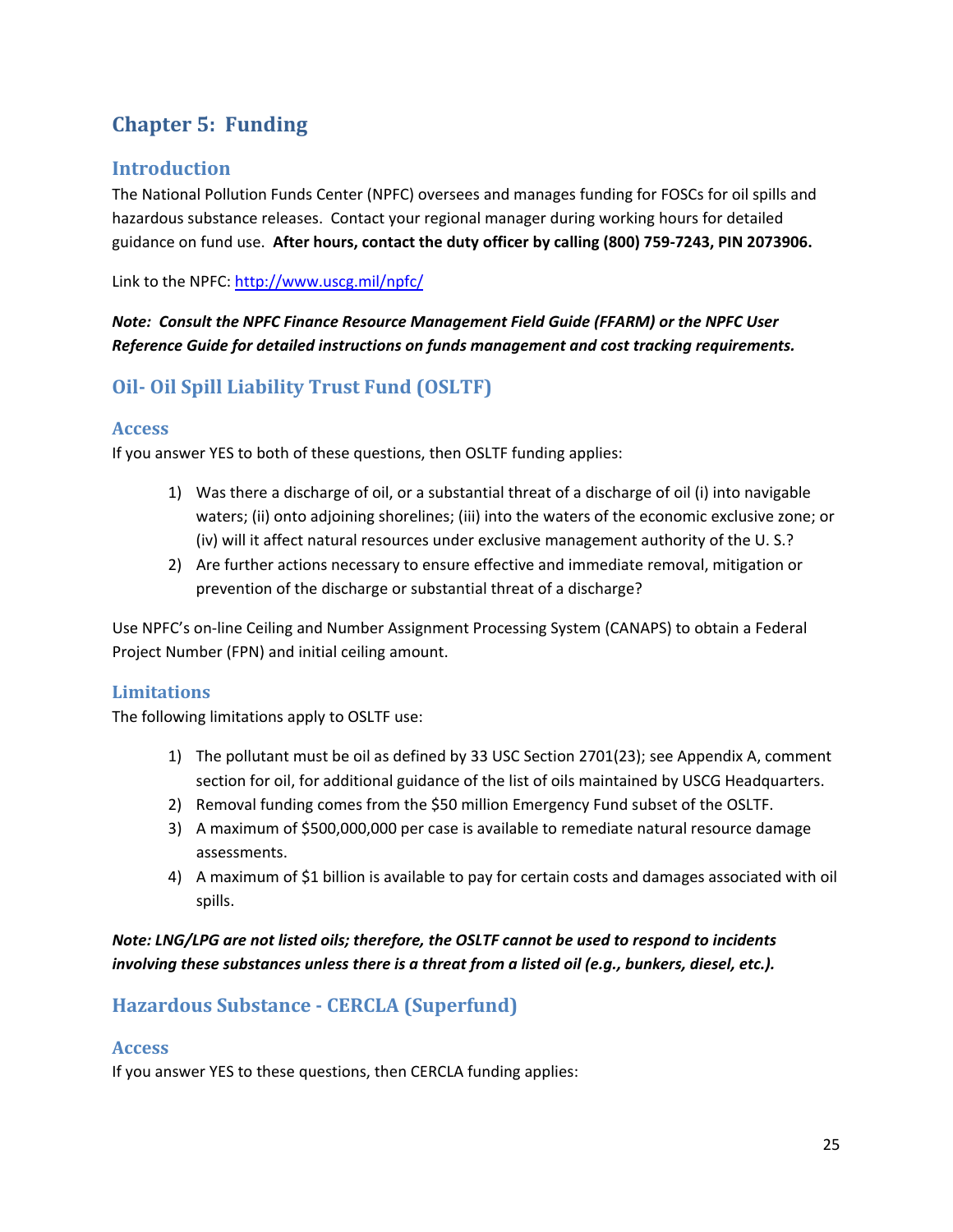- <span id="page-25-0"></span>1) Has a hazardous substance been released (or is there a substantial threat it will be released)?
- 2) Does the situation present an imminent and substantial threat to public health or welfare?
- 3) Is the responsible party failing to take appropriate action, or is it necessary to monitor its actions?

Use CANAPS to obtain a CERCLA Project Number (CPN) and initial ceiling amount.

#### **Limitations**

The following limitations apply to Superfund use:

- 1) The release or substantial threat of a release of a hazardous substance, pollutant, or contaminant must impact the environment. "Environment" is defined in CERCLA as waters of the U.S., other surface waters, ground water, drinking water supply, land surface or sub‐ surface, or ambient air.
- 2) Removal funding is limited to no more than \$2,000,000 or 12 months duration per incident. EPA may grant waivers to this requirement.
- 3) FOSCs may not obligate more than \$250,000 for an incident without an approved Action memorandum from NPFC.
- 4) There is no provision for state access.
- 5) There is no provision for funding pre‐assessment phase activities for NRDA.
- 6) There is no provision for claims by third parties.
- 7) The substance cannot be an oil as defined by 33 USC Section 2701(23).

#### *Note: LNG/LPG are not hazardous substances under CERCLA; therefore, the Superfund cannot be used to respond to incidents involving these substances.*

*Note: CERCLA shall be used if there is a hazardous substance mixed with an OPA oil.*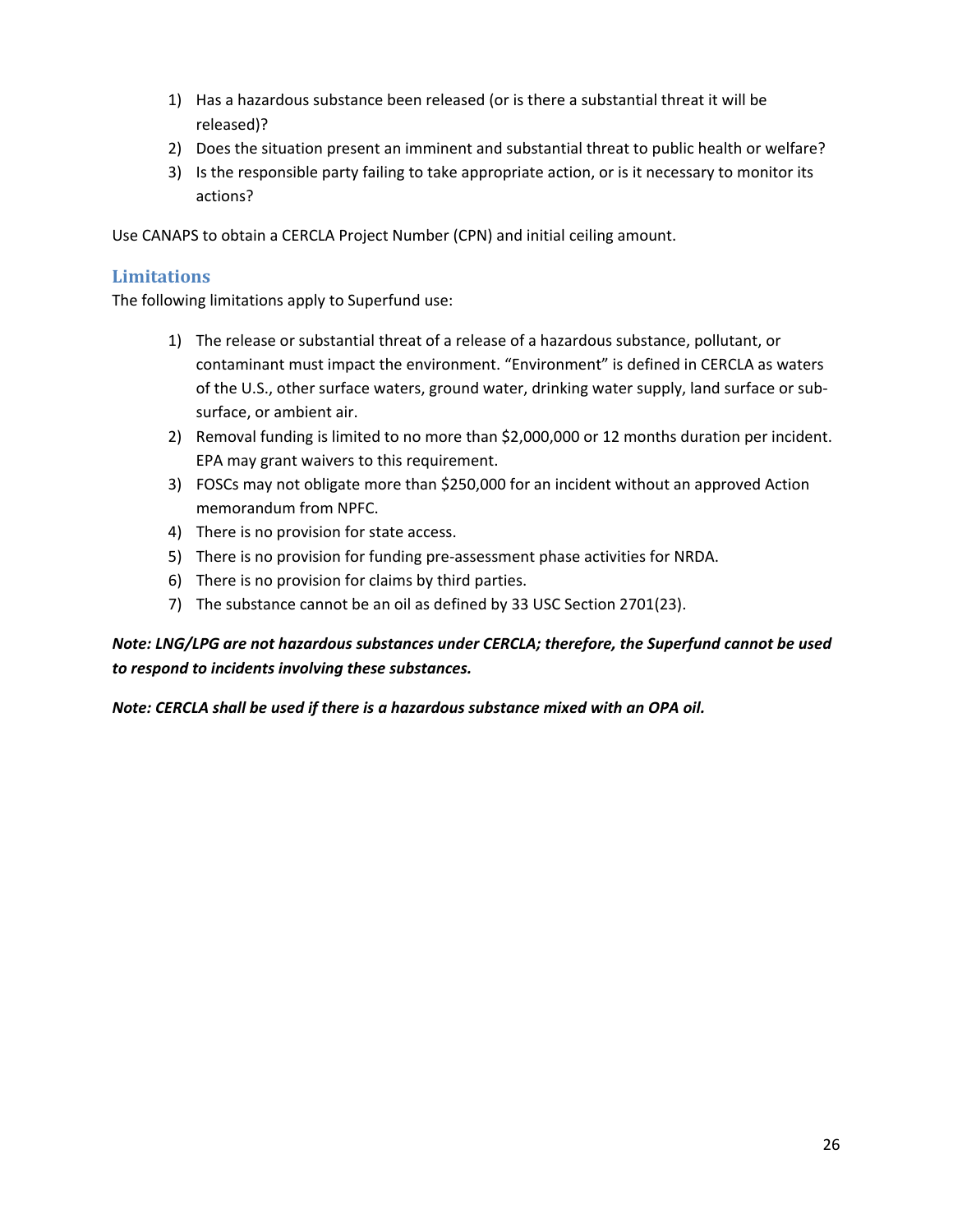# <span id="page-26-0"></span>**Chapter 6: Oil Spill Response – Management and Operations**

# **Incident Management**

The NRF establishes the National Incident Management System (NIMS) for managing incidents including response to oil spills and hazardous substance releases. Establishing an effective response management structure early and using the NIMS Incident Command System (ICS) planning and operational processes is pivotal to a unified and effective response. For more information on ICS and ICS forms: <http://homeport.uscg.mil/mycg/portal/ep/home.do>

# **Phases of Response**

The NCP delineates four specific phases of response for Oil Spill operations which may run sequentially or concurrently depending on the magnitude and complexity of the incident. In addition to running the incident, the FOSC also has significant responsibilities to keep the Coast Guard chain‐of‐command informed and to coordinate efforts with other agencies and third parties. The final aspect that the FOSC must manage is public affairs; this encompasses outreach to public officials, the news media, and the public. The charts outlined below attempt to capture the key events or activities that typically occur in each Phase for many aspects a Coast Guard FOSC will face during a medium or major spill.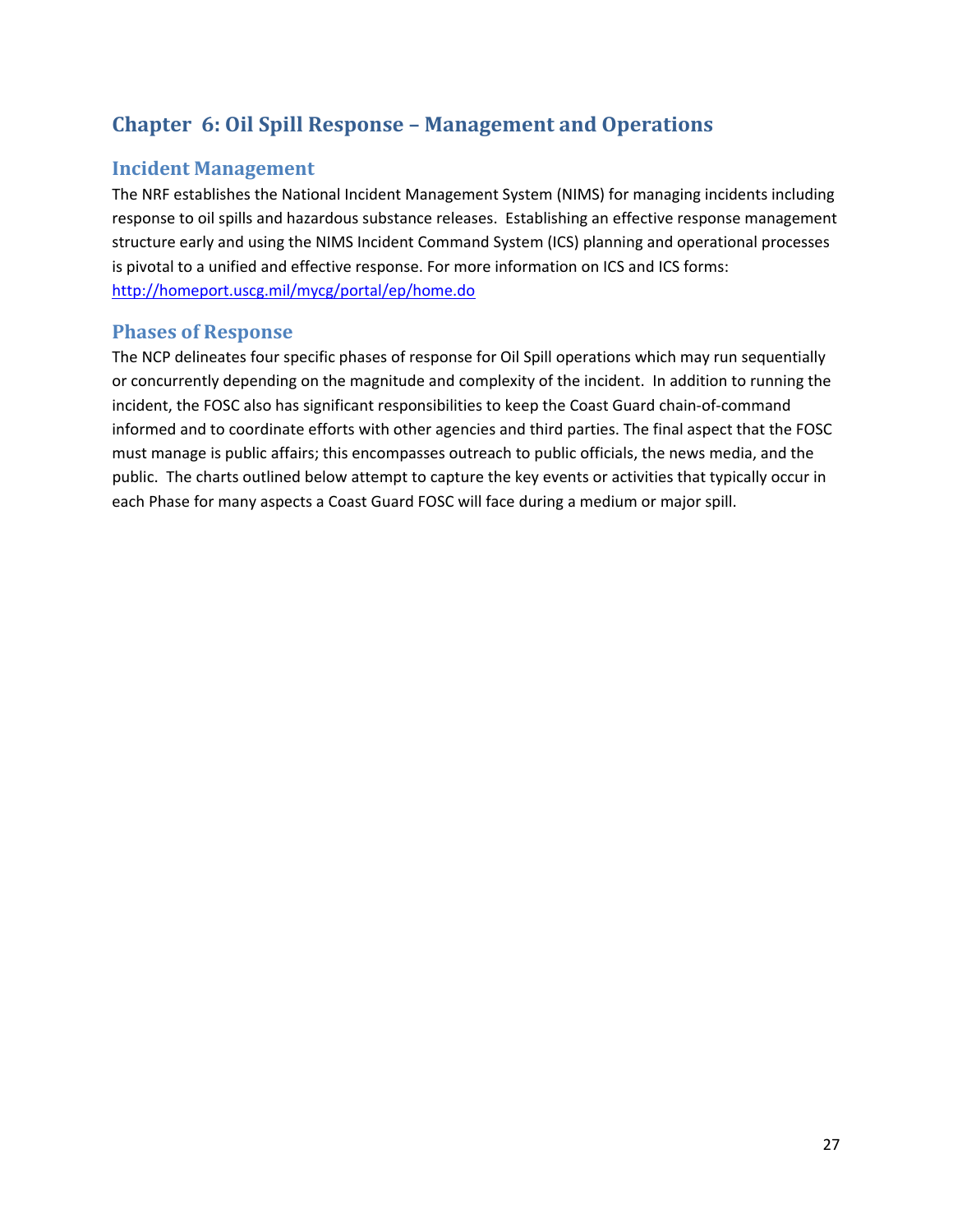#### **Phase I – Discovery or Notification**

<span id="page-27-0"></span>

| <b>Phase 1: Discovery or Notification</b> |                                          |                                                     |                          |  |
|-------------------------------------------|------------------------------------------|-----------------------------------------------------|--------------------------|--|
| <b>FOSC Duties</b>                        | <b>Internal USCG Coordination</b>        | <b>External Coordination:</b><br><b>Stakeholder</b> | <b>Public</b>            |  |
|                                           |                                          |                                                     |                          |  |
| Receive report from spiller or third      | Initiate Critical Incident Communication | Notify other agencies and                           | Be prepared to issue     |  |
| part or NRC (ensure NRC is notified)      | (CIC) Protocol (if applicable)           | stakeholders as per the NCP,                        | public safety advisories |  |
| [300.300(b)]                              |                                          | ACP or local agreement                              |                          |  |
|                                           |                                          | [300.300(d)]                                        |                          |  |
|                                           |                                          |                                                     |                          |  |
| Evaluate actions needed based on          | Recall/notify unit personnel             |                                                     |                          |  |
| preliminary information and               |                                          |                                                     |                          |  |
| District/unit protocols                   |                                          |                                                     |                          |  |
| Proceed with response as per the          |                                          |                                                     |                          |  |
| Area, Facility or Vessel                  |                                          |                                                     |                          |  |
| Contingency/Response Plan                 |                                          |                                                     |                          |  |
|                                           |                                          |                                                     |                          |  |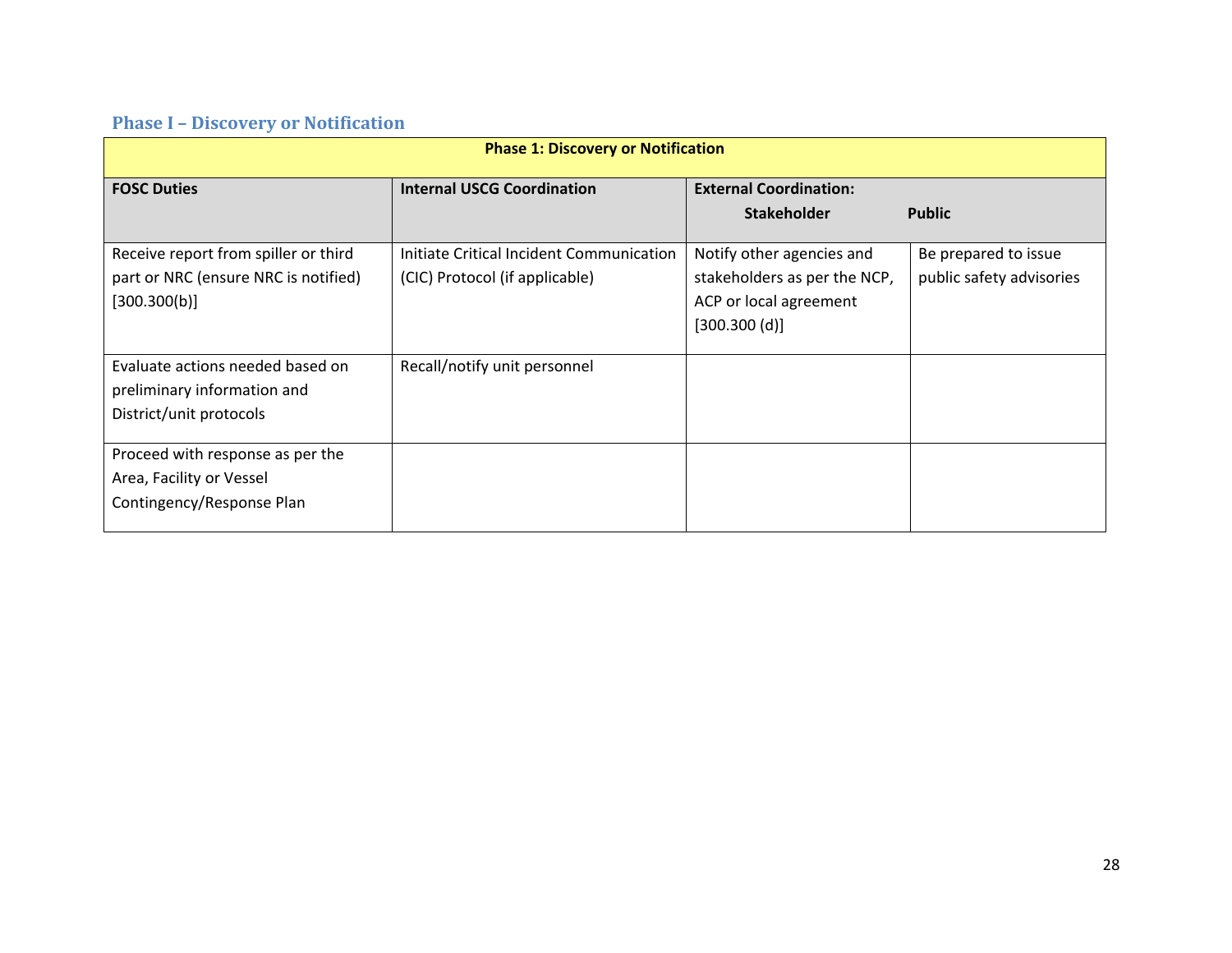| <b>Phase II - Preliminary Assessment and Initiation of Action</b> |  |  |
|-------------------------------------------------------------------|--|--|
|                                                                   |  |  |

<span id="page-28-0"></span>

| <b>Phase 2: Preliminary Assessment</b>  |                                          |                               |                          |  |
|-----------------------------------------|------------------------------------------|-------------------------------|--------------------------|--|
| <b>FOSC Duties</b>                      | <b>Internal USCG Coordination</b>        | <b>External Coordination:</b> |                          |  |
|                                         |                                          | <b>Stakeholder</b>            | <b>Public</b>            |  |
| Initiate a prompt preliminary           | Ensure follow-up communications are      | Coordinate field verification | Be prepared to field     |  |
| assessment [300.305(a)                  | made up the chain of command (e.g.,      | with all involved parties     | media/public inquiries   |  |
|                                         | ClC                                      |                               |                          |  |
| Initiate casualty and/or pollution      | Augment command center with              | Coordinate field verification | Be prepared to issue     |  |
| investigation (if applicable)           | Incident Management Team (IMT) or        | with state and local          | public safety advisories |  |
|                                         | unit personnel to facilitate information | responders                    |                          |  |
|                                         | flow                                     |                               |                          |  |
| Evaluate magnitude, severity, threat to |                                          |                               |                          |  |
| public/environment; identify            |                                          |                               |                          |  |
| responsible party [300.305(b)           |                                          |                               |                          |  |
|                                         |                                          |                               |                          |  |
| Ensure initial Incident Commander (IC)  |                                          |                               |                          |  |
| documents initial actions on an ICS     |                                          |                               |                          |  |
| 201                                     |                                          |                               |                          |  |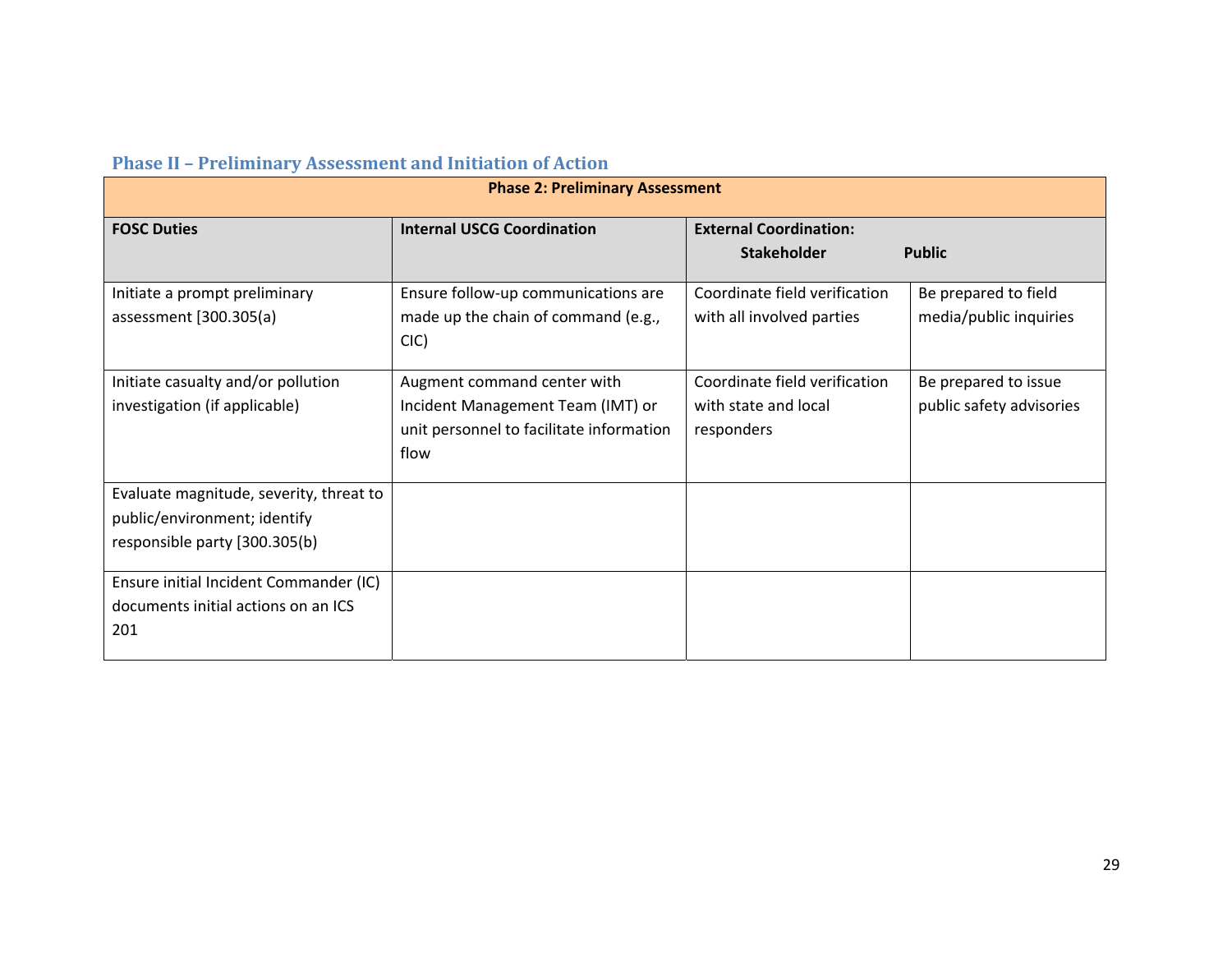| <b>Phase 2: Initiation of Action</b>                                                                                                                                              |                                                                                                                       |                                                                                                                           |                                                                     |  |
|-----------------------------------------------------------------------------------------------------------------------------------------------------------------------------------|-----------------------------------------------------------------------------------------------------------------------|---------------------------------------------------------------------------------------------------------------------------|---------------------------------------------------------------------|--|
| <b>FOSC Duties</b>                                                                                                                                                                | <b>Internal USCG Coordination</b>                                                                                     | <b>External Coordination</b><br><b>Stakeholder</b>                                                                        | <b>Public</b>                                                       |  |
| Determine if Responsible Party (RP) is<br>taking appropriate effective and<br>immediate actions [300.305(d)                                                                       | Ensure follow-up communications are<br>made up the chain of command (e.g.,<br>ClC                                     | Request NOAA SSC assistance                                                                                               | Be prepared to field<br>media/public inquiries                      |  |
| Issue RP a Notice of Federal Interest<br>(NOFI)<br>Note: If RP is not taking effective<br>actions, issue an Admin Order and<br>Notice of Federal Assumption (NOFA)                | Recall additional unit personnel based<br>on WQSB for large incident<br>Open the OSLTF (see Chapter 5 for<br>details) | Ensure state and local<br>agencies with jurisdiction are<br>part of the response<br>organization                          | Be prepared to issue<br>public safety advisories                    |  |
| Establish an initial response<br>organization with the RP and identify<br>initial objectives and a command post<br>location                                                       | Request Strike Force, PIAT, DRAT, SERT<br>or other special assistance as needed                                       | Ensure that natural resource<br>trustees are promptly notified<br>[300.305(e)]                                            | <b>Issue initial Risk</b><br>Communication<br>message to the public |  |
| Ensure defensive actions are taken as<br>soon as possible to prevent, minimize<br>& mitigate threats (e.g., control the<br>source, use of chemical IAW Subpart J)<br>[300.310(a)] | Establish reporting intervals/battle<br>rhythm for verbal and written (e.g.,<br>SITREP-POL) reports                   | Ensure applicable industry<br>and Area Committee<br>members are notified /<br>requested to support the<br>response effort | Initiate Joint<br>Information Center (JIC)<br>set-up, if needed     |  |
|                                                                                                                                                                                   | Request NPFC to issue a Notice of<br>Designation (NOD) to the RP if third<br>party claims are likely                  | Notify RRT if event is major or<br>high-profile                                                                           |                                                                     |  |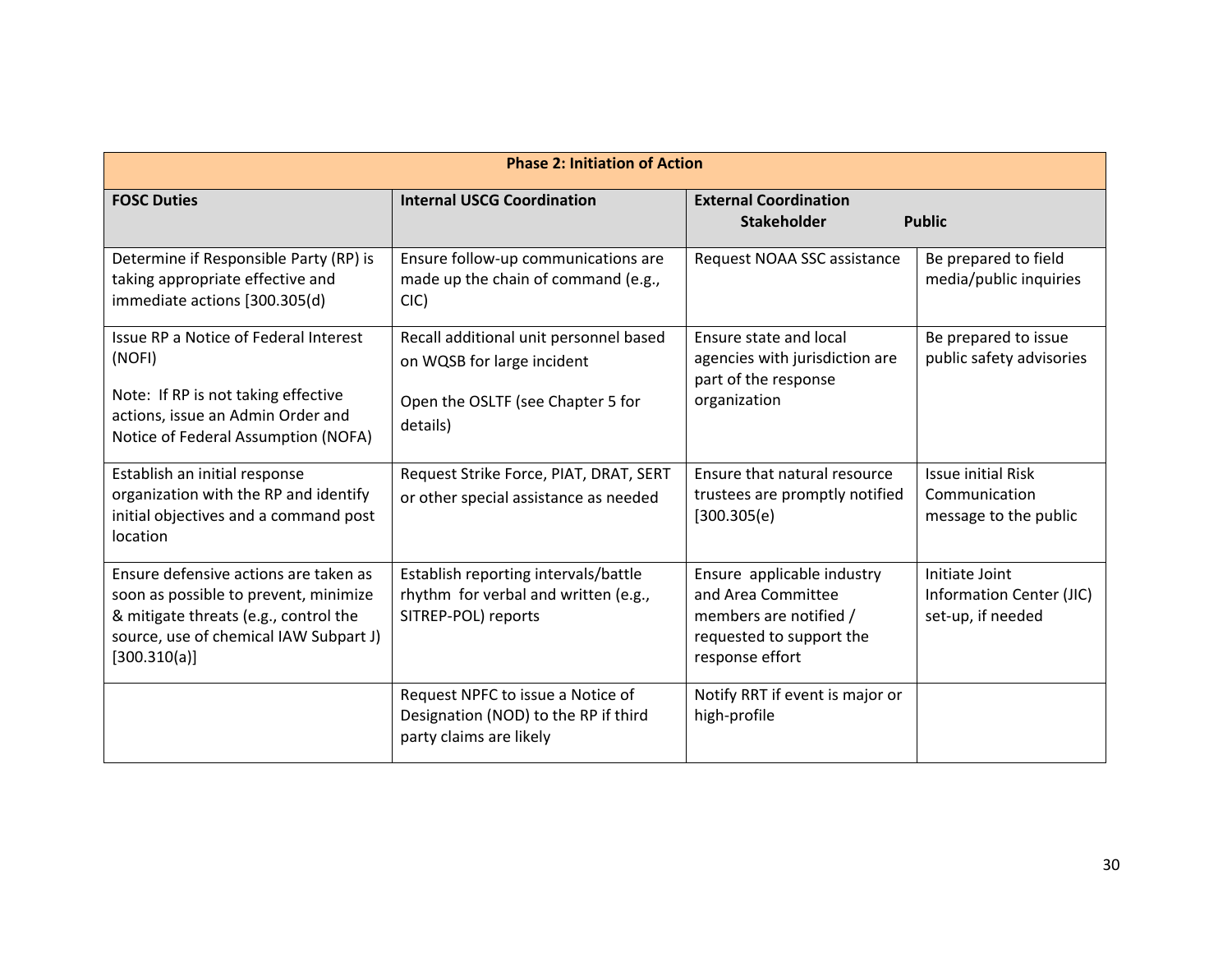<span id="page-30-0"></span>

| Phase 3: Containment, Countermeasures, Clean-up & Disposal                                                                                                    |                                                                                                    |                                                                                                                 |                                                                        |  |
|---------------------------------------------------------------------------------------------------------------------------------------------------------------|----------------------------------------------------------------------------------------------------|-----------------------------------------------------------------------------------------------------------------|------------------------------------------------------------------------|--|
| <b>FOSC Duties</b>                                                                                                                                            | <b>Internal Coordination</b>                                                                       | <b>External Coordination</b>                                                                                    |                                                                        |  |
|                                                                                                                                                               |                                                                                                    | <b>Stakeholder</b>                                                                                              | <b>Public</b>                                                          |  |
| Ensure incident objectives focus on<br>recovering oil and mitigating its effects<br>[300.30(b)] IAW with ACP /RRT / NRT<br>guidelines                         | Maintain reporting intervals/battle<br>rhythm for verbal and written (e.g.,<br>SITREP-POL) reports | Establish method of regular<br>communication with key<br>stakeholders (e.g., Liaison<br>Officer, webpage, etc.) | Issue press releases based<br>on UC needs                              |  |
| Transfer command from initial IC to<br>FOSC / Unified Command (UC) (use<br>201 as basis of brief) & update<br>incident objectives based on initial<br>actions | Anticipate VIP visits from District and<br>higher                                                  | Determine criteria for "How<br>Clean is Clean"                                                                  | Continue to field<br>public/media inquiries, as<br>needed              |  |
| Establish operational period and begin<br>Incident Action Plan planning cycle to<br>move incident from reactive phase to<br>proactive phase                   |                                                                                                    |                                                                                                                 | Continue to issue public<br>advisories, as needed                      |  |
| Ensure oil and contaminated material<br>are disposed of IAW regulations<br>[300.310(c)]                                                                       |                                                                                                    |                                                                                                                 | Be prepared to handle<br>public VIP visits/requests<br>for information |  |

#### **Phase III – Containment, Countermeasures, Cleanup, and Disposal**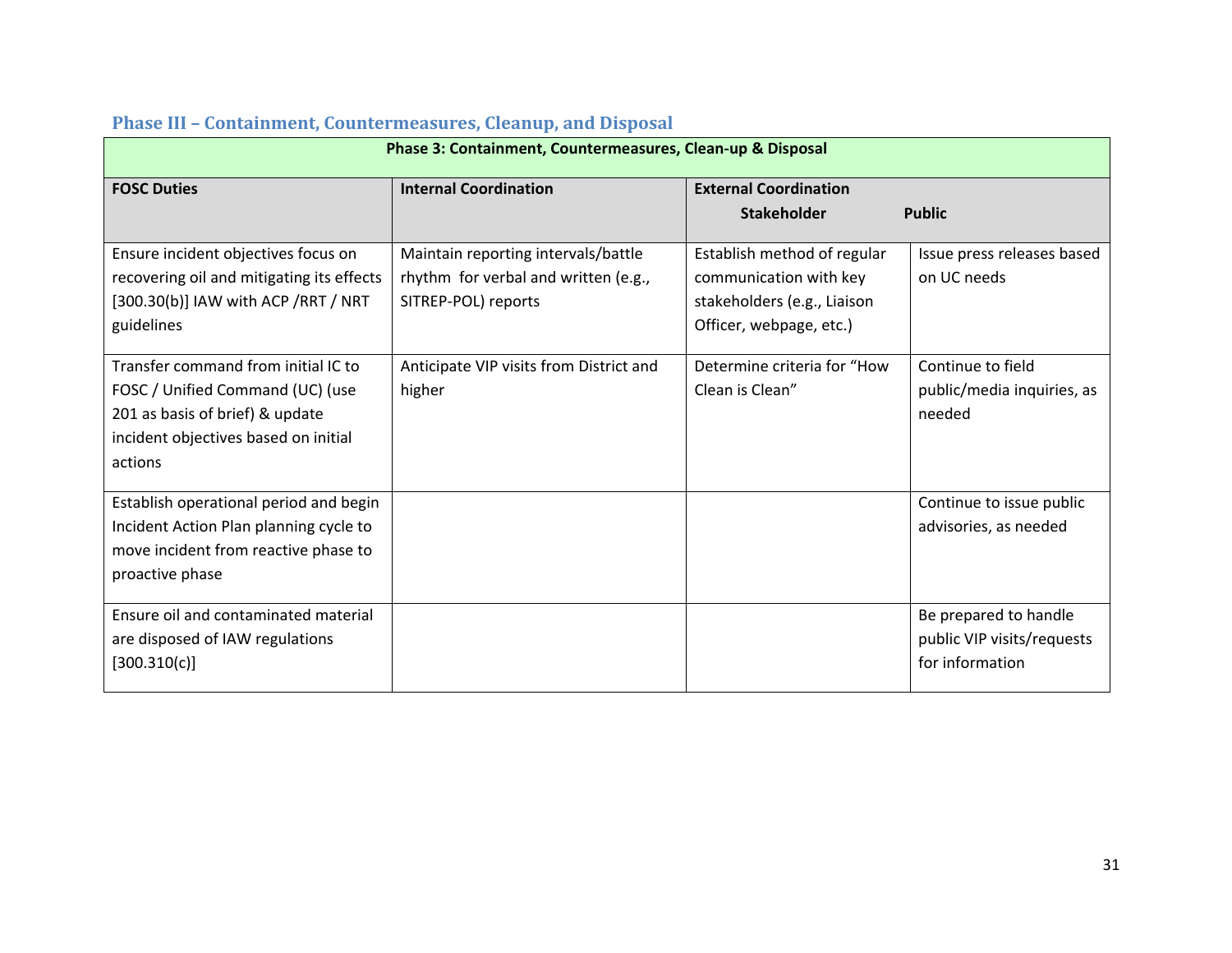#### **Phase IV – Documentation and Cost Recovery**

<span id="page-31-0"></span>

| <b>Phase 4: Documentation and Cost Recovery</b> |                                      |                               |                  |  |
|-------------------------------------------------|--------------------------------------|-------------------------------|------------------|--|
| <b>FOSC Duties</b>                              | <b>Internal Coordination</b>         | <b>External Coordination</b>  |                  |  |
|                                                 |                                      | <b>Stakeholder</b>            | <b>Public</b>    |  |
| Ensure all aspects of the response are          | Close out verbal and written reports | Ensure documentation is       | Comply with FOIA |  |
| documented (e.g., IAPs, SITREPs,                | with "final" reports                 | submitted from agencies using | requests         |  |
| MISLE, key decisions, etc)                      |                                      | <b>PRFAs</b>                  |                  |  |
| Ensure scientific documentation is              | Submit cost documentation for USCG   |                               |                  |  |
| collected for understanding research            | costs (e.g., 5136 series) to NPFC    |                               |                  |  |
| and development on improved                     | [300.315(a)]                         |                               |                  |  |
| response methods [300.315(b)                    |                                      |                               |                  |  |
| Submit OSC report to the RRT/NRT                | Collate and submit MTSRU findings    |                               |                  |  |
| IAW the NCP [300.315(c)]                        |                                      |                               |                  |  |
| Complete casualty and pollution                 |                                      |                               |                  |  |
| investigations                                  |                                      |                               |                  |  |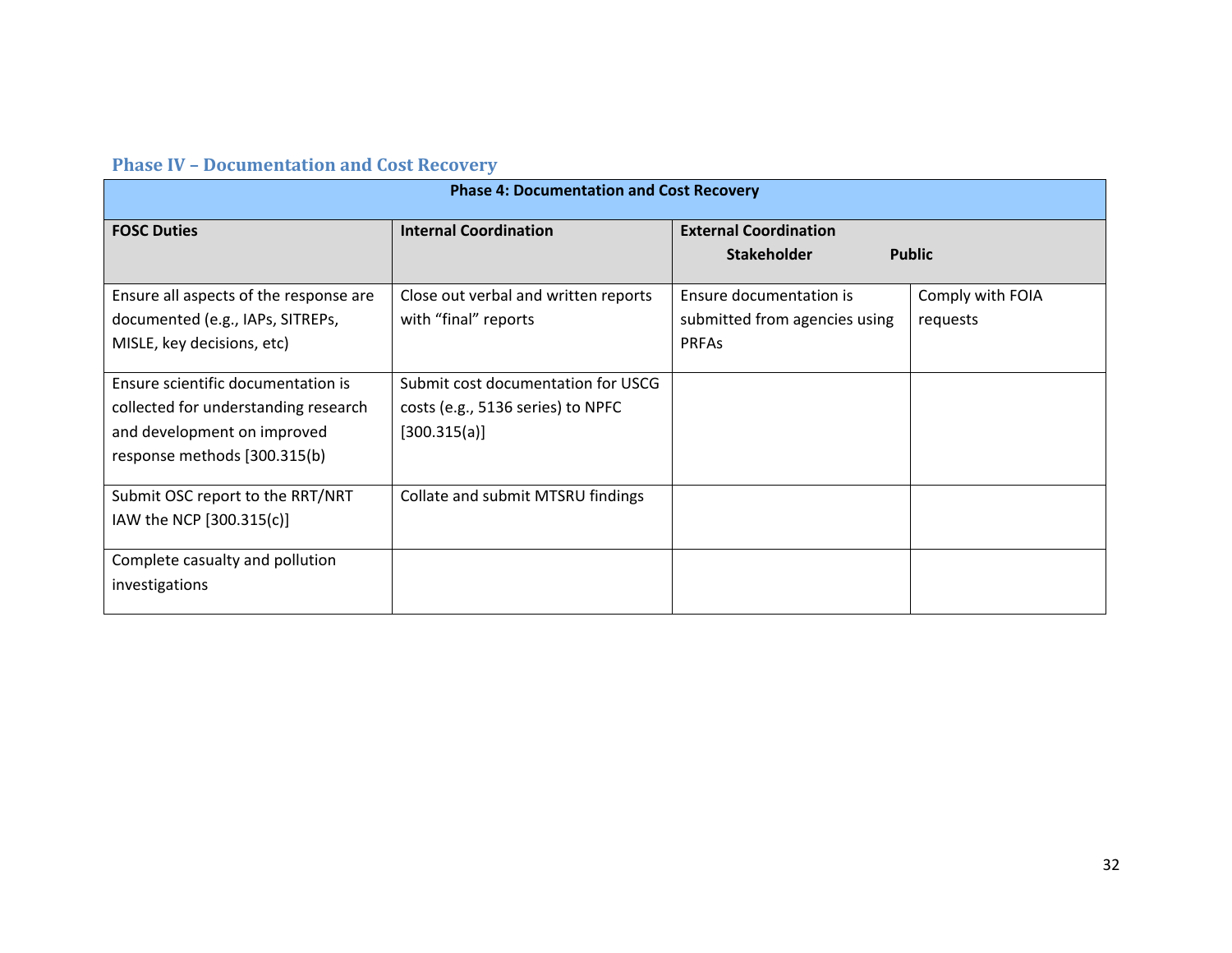# <span id="page-32-0"></span>**Special Classifications / Considerations**

# **Maximum Potential Spill**

FOSCs should plan and execute their initial response actions based on the entire cargo/fuel capacity of the damaged tank(s), or in cases where the entire ship is at risk, as in a grounding, the total capacity on board. FOSCs should be particularly aware of the difficulty in detecting oil in conditions of fog, darkness, or restricted visibility, and should incorporate low visibility response considerations into their ACP. From the inception of a response, and throughout its course, the FOSC/unified command must carefully document any necessary assumptions and ensure proper resources have been assigned. It is better to overestimate and mobilize response resources early. FOSCs are strongly encouraged to request the National Strike Force, Public Information Assist Teams, and any other special teams as early as possible in any cases they might be needed [ALCOAST 541/07].

#### **Worst Case Discharge**

A worst case discharge is a discharge in adverse weather conditions of the entire cargo, and for offshore facilities, the largest foreseeable discharge in adverse conditions [300.5].

If an investigation determines that a discharge is a worst case discharge, the FOSC shall:

- Notify the NSFCC
- Require the implementation of the worst case portion of the tank vessel or facility response plan
- Implement the worst case portion of the ACP
- Take additional response actions as deemed appropriate 300.324 (a) –

Under the direction of the FOSC, the NSFCC shall coordinate use of private and public personnel/equipment, including Strike Teams, to respond to a worst case discharge [300.324 (b)].

# **Spills of National Significance (SONS)**

SONS is a spill that due to its severity, size, location, actual or potential impact on the public health and welfare or the environment, or the necessary response efforts are so complex that it requires extraordinary coordination to contain or clean up the discharge [300.5].

A discharge may be classified as a SONS by either:

- Administrator of the EPA for the inland zone
- Commandant of the Coast Guard for the coastal zone

# **Use of Dispersants and other Alternate Response Technologies (ART)**

The NCP addresses the use of Dispersants and Alternate Response Technologies (e.g., burning, other chemicals, etc.) as follows:

- Approved preauthorization plans for the use of dispersants and other chemicals shall be included in RCPs and ACPs [300.910 (a)]
	- FOSCs may authorize the use of these products without obtaining specific concurrence – **consult your ACP for guidance!**
- For spill situations not addressed in the preauthorization plans, the OSC may authorize the use of dispersants and other chemicals [300.910 (b)], provided:
	- FOSCs gain concurrence from the EPA representative to the RRT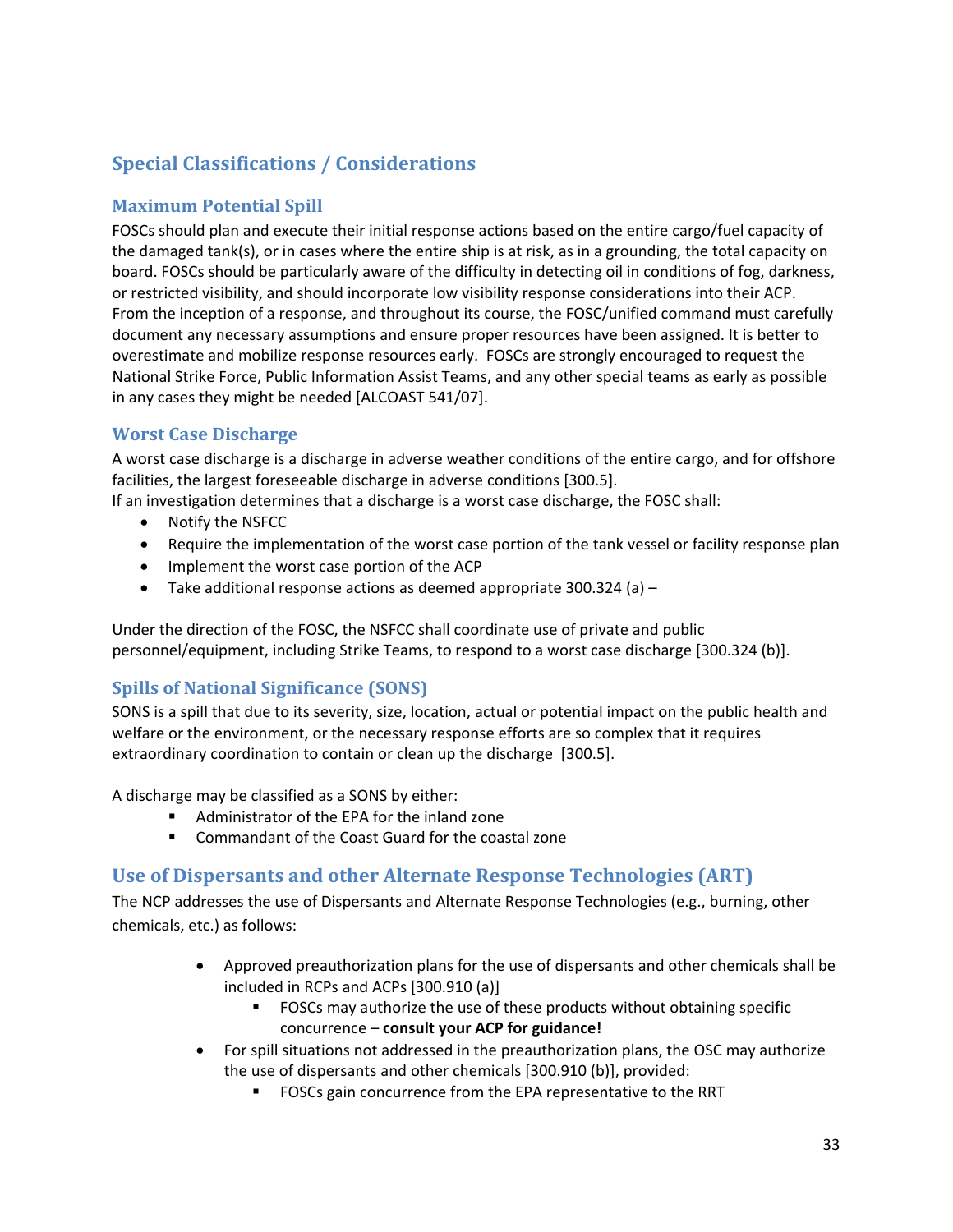- The products are listed in the NCP Product Schedule (Appendix J)
- <span id="page-33-0"></span>• The FOSC, with the concurrence of the EPA representative to the RRT, may authorize the use of burning agents [300.910 (c)]
- The FOSC may authorize the use of products NOT listed in the NCP Product Schedule, without concurrence from the EPA RRT representative, provided the FOSC [300.910 (d) ]:
	- Believes the use of the product is necessary to prevent or reduce a hazard to human life
	- Informs the EPA RRT representative as soon as possible

# **Special Monitoring of Applied Response Technologies (SMART)**

SMART is a program with a guidance document for FOSCs developed by the U. S. Coast Guard, the National Oceanic and Atmospheric Administration, Center for Disease Control and Prevention, and the Minerals Management Service to monitor response technologies during oil spills and hazardous materials releases. SMART establishes a monitoring system with defined protocols for rapid collection and reporting or real-time, scientifically based information to assist the Unified Command with decisionmaking during in‐situ burning or dispersant operations.

Get smart on SMART: <http://response.restoration.noaa.gov/smart>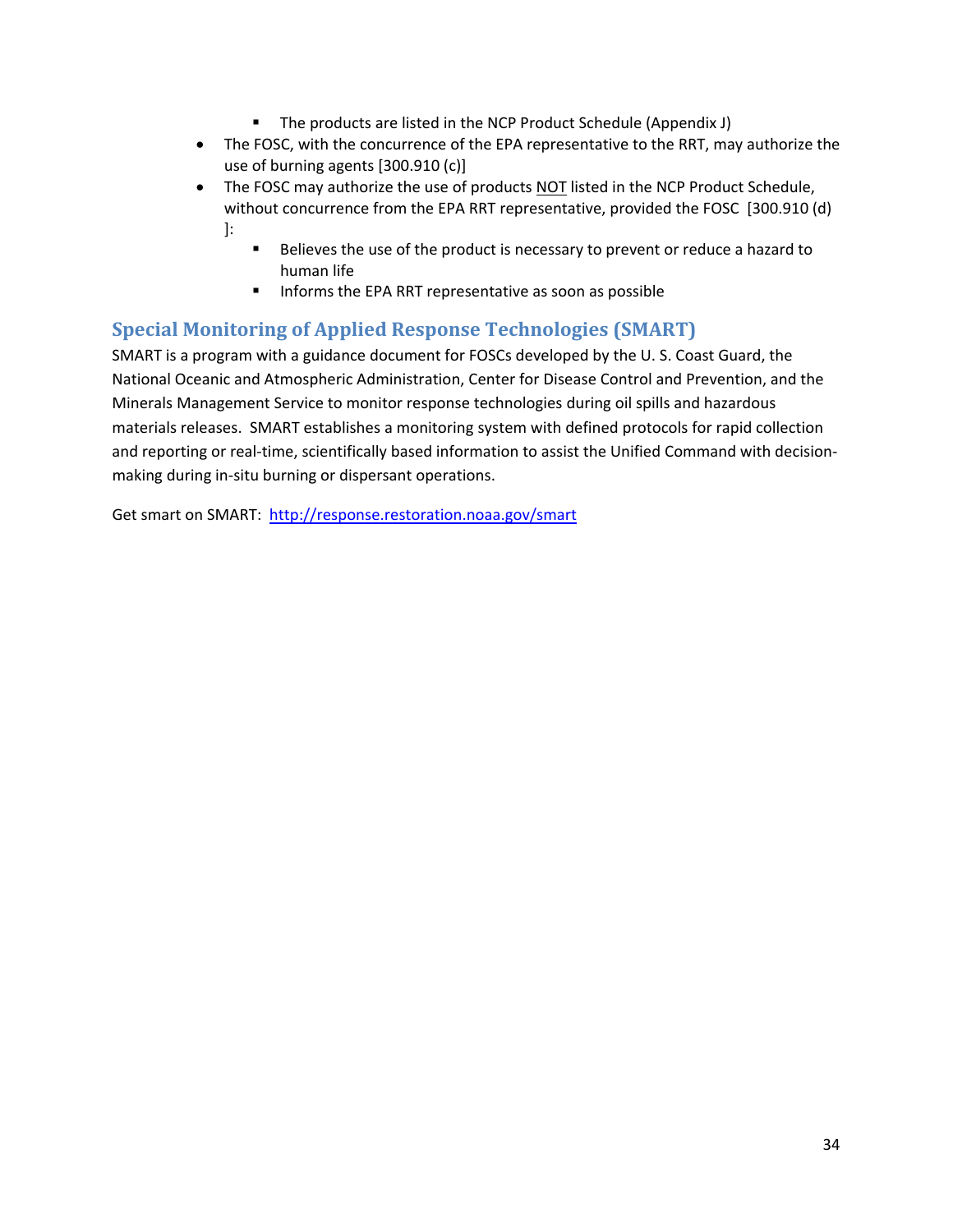# <span id="page-34-0"></span>**Chapter 7: Hazardous Substance Response**

# **Introduction**

FOSCs and response personnel must understand CERCLA and the Coast Guard's role in removal actions under the NCP and EO 12580. **COMDINST M16465.29 (series) is a must read** for all FOSCs and response personnel. Additionally, FOSCs and response personnel should understand the definitions "environment", "facility", "hazardous substance", "release", "removal", "reportable quantity", and "response" and read sections 101 through 111 of the Act with particular attention paid to sections 104(a), 104(b), 104(c)(1), 106(a), 106(b), 107(b), and 107(c)(3). It is also extremely helpful to understand Title 40 Code of Federal Regulations Part 261.

Note: COMDTINST M16465.29 is in the final stages of being updated (most recent version is dated 25 May 1983); EO 12316 referenced in the current version is superceded by EO 12580 referenced in this guide.

# **Types of Response**

CERLCA includes two types of response: removal and remedial actions.

#### **Removal**

Removal actions include all response actions permitted under section 311 of the FWPCA plus certain additional actions. A "removal" is an **emergency response** to mitigate an imminent or substantial threat to the environment or public health/welfare from a hazardous substance or pollutant or contaminant. The term "imminent or substantial" was intentionally left vague to give broad authority to the FOSC to act. Chapter 4.B of COMDTINST M16465.29 states, "an OSC need not determine with certainty that a hazardous substance has been released before initiating removal measures under the authority of the Act. In drafting [the Act], Congress intended , as they did for operations, that the federal government act promptly to control releases and, in cases where the identification of the substance is not readily apparent, **respond in favor of the environment and the public health and welfare.** Should a response action be initiated, it should be followed with the necessary analyses, tests, or surveys to determine if the material could be classified as a hazardous substance or pollutant or contaminant.

# Note: The CERCLA Fund can be accessed by the FOSC for a release or substantial threat. If in doubt, *open the Fund.*

# **Remediation**

Remedial actions under CERLCA are response operations that are relatively costly and lengthy, but not urgent in nature. Leaving the contaminants in the environment will cause harm to people or the environment, but the threat is not imminent or substantial to warrant an immediate removal. Typically, the Coast Guard does not conduct remedial actions. This responsibility has been delegated to the Environmental Protection Agency (EPA).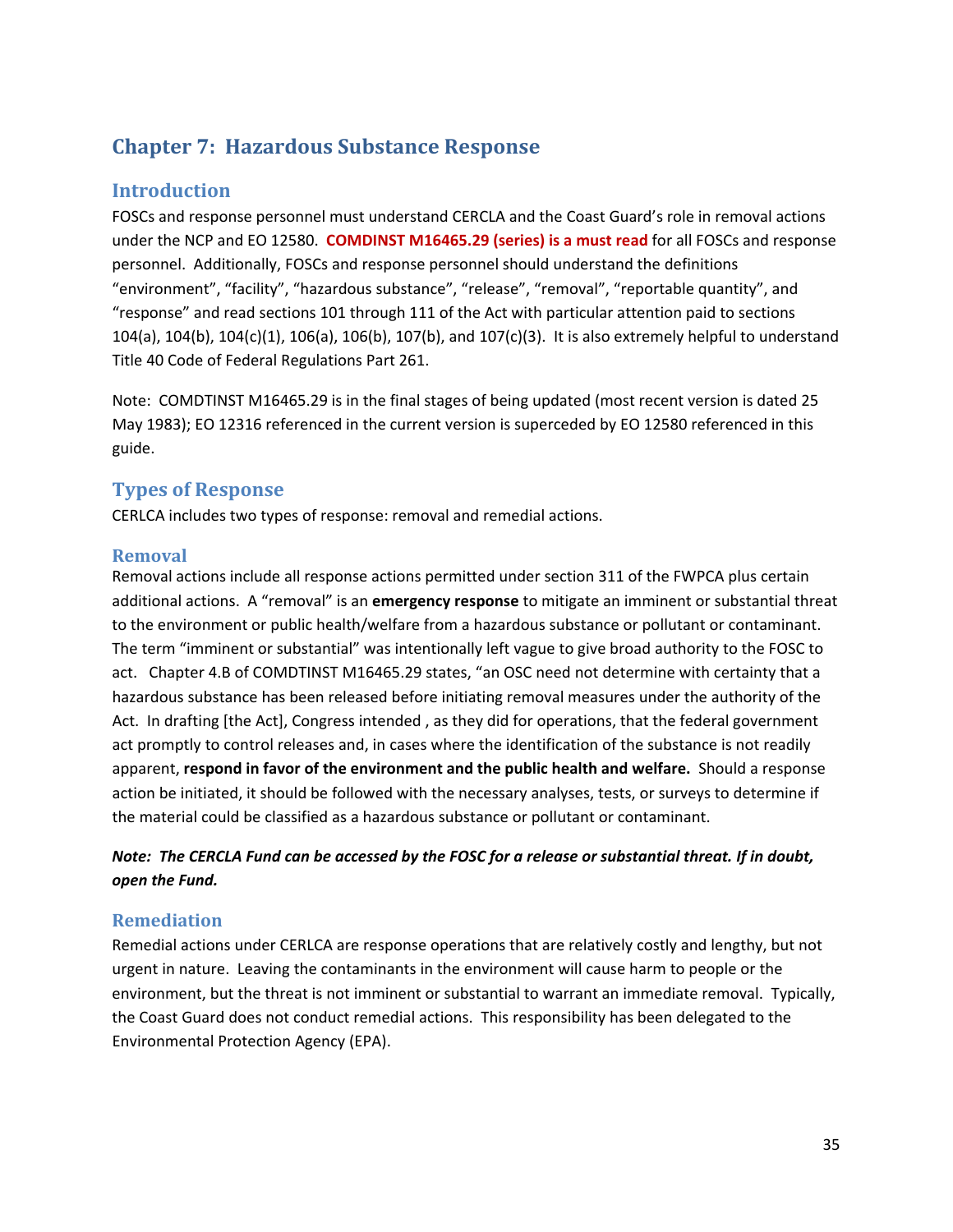# <span id="page-35-0"></span>**Authority to Act**

# **OSC Authority**

Under CERCLA, OSCs (FOSCs) have the following authority:

- To remove or arrange for the removal of releases and threatened releases of a) hazardous substances, b) pollutants or contaminants which may present an imminent and substantial endangerment to the public health or welfare.
- To issue orders to protect the public health and welfare and the environment.
- To enter establishments or other places where hazardous substances are or have been generated, stored, treated, disposed of, or transported from to inspect and obtain records, reports, samples, and information in support of response operations.

# **Coast Guard / EPA Relationship**

CERCLA is often perceived as an EPA law; however, the Coast Guard has major responsibility and authority for protecting the environment and the public in the coastal zone. Specifically, the Coast Guard retains the following:

- All CERCLA authority for releases and threats of releases originating from vessels
- Response to releases and threats of releases originating from facilities, other than hazardous waste management facilities, when such releases require "immediate removal" action. The EPA is responsible for conducting a response when the preliminary assessment indicates no need for immediate removal actions, or when the immediate removal is completed and the remaining cleanup involves planned removal or remedial action.
- Emergency response authority for releases and threats of releases originating from hazardous waste management facilities if - 1) immediate action is required pending arrival of an EPA OSC, and 2) unless otherwise agreed upon by the EPA and Coast Guard.

Coast Guard FOSCs should establish good working relationships with their OSC counterparts in the EPA via the Regional Response Team (RRT) process.

# **Response under CERCLA**

# **Comparison of CERCLA to Section 311 of FWPCA Similarities**

The response provisions of CERCLA closely parallel those in section 311 of the FWPCA. Both statutes require notification by the responsible party, authorize a federal response, use the NCP as the blueprint for the response, create a special fund (e.g., OSLTF, SUPERFUND) to support government response costs, and establish liability, subject to certain defenses, for repayment of government costs by a third party.

# **Comparison of CERCLA to Section 311 of FWPCA – Differences**

CERCLA provides no authority for response to releases of oils; however, it adopts hundreds of substances listed or characterized as hazardous under four other environmental statutes and creates a broad generic category – "pollutants or contaminants" – to deal with hazardous substances not formally designated as hazardous.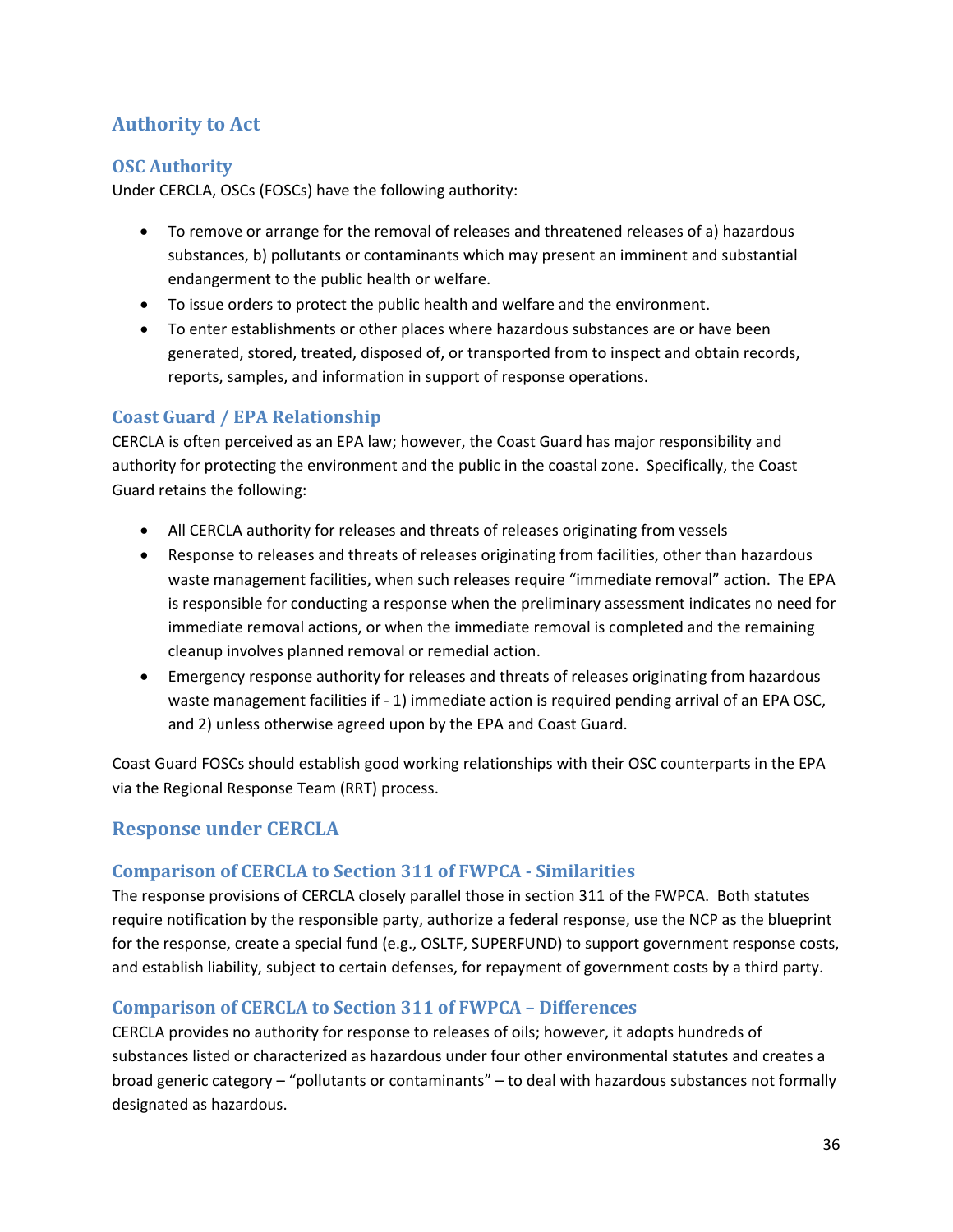<span id="page-36-0"></span>The FWPCA (as amended) permits response only to discharges which threaten certain surface water (and adjoining shorelines). CERCLA response encompasses all environmental media – air, land, water, groundwater, and all surface waters.

# **Phases of Response**

As per the NCP, the phases of response under CERCLA are as follows:

# *Discovery or Notification*

Any person in charge of a facility or vessel shall report releases to the NRC [300.405 (b)], and upon receipt of notification of a release from the NRC, the OSC shall notify the Governor, or designee, of the state affected [300.405 (e)]. If radioactive substances are present in the release, the EPA Radiological Response Coordinator shall be notified [300.405 (f)(3)].

# *Removal Site Evaluations*

A removal site evaluation shall be undertaken by the lead agency as soon as possible [300.410 (b)]. This is similar to conducting an initial assessment and initiation of action for an oil spill. A removal preliminary assessment may include:

- Identification of the source and nature of the threat
- Evaluation of the magnitude of the threat
- Evaluation of whether a removal is necessary

A site inspection may be performed if more information is needed [300.410 (d)].

The OSC shall determine whether a release governed by CWA section 311 (c)(1) has occurred, and the OSC shall determine whether the release poses a substantial threat to health and public welfare [300.410 (e)].

A removal site evaluation shall be terminated when the OSC determines:

- There is no release
- The source is neither a vessel nor a facility as defined in 300.5 of the NCP
- The release does not involve a hazardous substance, pollutant, or contaminant that may present an imminent danger to public health and welfare
- The amount or quantity does not warrant a federal response
- The responsible party is providing appropriate response
- The removal site evaluation is completed

The results of the removal site evaluation shall be documented [300.410 (g)], and the OSC shall ensure that the natural resource trustees are promptly notified and coordinate all response activities with the trustees [300.410 (h)].

# *Removal Actions*

The lead agency shall review the removal site evaluation to determine if removal action is appropriate, and when the responsible parties are known, it shall be determined whether they can and will perform the necessary removal actions promptly  $[300.415 (a) 8 300.415 (a)(2)].$ 

At any release that poses a substantial threat to public health and welfare, the lead agency may take all appropriate actions to prevent or mitigate a release. In determining appropriate removal actions, the following factors shall be considered [300.415 (b) & 300.415 (b)(2)]: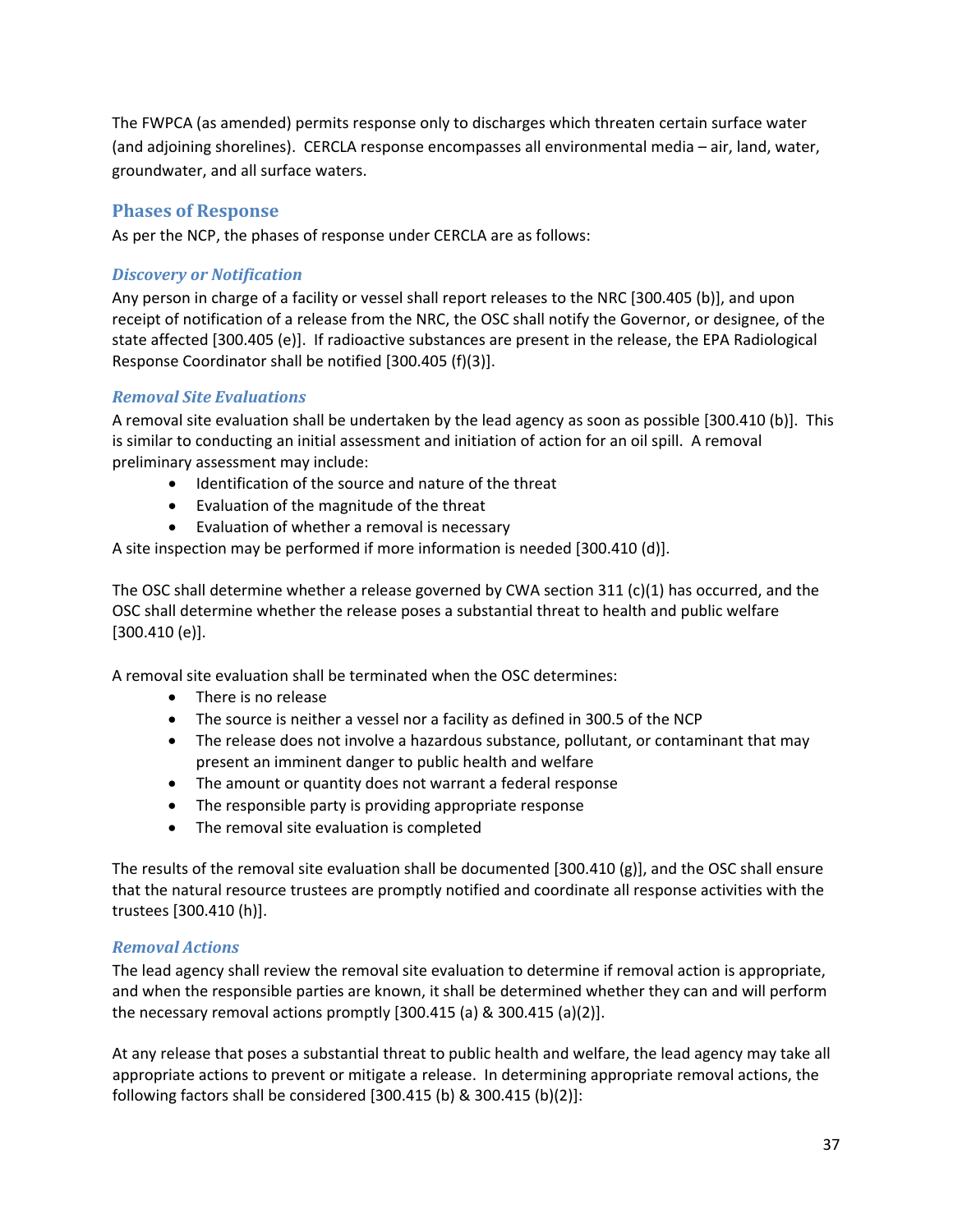- <span id="page-37-0"></span>• Actual or potential exposure to human populations, animals, or the food chain
- Actual or potential contamination of drinking water supplies or sensitive ecosystems
- Nearby hazardous substance containers that may pose a threat of release
- Weather conditions that may affect hazardous substances
- High levels of hazardous substances in the soil

In carrying out a response to a release, the OSC may:

- Remove or arrange for the removal of a release
- Direct and monitor all federal, state, and private actions
- Remove or destroy a vessel releasing a hazardous substance

If the OSC determines that a release poses a substantial threat to public health and welfare, the OSC shall direct all federal, state, or private actions to remove the hazardous substances [300.415 (c)(2)], and if a release poses a substantial threat to public health and welfare, the OSC shall:

- Assess opportunities to use special teams and other assistance
- Request immediate activation of the RRT
- Take whatever additional actions are deemed necessary

The following actions are appropriate for removal actions:

- Security and site control
- Drainage controls
- Stabilization of berms, dikes, and impoundments
- Capping of contaminated soils or sludges
- Using chemicals to retard the spread of the release
- Excavation of highly contaminated soil
- Removal of bulk containers with hazardous substances
- Disposal procedures for hazardous substances
- Provisions for alternate water supplies

OSCs conducting removal actions shall submit reports to the RRT [300.415 (m)].

# **Community Relations During Removal Actions**

OSCs and community relations personnel should ensure that all appropriate public and private interests are kept informed and that their concerns are considered throughout a response [300.155 (a)].

• A Joint Information Center (JIC) should be established, as appropriate, to coordinate public affairs/community relations resources

A spokesperson shall be designated by the lead agency during all CERCLA removal cases [300.415 (n)]. This spokesperson shall:

- Inform the community of actions taken
- Respond to inquiries
- Provide information regarding the release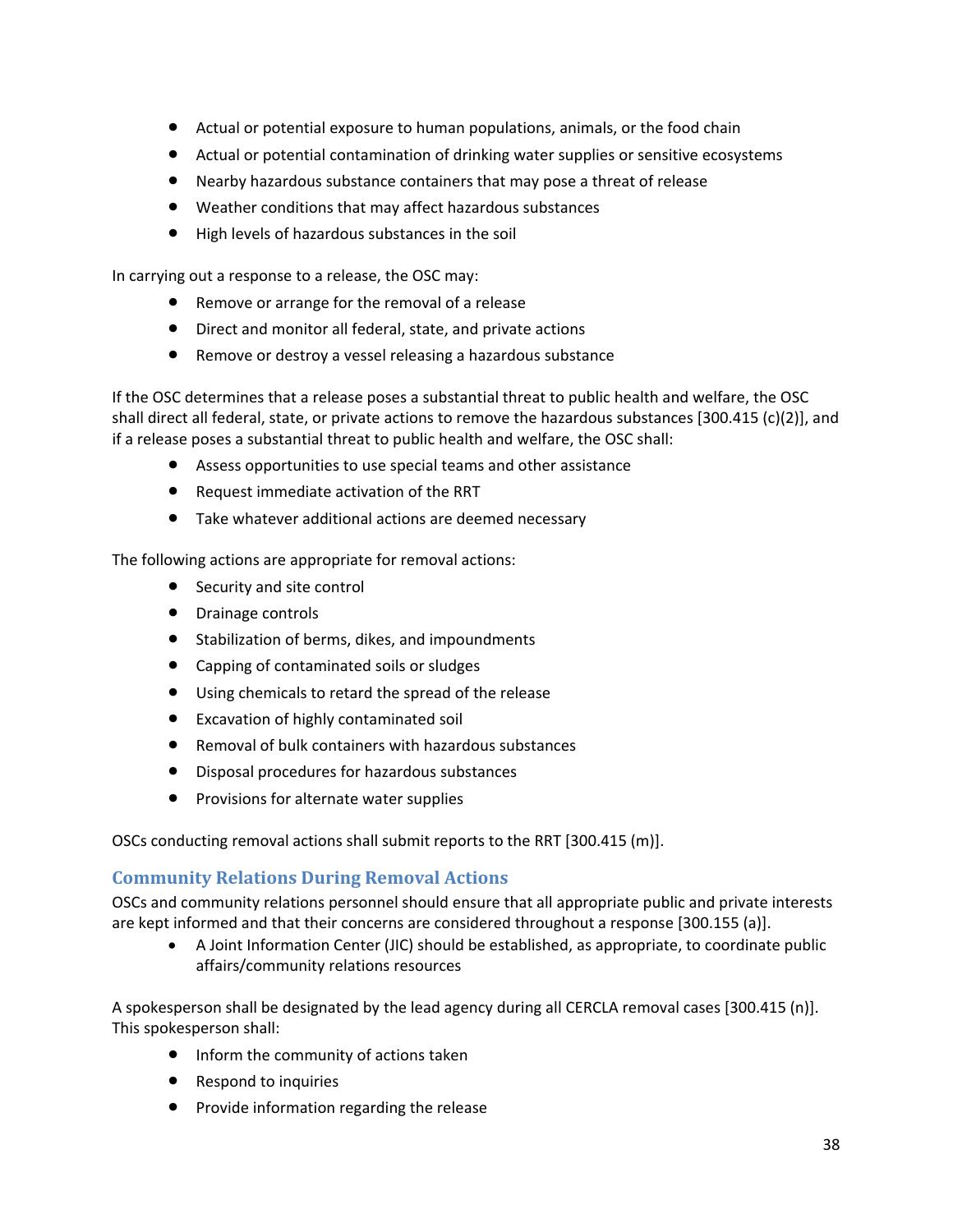• Notify, at a minimum, immediately affected citizens, state, and local officials, and civil defense and emergency management agencies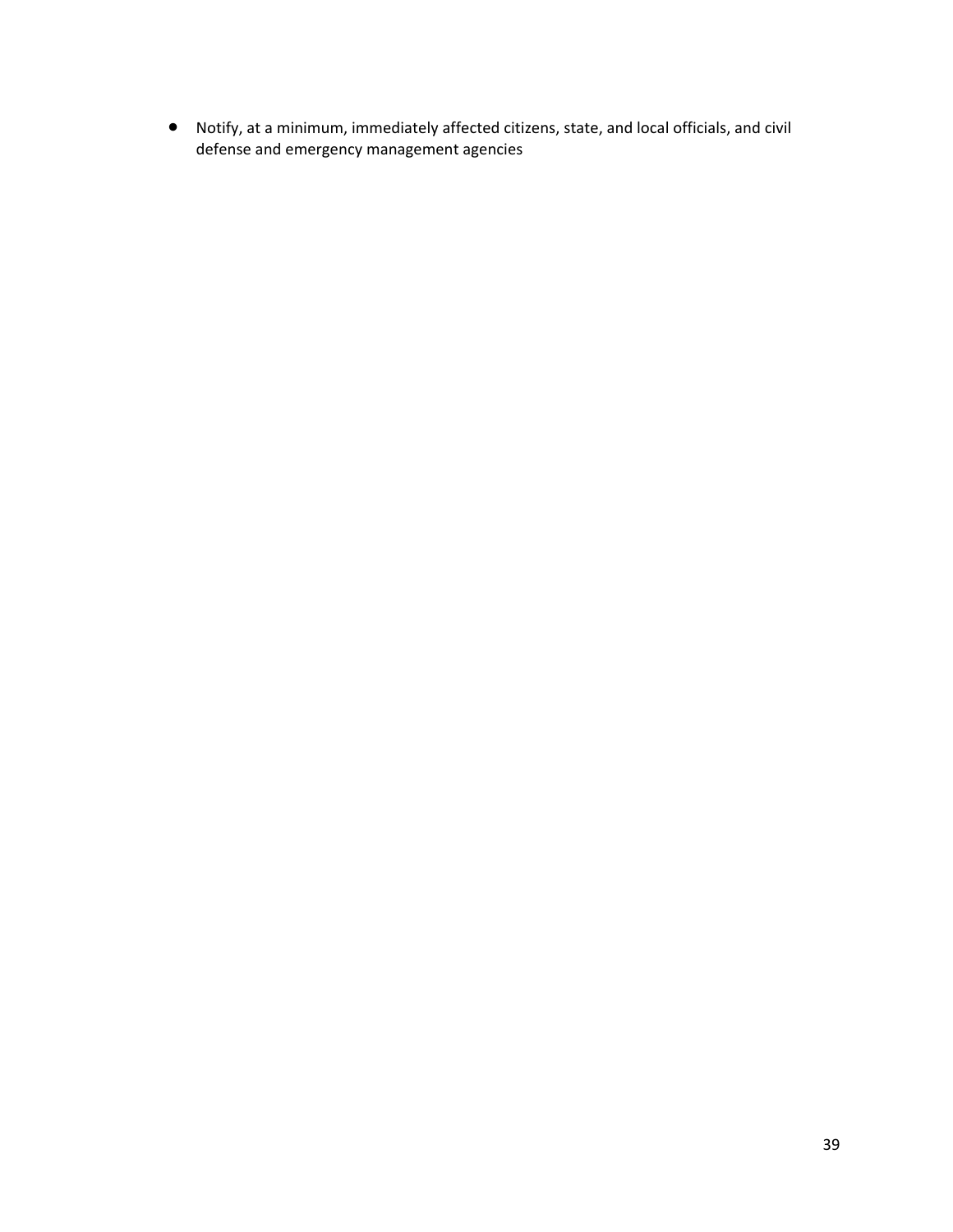# <span id="page-39-0"></span>**Chapter 8: Salvage Operations**

# **General**

The purpose of this chapter is not to provide a detailed guide for salvage operations or to substitute for official guidance on marine casualties (e.g., Marine Safety Manual), but to inform the FOSC of the various issues that may require decisions or consideration during a response. Marine salvage, emergency lightering, diving, and firefighting are very specialized professions that require special consideration and qualified companies/individuals to perform in a safe and effective manner. Under the NCP, Navy ‐ Supervisor of Salvage and National Strike Force Strike Teams provide the FOSC with technical expertise and field oversight of commercial salvage operations. The USCG Marine Safety Center's (MSC) Salvage Engineering and Response Team (SERT) provides the FOSC with naval architects who can calculate and verify stability data and assist with the approval of salvage, lightering, and tow plans during an incident, either on‐site or remotely from the MSC.

SERT is comprised of 8‐10 staff engineers who are on call 24 hours a day, 7 days a week to provide immediate salvage engineering support to the Coast Guard Captains of the Port (COTP) and FOSCs in response to a variety of vessel casualties. Specifically, SERT can assist the COTP and FOSC manage and minimize the risk to people, the environment, and property when responding to vessels that have experienced a grounding, allision, collision, capsizing, or structural damage. SERT provides this assistance by performing numerous technical evaluations including: assessment and analysis of intact and damaged stability, hull stress and strength, grounding and freeing forces, prediction of oil/hazardous substance outflow, and expertise on passenger vessel construction, fire protection, and safety.

SERT can be contacted as follows:

Salvage Team Duty Officer, cell phone: (202) 327‐3985 Duty e‐mail: [SERT.Duty@uscg.mil](mailto:SERT.Duty@uscg.mil) Salvage Team Leader, cell phone: (202) 327‐3987 For all non-emergent situations contact: Salvage Assistant Team Leader cell phone: (202) 327‐3986

#### On‐line SERT Rapid Salvage Survey form:

[http://homeport.uscg.mil/mycg/portal/ep/contentView.do?order=asc&contentOID=83082&contentId=](http://homeport.uscg.mil/mycg/portal/ep/contentView.do?order=asc&contentOID=83082&contentId=83082&contentType=EDITORIAL&BV_SessionID=@@@@0814874799.1211066187@@@@&BV_EngineID=cccfadedmlfiggmcfjgcfgfdffhdghm.0) [83082&contentType=EDITORIAL&BV\\_SessionID=@@@@0814874799.1211066187@@@@&BV\\_Engine](http://homeport.uscg.mil/mycg/portal/ep/contentView.do?order=asc&contentOID=83082&contentId=83082&contentType=EDITORIAL&BV_SessionID=@@@@0814874799.1211066187@@@@&BV_EngineID=cccfadedmlfiggmcfjgcfgfdffhdghm.0) [ID=cccfadedmlfiggmcfjgcfgfdffhdghm.0](http://homeport.uscg.mil/mycg/portal/ep/contentView.do?order=asc&contentOID=83082&contentId=83082&contentType=EDITORIAL&BV_SessionID=@@@@0814874799.1211066187@@@@&BV_EngineID=cccfadedmlfiggmcfjgcfgfdffhdghm.0) (click on the .pdf file in upper right hand corner)

# **Casualty Assessment and Salvage Survey**

One of the first steps that must be taken during an incident involving a damaged vessel is to conduct a casualty assessment and survey. The American Salvage Association recommends that the survey incorporate the following: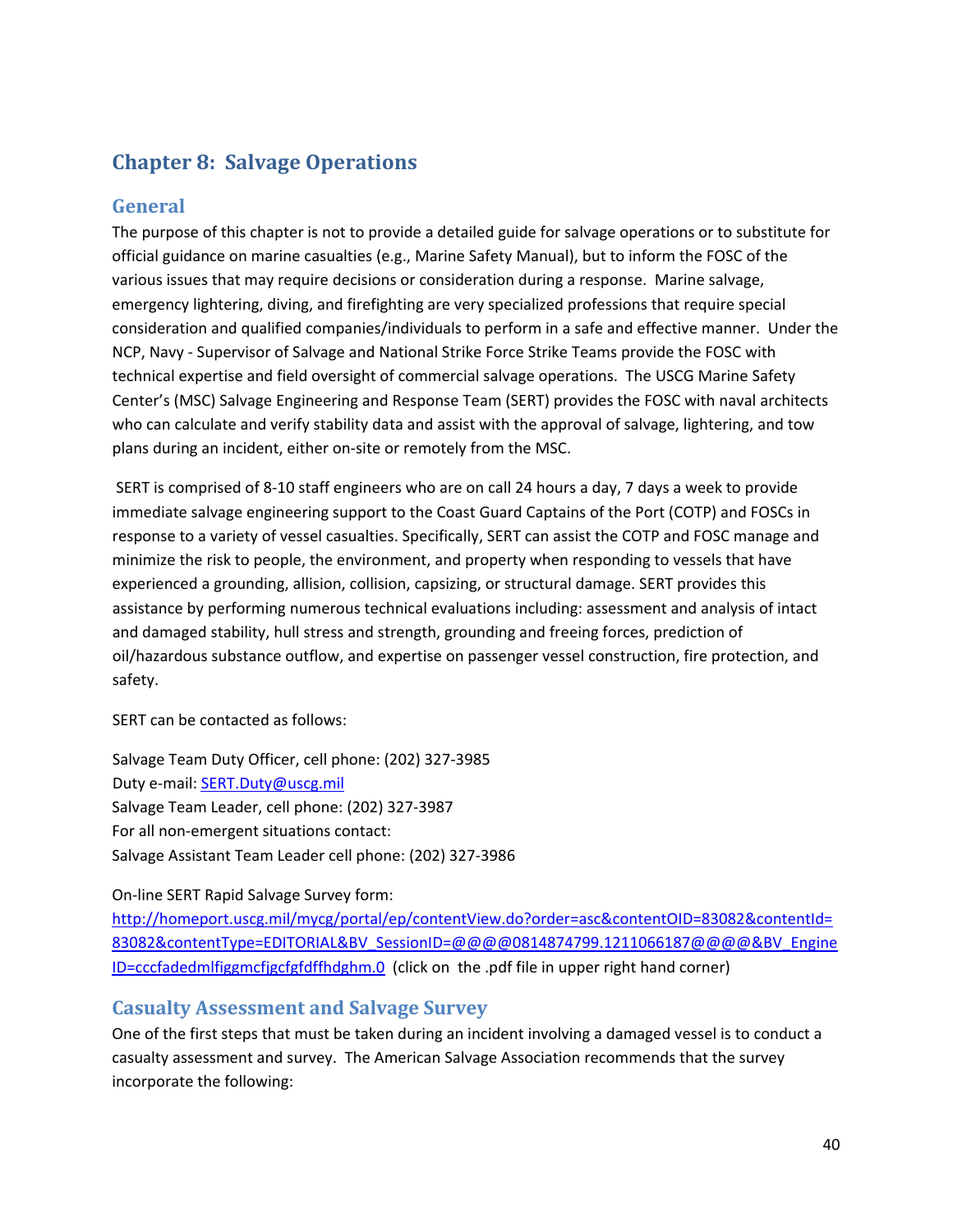- <span id="page-40-0"></span>• Vessel survey (see U.S. Navy Salvor's Handbook checklists or SERT's Rapid Salvage Survey)
	- o Condition of the vessel just prior to the casualty
	- o Condition of vessel post‐casualty
- Environmental conditions (e.g., weather, bottom type, sea state, tides/currents, access, etc.)
- Available resources (capability, location, ETA, etc.)

Typically, the responsibility for providing the survey is the vessel owner's, but the FOSC/Officer in Charge of Marine Inspection (OCMI) should have personnel on‐scene verifying the information if conditions permit. While the vessel's Master, Chief Mate, and Chief Engineer are critical to vessel information/operation during a casualty assessment, the vessel's company should hire a marine salvor to conduct a complete survey. The salvage company should be reputable and provide a Salvage Master and Salvage Engineer. The FOSC should require a written survey as soon as possible after the incident and before anyone attempts to change the condition of the vessel.

# **Salvage Plan**

Once the assessment and survey are completed, the vessel's owners should submit a written Salvage Plan to the FOSC/OCMI (or Unified Command) for approval. The plan must also address towing requirements and final disposition (e.g., location, route, etc.) of the vessel. If the vessel is transiting to another or through another COTP zone, then the plan should be vetted with all interested parties prior to approval. The FOSC/OCMI may also want to require a risk assessment/safety plan for the salvage operations prior to commencing operations. The FOSC should thoroughly review the salvage plan and have SERT verify calculations and technical aspects carefully before granting approval to proceed.

If diving operations are required by the salvage plan, then ensure the company contracted to conduct the diving follows required safety regulations. If the casualty is to a U.S. vessel that has a Certificate of Inspection (COI), then commercial diving regulations apply (46 Code of Federal Regulations, Part 197, Subpart B). Check the regulations to verify applicability: [http://www.access.gpo.gov/nara/cfr/waisidx\\_98/46cfr197\\_98.html](http://www.access.gpo.gov/nara/cfr/waisidx_98/46cfr197_98.html).

OSHA standards may also apply: <http://www.osha.gov/SLTC/commercialdiving/standards.html>.

Finally, variable on‐scene conditions may require changes to the salvage plan. The FOSC/Unified Command should communicate to the vessel owner's representative the thresholds that require notification of the Unified Command and/or re‐approval of the plan.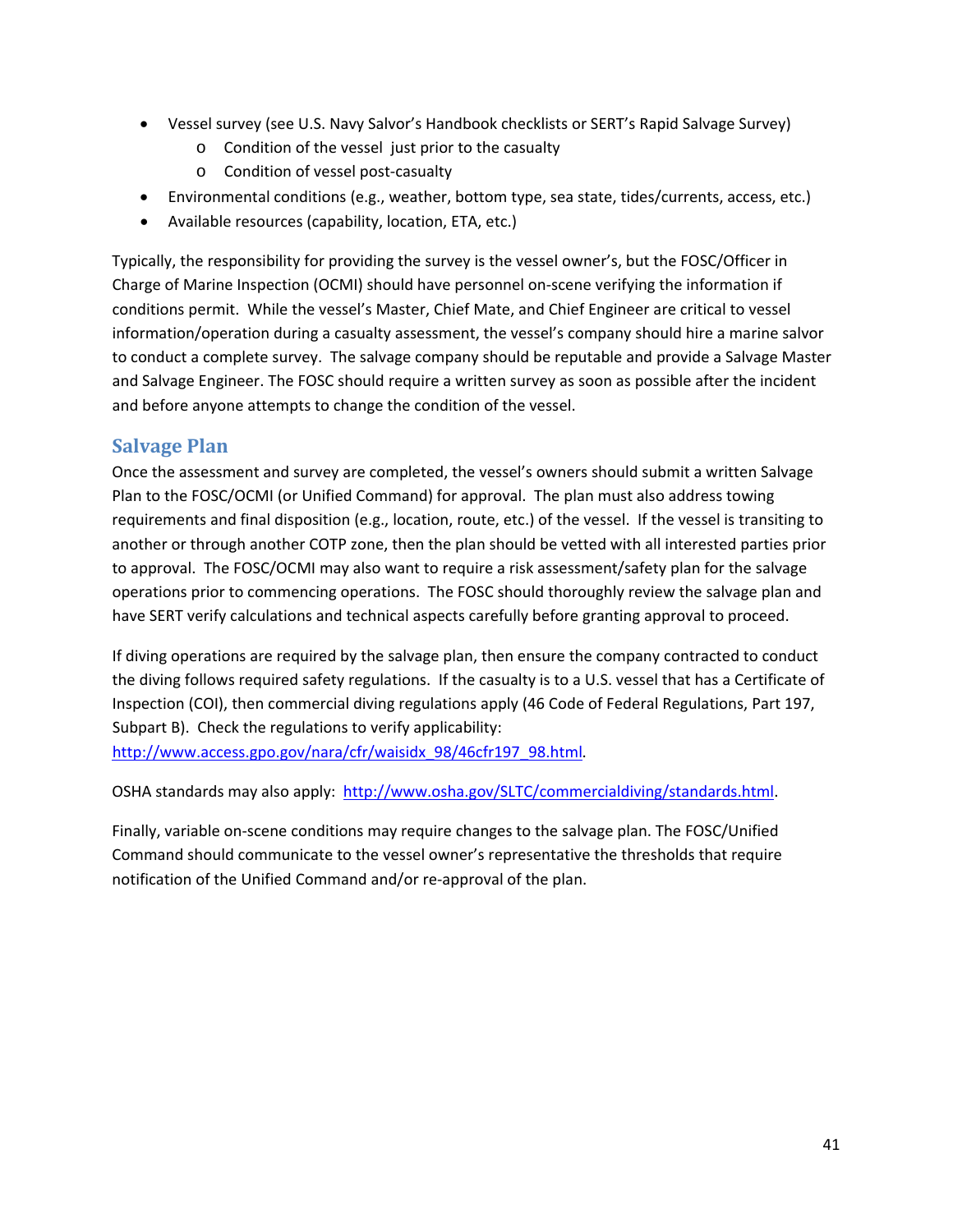# <span id="page-41-0"></span>**Chapter 9: Planning and Preparedness**

# **NCP Planning and Coordination Structure**

There are three levels of contingency planning under the NCP:

- National
- Regional
- Area

FOSCs are required to organize and direct Area Committees for the following:

- Preparing an Area Contingency Plan
- Working with appropriate federal, state, and local officials to enhance contingency planning and joint response
- Working with appropriate federal, state, and local officials to expedite decisions for the use of dispersants and other chemicals

# **Area Contingency Plans**

Area Contingency Plans are required to contain the following:

- Address the requirements to remove a worst case discharge
- Describe the area covered by the plan
- Describe the responsibilities of owners/operators in removing a discharge
- List equipment to ensure the effective removal of a discharge
- Include procedures for the use of dispersants
- Detail how the plan is integrated into other response plans
- Address the use of volunteers
- Contain a Fish and Wildlife and Sensitive Environmental Plan annex

# **Spill Response Exercises**

The FOSC is required to conduct drills periodically of removal capabilities without prior notice in areas where ACPs are required and under relevant **tank vessel** and **facility response plans.**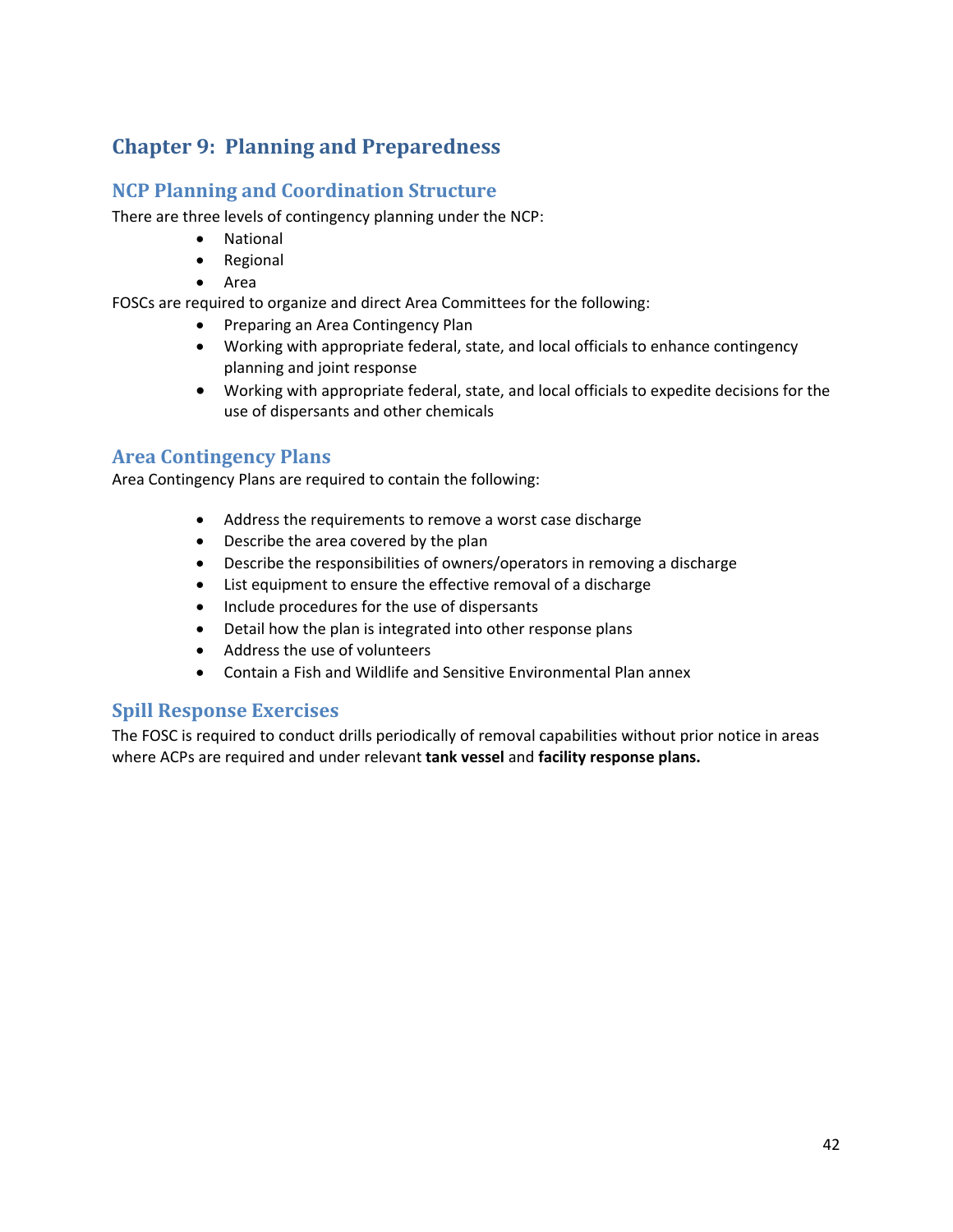<span id="page-42-0"></span>

| <b>Term</b>                                            | <b>Lead Agency</b>                                                                                                      | Plan                                      | Law                                                                                         | <b>Authority</b>                            | Reportable                                | <b>Fund</b>                                                            | <b>Comments</b>                                                                                                                                                                                                                                                                                                                                                                                                               |
|--------------------------------------------------------|-------------------------------------------------------------------------------------------------------------------------|-------------------------------------------|---------------------------------------------------------------------------------------------|---------------------------------------------|-------------------------------------------|------------------------------------------------------------------------|-------------------------------------------------------------------------------------------------------------------------------------------------------------------------------------------------------------------------------------------------------------------------------------------------------------------------------------------------------------------------------------------------------------------------------|
|                                                        |                                                                                                                         |                                           |                                                                                             |                                             | <b>Quantity (RQ)</b>                      |                                                                        |                                                                                                                                                                                                                                                                                                                                                                                                                               |
| Hazardous<br>Substance<br>(defined in 40<br>CFR 300.5) | USCG-Coastal<br>EPA - Inland<br>DOD & DOE are<br>lead agency for<br>releases from their<br>facilities & vessels         | National<br>Contingency<br>Plan (NCP)     | Comprehensive<br>Environmental<br>Response and<br>Compensation<br>Liability Act<br>(CERCLA) | 40 CFR Part<br>300 and 33<br><b>CFR 153</b> | Listed in 40<br>CFR Part 302              | CERCLA (also<br>known as the<br>Superfund)                             | The proper term to use with Hazardous<br>Substance incidents is "release." Hazardous<br>Wastes are considered Hazardous Substances if<br>they are "released" to the environment and are<br>included in the list of RQs in 40 CFR 302.<br>If in doubt as to who has lead, refer to 40 CFR<br>Part 300.120.                                                                                                                     |
| Hazardous<br>Waste                                     | EPA                                                                                                                     | <b>NCP</b>                                | Resource<br>Conservation and<br>Recovery Act<br>(RCRA)                                      | 40 CFR<br>260-281                           | Listed in 40<br>CFR Part 302              | <b>CERCLA</b>                                                          | Hazardous Wastes are considered Hazardous<br>Substances if they are "released" to the<br>environment.                                                                                                                                                                                                                                                                                                                         |
| Oil<br>(defined in 40<br>CFR 300.5)                    | USCG-Coastal<br>$EPA - Inland$                                                                                          | NCP and Area<br>Contingency<br>Plan (ACP) | Clean Water Act as<br>amended by the<br>Oil Pollution Act of<br>1990                        | 40 CFR Part<br>300 and 33<br><b>CFR 153</b> | Sheen                                     | Oil Spill<br><b>Liability Trust</b><br>Fund (OSLTF)                    | The proper term to use with an Oil Spill is<br>"discharge." USCG is lead for all discharges in<br>the coastal zone, including discharges from<br>facilities and vessels under the jurisdiction of<br>another federal agency. If in doubt whether the<br>oil discharged is an OPA oil, a list of petroleum<br>oils is maintained by CG HQ                                                                                      |
| Hazardous<br>Material*                                 | <b>DOT</b><br>Note: USCG<br>enforces DOT<br>regulations for<br>Hazardous<br><b>Materials</b><br>transported by<br>water | N/A                                       | 49 USC 5103                                                                                 | 49 CFR<br>171-176                           | Appendix A of<br><b>49 CFR</b><br>172.101 | $N/A$ – unless<br><b>CERCLA or</b><br><b>OSLTF</b> criteria<br>are met | By definition and due to their hazardous<br>characteristics, many Hazardous Substances<br>and Wastes and Oils are also Hazardous<br>Materials for transportation and the<br>appropriate plan and/or fund can be used to<br>initiate a response to clean up the discharge or<br>release. However, not all Hazardous Materials<br>are Hazardous Substances, Wastes, or Oils (e.g.,<br>natural gas and natural gas derivatives). |

# **Appendix A: Quick Reference Guide for Environmental Response**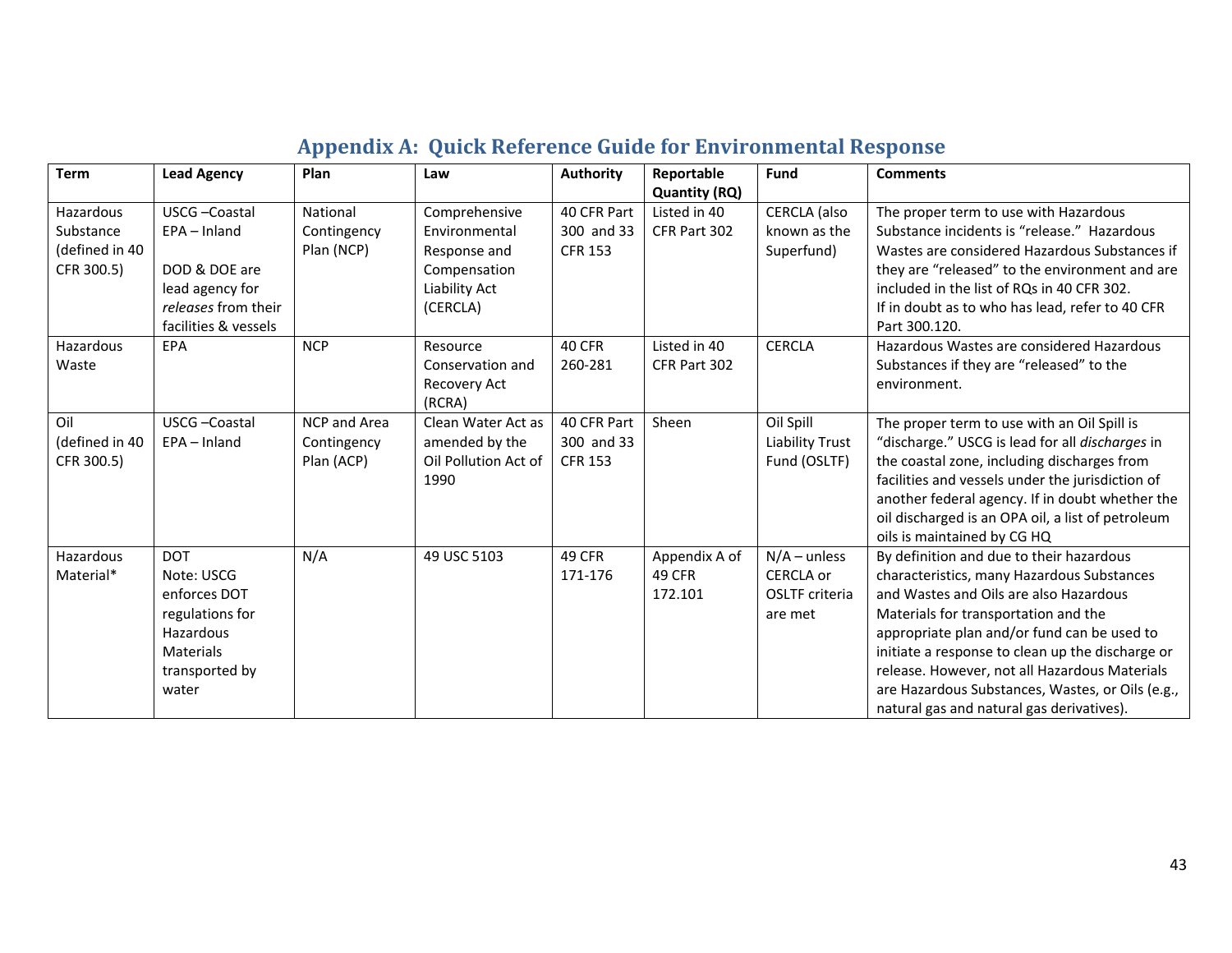# **Appendix B: Site Safety Requirements under OSHA**

# **HAZWOPER Training Levels Associated with USCG Units and Operations for Emergency Response**

<span id="page-43-0"></span>

| <b>HAZWOPER</b>  | <b>Worker Category</b>                              | <b>Worker Description</b>                                                                    | <b>Training Requirements</b>                                           | <b>Examples of USCG Units or</b>                                                                                                  |
|------------------|-----------------------------------------------------|----------------------------------------------------------------------------------------------|------------------------------------------------------------------------|-----------------------------------------------------------------------------------------------------------------------------------|
| 1910.120         |                                                     |                                                                                              |                                                                        | personnel                                                                                                                         |
| (q)(4)           | Skilled support personnel                           | Persons skilled in the operation of<br>specialized equipment or support<br>processes         | Site Safety Briefing on Topics<br>$(55-59)$                            | National Pollutions Fund Center                                                                                                   |
| (q)(5)           | Specialist employees                                | Persons who provide technical advice<br>on hazardous materials or processes                  | Site Safety Briefing on Topics<br>(55-59) AND Sufficient Training      | Marine Safety Center<br><b>National Strike Force</b>                                                                              |
| (q)(6)(i)        | First Responder Awareness                           | Persons who witness a release or<br>potential release and report it                          | Sufficient training and/or<br>experience AND competencies<br>$(31-36)$ | All Coast Guard Operational Units                                                                                                 |
| (ii)             | <b>First Responder Operations</b>                   | Persons who respond to releases or<br>potential releases, but respond<br>defensively         | 8 hours AND competencies (25-<br>30)                                   | Station & ANT boat crews<br>Sector, District, Area command<br>centers<br>Cutters (deploying VOSS/SORS)<br>Sector field responders |
| $(iii)$ & $(iv)$ | <b>Hazardous Materials</b><br>Technician/Specialist | Persons directly acting to contain,<br>control, and stop a release of<br>hazardous materials | 24 hours AND competencies (7-<br>$15/16-24$                            | <b>National Strike Force</b>                                                                                                      |
| (v)              | On-Scene Incident<br>Commander                      | Persons who assume control beyond<br>first responder awareness level                         | 24 hours AND competencies (1-<br>6)                                    | National Strike Force<br>Sector field responders                                                                                  |

# **(taken from Enclosure (1) of COMDTINST 6260.31A and modified slightly)**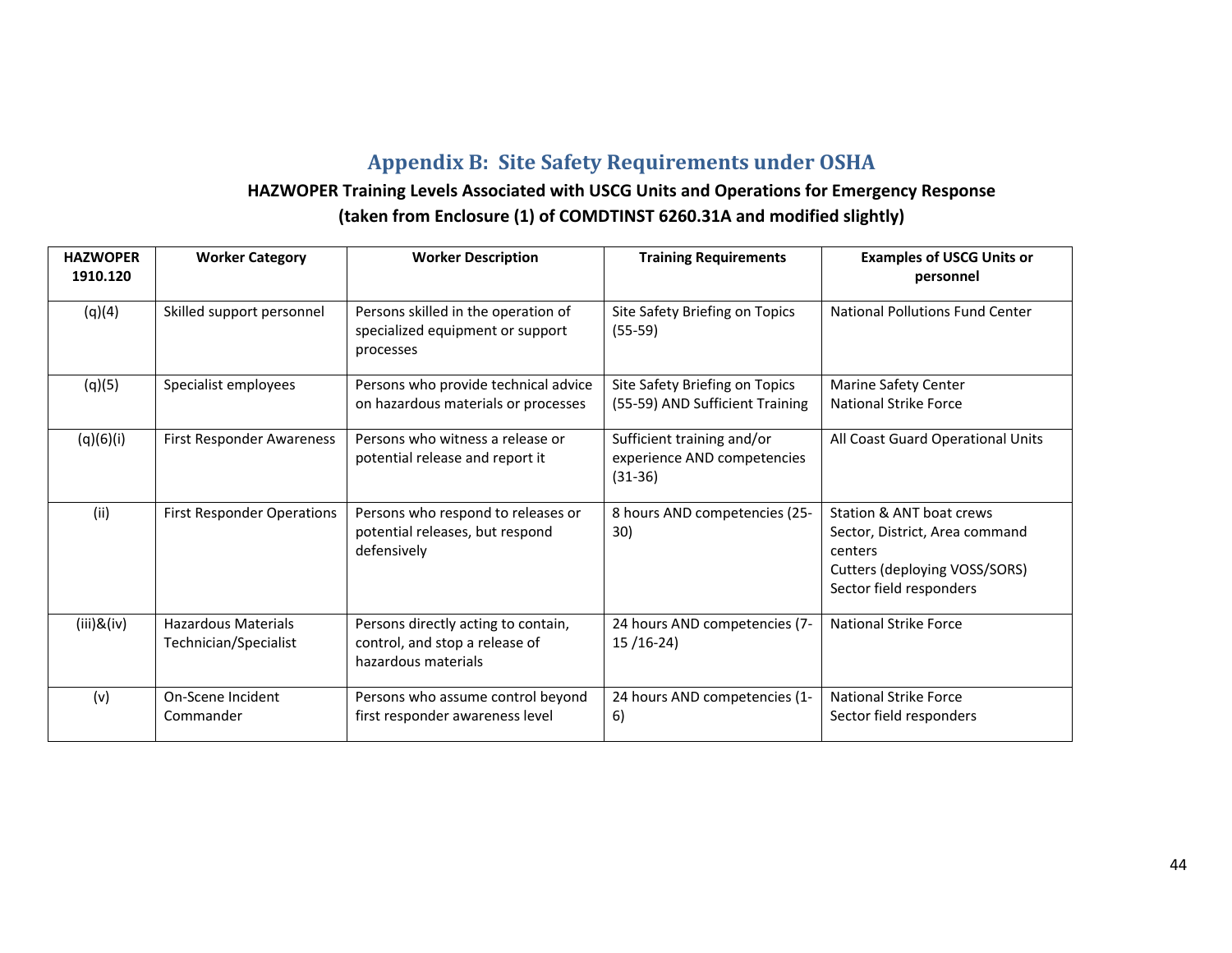# **Appendix C: FOSC References**

# <span id="page-44-0"></span>**Legal/Policy**

• **National Response Framework**: [http://www.fema.gov/pdf/emergency/nrf/nrf](http://www.fema.gov/pdf/emergency/nrf/nrf-overview.pdf)‐overview.pdf

Emergency Support Functions (ESF) that the Coast Guard could be requested to support:

- o ESF 1 Transportation
- o ESF 3 Public Works and Engineering
- o ESF 5 Emergency Management
- o ESF 9 Search and Rescue
- o **ESF 10 – Oil and hazardous Material Response**
- o ESF 13 Public Safety and Security
- Title 33 U.S. Code § 407, Refuse Act
- **Title 33 U.S. Code § 1251‐1387, Federal Water Pollution Control Act (FWPCA), as amended**
- **Title 33 U.S. Code § 2701‐2761, Oil Pollution Act of 1990**
- **Title 42 U.S. Code § 9601‐9675, Comprehensive Environmental Response, Compensation and Liability Act (CERCLA), as amended**
- Title 42 U.S. Code § 1801‐1812, Resource Conservation and Recovery Act (RCRA) of 1976
- Title 33 Code of Federal Regulations, Parts 2, 6, 88, 130, 135, 153, 154, 156, and 160
- **Title 40 Code of Federal Regulations, Parts** 260‐265**, 300, 300 Appendices**, 302, 310, and 355
- Title 49 Code of Federal Regulations, Parts 172.101 Appendix, 173, 172.6 & 172.7
- Title 14 Code of Federal Regulations, Part 91 (Federal Aviation Administration)
- The International Convention for Pollution from Ships, 1973, as modified by the Protocol of 1978 (MARPOL 73/78)
- **ALCOAST 541/07 Coast Guard Environmental Response Doctrine**
- U.S. Coast Guard Marine Safety Manuals, COMDTINST M16000 (series)
- U.S. Coast Guard Alignment with the National Incident Management System and National Response Plan, COMDTINST 16000.27 (series)
- U.S. Coast Guard Financial Resource Management Manual, COMDTINST M7100.3C (series)
- **CERCLA Response Authorities and Associated Coast Guard Policies, COMDTINST M16465.29 (series)**

# **Response**

- **Unit's Area Contingency Plan**
- U.S. Coast Guard Incident Management Handbook, COMDTPUB P3120.17A <http://www.uscg.mil/hq/nsfweb/documents/FinalIMH18AUG2006.pdf>
- **U.S. Coast Guard Federal On Scene Coordinator (FOSC) Finance and Resource Management Guide (FFARM)**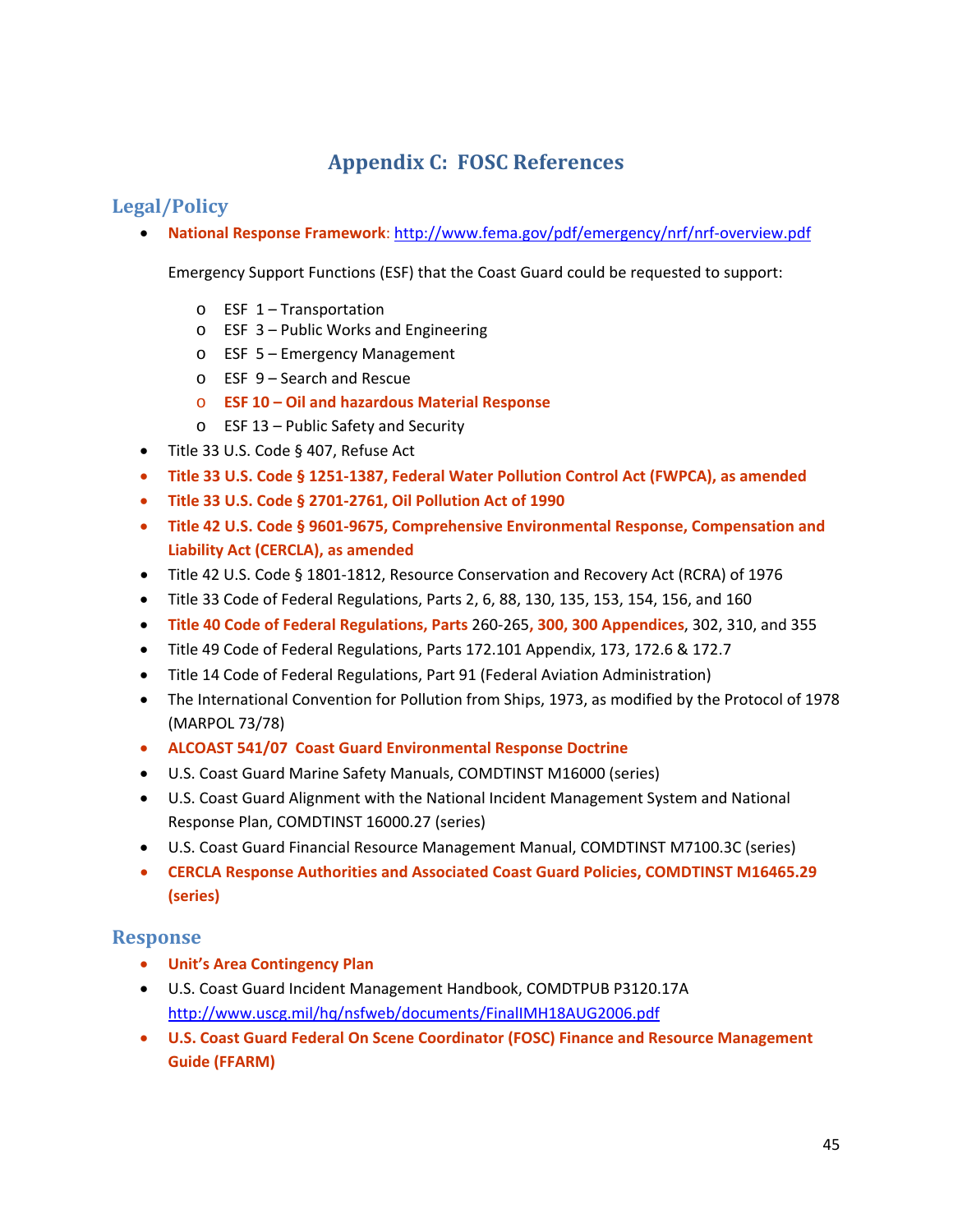- <span id="page-45-0"></span>• National Oceanic and Atmospheric Administration's Office of Response and Restoration: <http://response.restoration.noaa.gov/index.php>
	- o Job Aids for Spill Response:
		- **An FOSC's Guide to NOAA Scientific Support**
		- **•** Open Water Oil Identification
		- **Dispersant Application Observer**
		- **Shoreline Assessment**
		- **Trajectory Analysis Handbook**
		- **EXECTE:** Special Monitoring of Applied Response Technologies
	- o Environmental Sensitivity Indices
	- o Coast Guard ICS Forms
	- o GNOME
	- o CAMEO/ALOHA
- *Response to Marine Oil Spills,* International Tanker Owners Pollution Federation
- *The World Catalog of Oil Spill Response Products*

#### **Safety**

- **Safety & Health Training for Emergency Response Operations, COMDTINST 6260.31A**
- **Title 29 Code of Federal Regulations, Parts 1910.120**
- Four Agency Guide (NIOSH/OSHA/USCG/EPA) Occupational Safety and Health Guidance Manual for Hazardous Waste Site Activities
- American Conference of Governmental Industrial Hygienists (ACGIH), Threshold Limit Values for Chemical Substances
- American Conference of Governmental Industrial Hygienists (ACGIH), Threshold Limit Values and Biological Exposure Indices
- Department of Transportation (DOT) "Emergency Response Guidebook"
- National Institute for Occupational Safety and Health (NIOSH) Pocket Guide to Chemical Hazards
- U.S. Coast Guard Chemical Hazards Response Information System (CHRIS), COMTDINST M16465.12C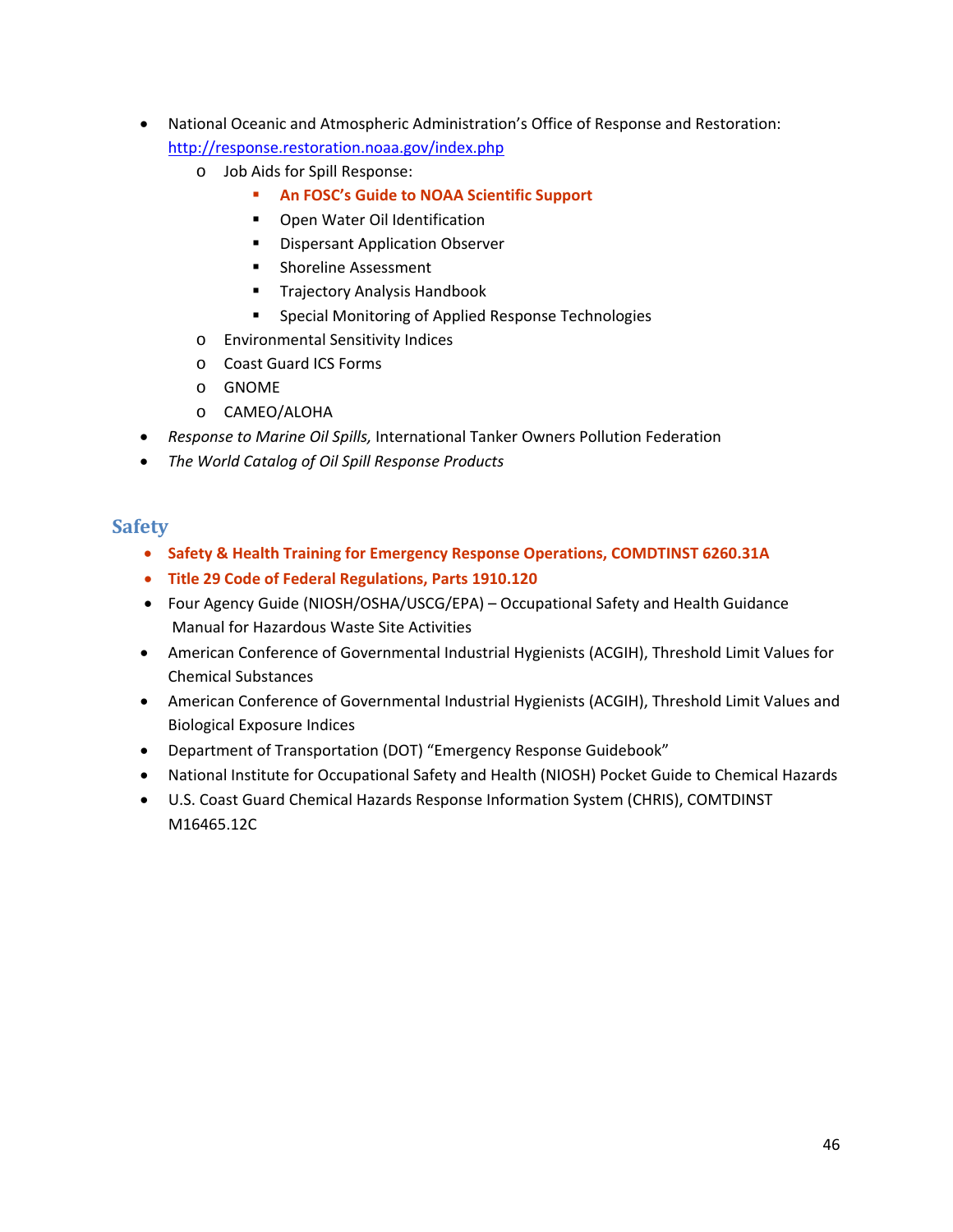# <span id="page-46-0"></span>**Salvage**

- **Title 46 Code of Federal Regulations, Part 197**
- U.S. Navy Salvage Manuals, Volumes 1‐6
- U.S. Navy Towing Manual, Revision 3
- U.S. Navy Salvage Engineer's Handbook, Volume 1 Change 1
- U.S. Navy Salvor's Handbook
- Ship to Ship Transfer Guide (petroleum) Second Edition International Chamber of Shipping / Oil Companies International Marine Forum
- International Safety Guide for Oil Tankers and Terminals (ISGOTT) Fourth Edition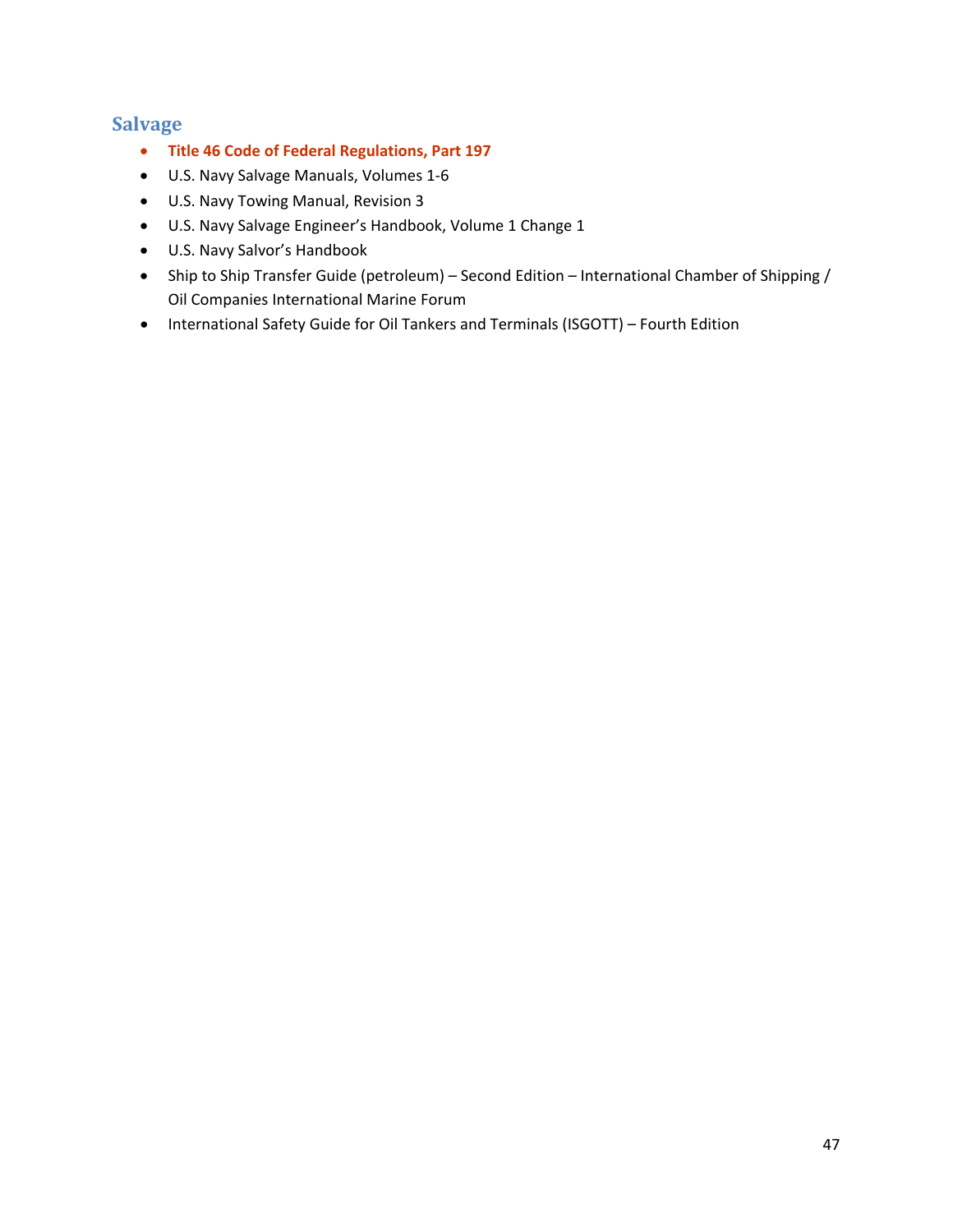# **Appendix D: EPA Regions**

<span id="page-47-0"></span>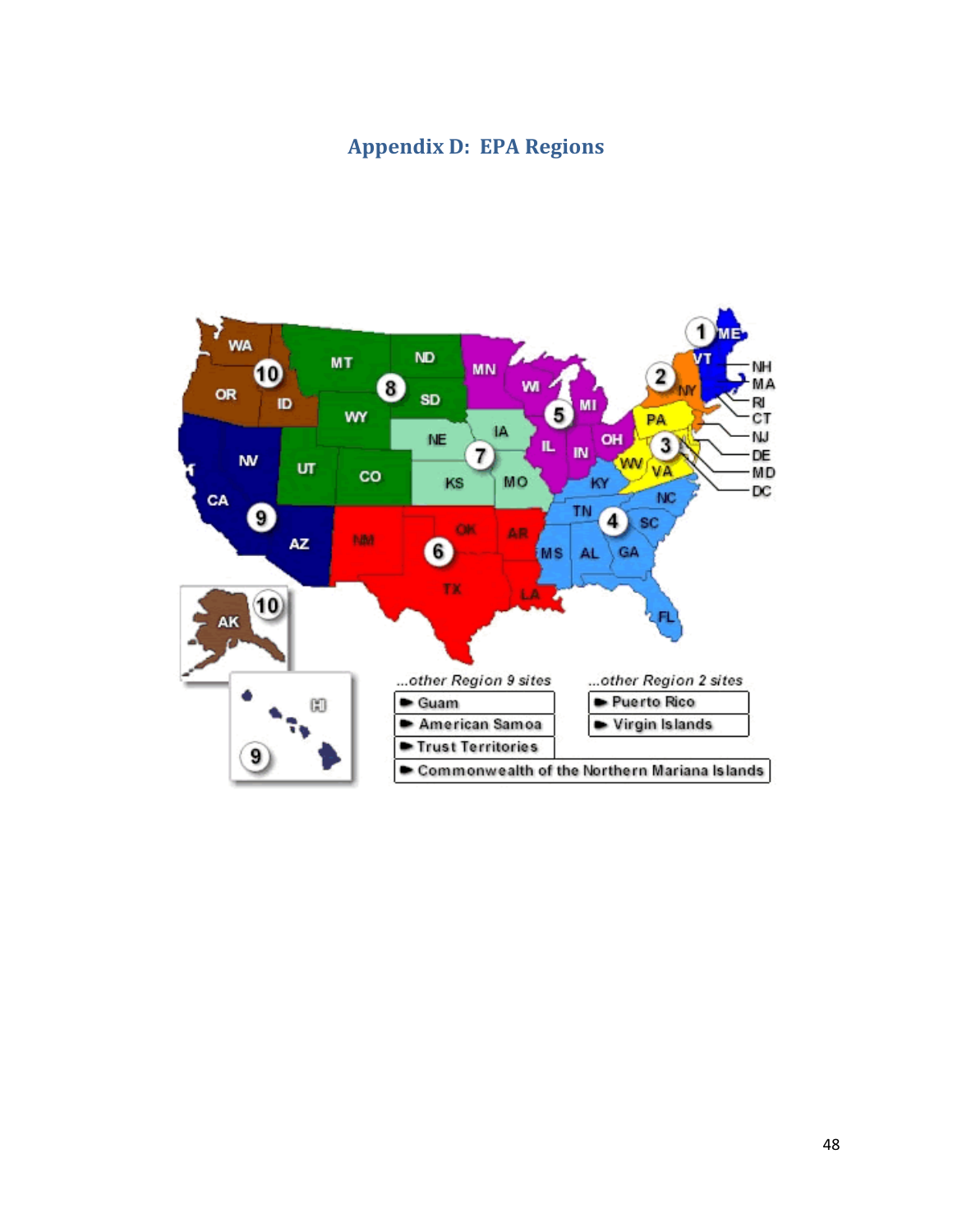# **Appendix E: Coast Guard Districts**

<span id="page-48-0"></span>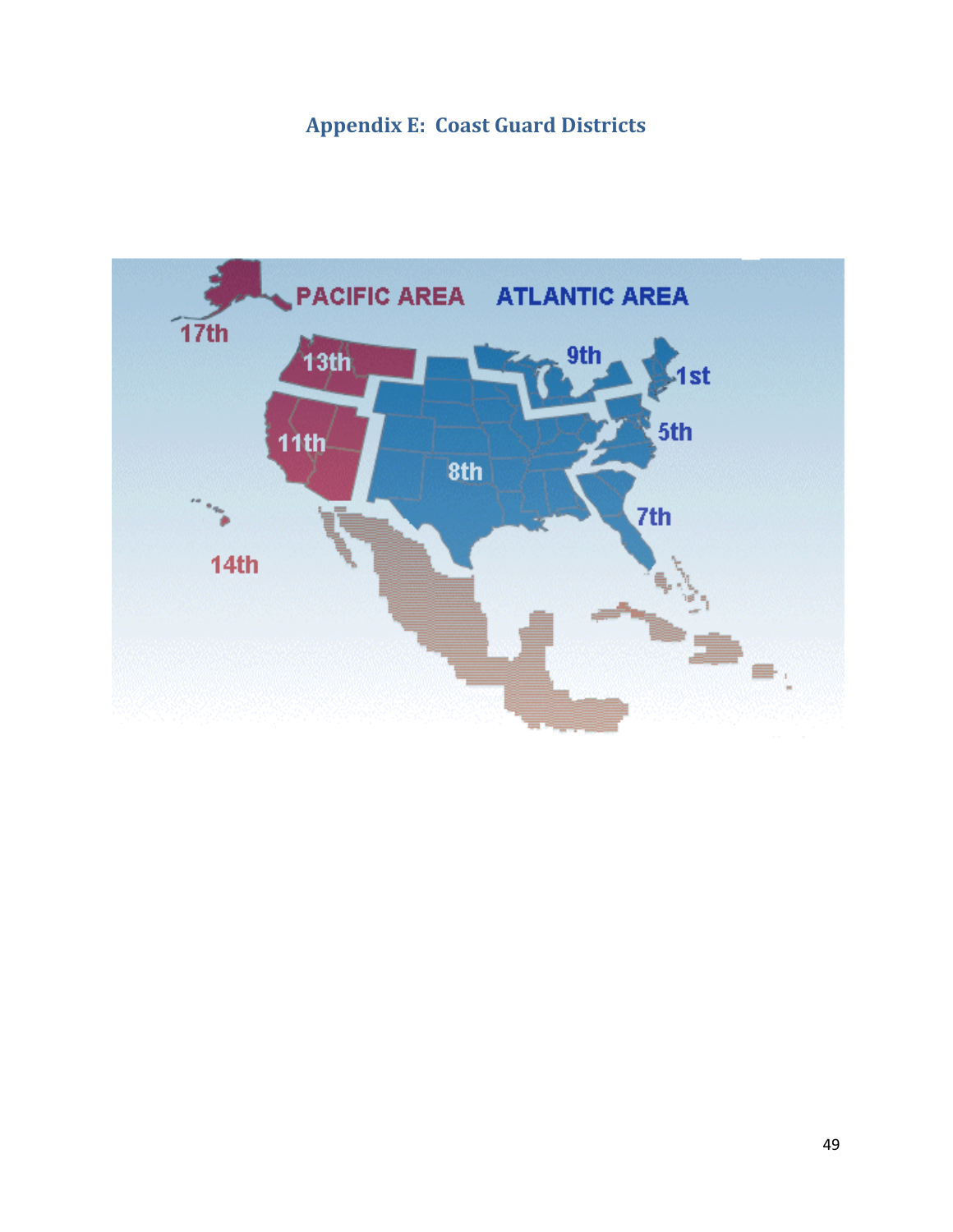# **Appendix F: Coast Guard Sectors**

<span id="page-49-0"></span>